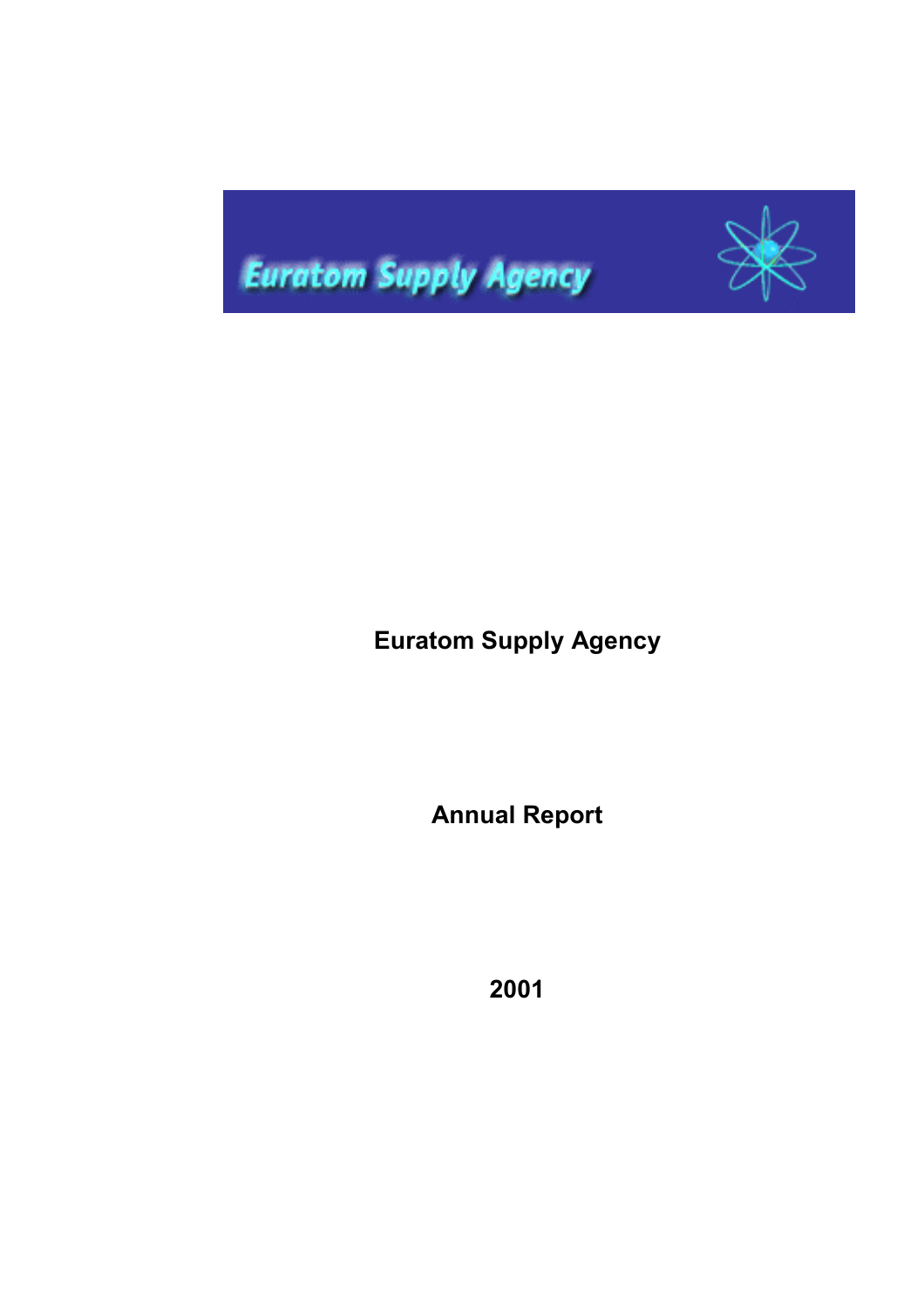# TABLE OF CONTENTS

| Situation in the Candidate Countries applying for EU membership 8<br>New nuclear generation and power plant projects outside the EU 11 |  |
|----------------------------------------------------------------------------------------------------------------------------------------|--|
| CHAPTER 2 - NUCLEAR FUEL, POLICIES AND MARKETS 13                                                                                      |  |
|                                                                                                                                        |  |
| Supply Of Material From The New Independent States (NIS) 17                                                                            |  |
|                                                                                                                                        |  |
|                                                                                                                                        |  |
|                                                                                                                                        |  |
|                                                                                                                                        |  |
|                                                                                                                                        |  |
|                                                                                                                                        |  |
|                                                                                                                                        |  |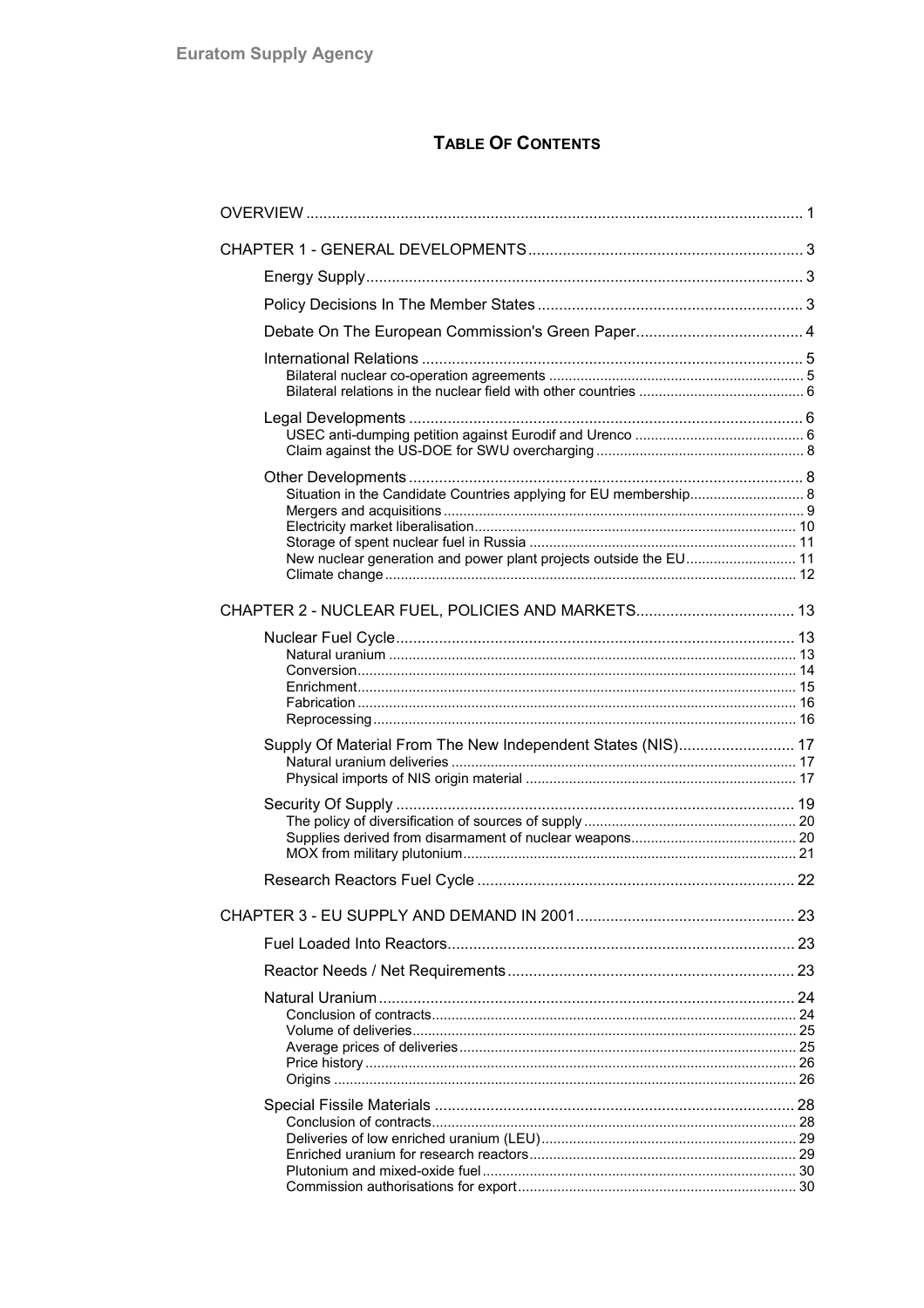| Annex 2: Fuel Loaded Into EU Reactors And Deliveries Of Fresh Fuel                                                            |  |
|-------------------------------------------------------------------------------------------------------------------------------|--|
|                                                                                                                               |  |
| Annex 4: Opinion Of ESA's Advisory Committee On The European<br>Commission's Green Paper On The Security Of Energy Supply  57 |  |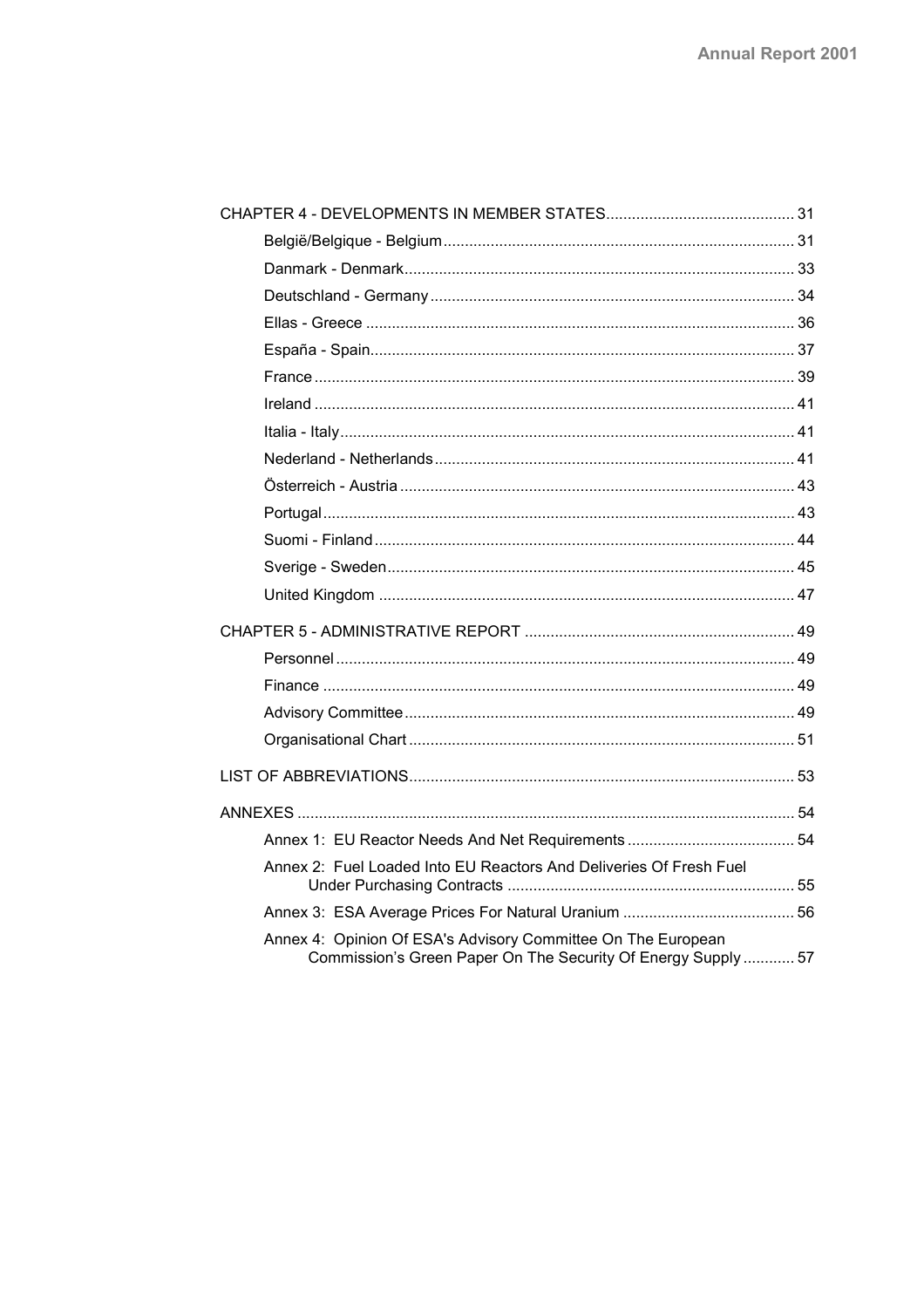**Euratom Supply Agency**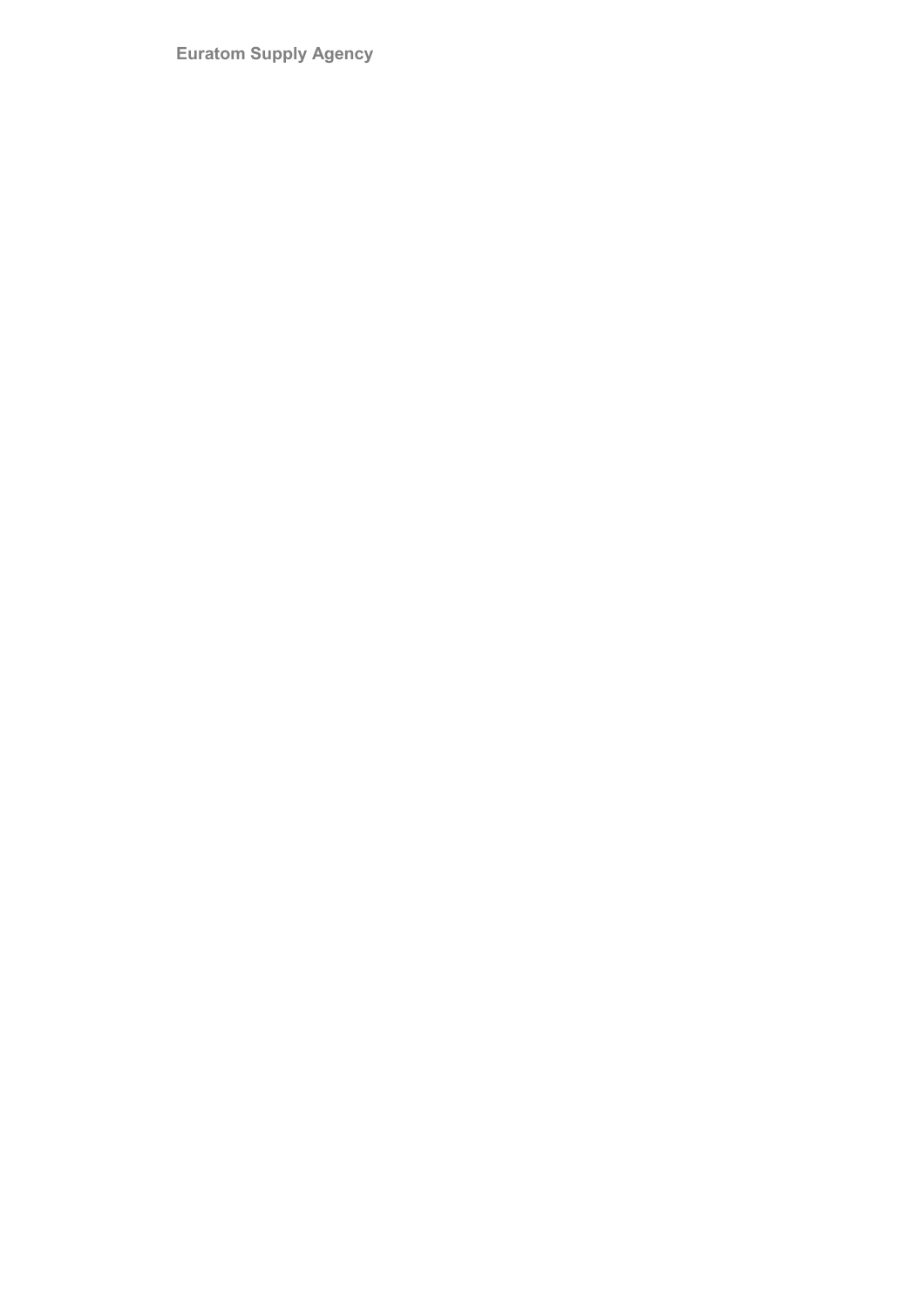# **OVERVIEW**

<span id="page-4-0"></span>Supply of nuclear fuels to the EU utilities continued steadily during the year. Availability of natural uranium does not pose a problem in the immediate future and uranium deposits worldwide are adequate to guarantee the sustainability of the industry in the long term. In spite of increased nuclear power production, the need for nuclear fuel has not grown much due to large improvements in fuel technology over the years. Therefore the capacity of plants covering the different stages of the fuel cycle - conversion, enrichment, fabrication and reprocessing - in the Community and worldwide, continue to exceed current requirements.

Continued attention is required to ensure security of supply to the users: firstly, an imbalance remains between current world production and demand for natural uranium, with a large proportion of supply being made out of inventories; secondly, the nuclear fuel cycle industry has witnessed a great degree of concentration resulting in reduced numbers of suppliers. Due to the long lead times to bring additional natural uranium production to the market and the fact that difficulties with one of the major suppliers of conversion or enrichment may not be discounted, the Supply Agency recommends the utilities to maintain an adequate level of strategic inventories to be used in case of temporary disruption of supplies. Furthermore the Supply Agency continues to recommend the utilities to contract for most of their requirements with primary suppliers and diversify their sources.

The policies or restrictions on the uranium from the New Independent States (NIS) tended to disappear gradually as the large imports of cheap uranium diminished and the difficulties created thereby became less of a threat to the stability of the market and the long term security of supply. As a result, the distinction between the prices for NIS and non-NIS material tended to disappear. However, in view of their potential impact on the enrichment market, sales of Russian enrichment in the EU, as well as Russian imports in the USA, remained regulated for the time being.

USEC's action against Eurodif and Urenco for alleged dumping and countervailable subsidies unfolded during the year with rulings against the two EU enrichers. The result has been a temporary distortion of the market and higher prices for enrichment, particularly in the USA. The parties announced their intention to appeal, therefore the uncertainties on the enrichment market will continue during 2002.

The European Commission's Green Paper "Towards a European strategy for security of energy supply", published at the end of 2000, raised considerable interest. It opened a large debate on the geopolitical, economic and environmental aspects involved in securing the European Union's energy supply and promoted a discussion on the role of each energy source, including nuclear energy.

Power shortages in several parts of the world, fluctuations in the price of fossil fuels, the need to reduce greenhouse gas emissions, the good performance of existing nuclear power plants as well as better public acceptance, led to renewed interest in nuclear power generation in the USA and other countries. Plants which had been shut down are due to restart, projects which had been on hold for many years are being revived and new projects are under consideration or being implemented. This contrasts with the situation in the EU where only in one country, Finland, the government endorsed a project for a new plant.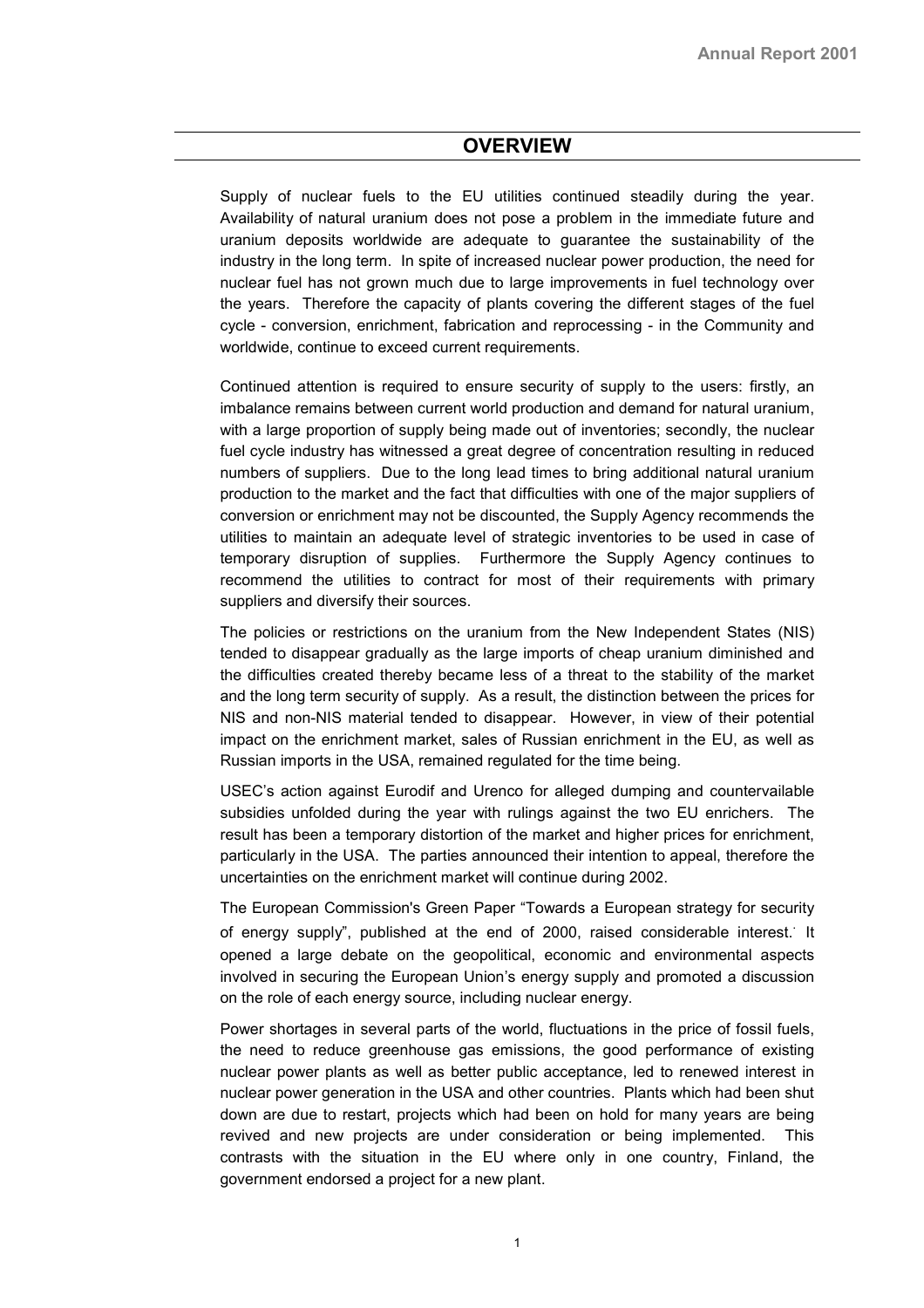**Euratom Supply Agency**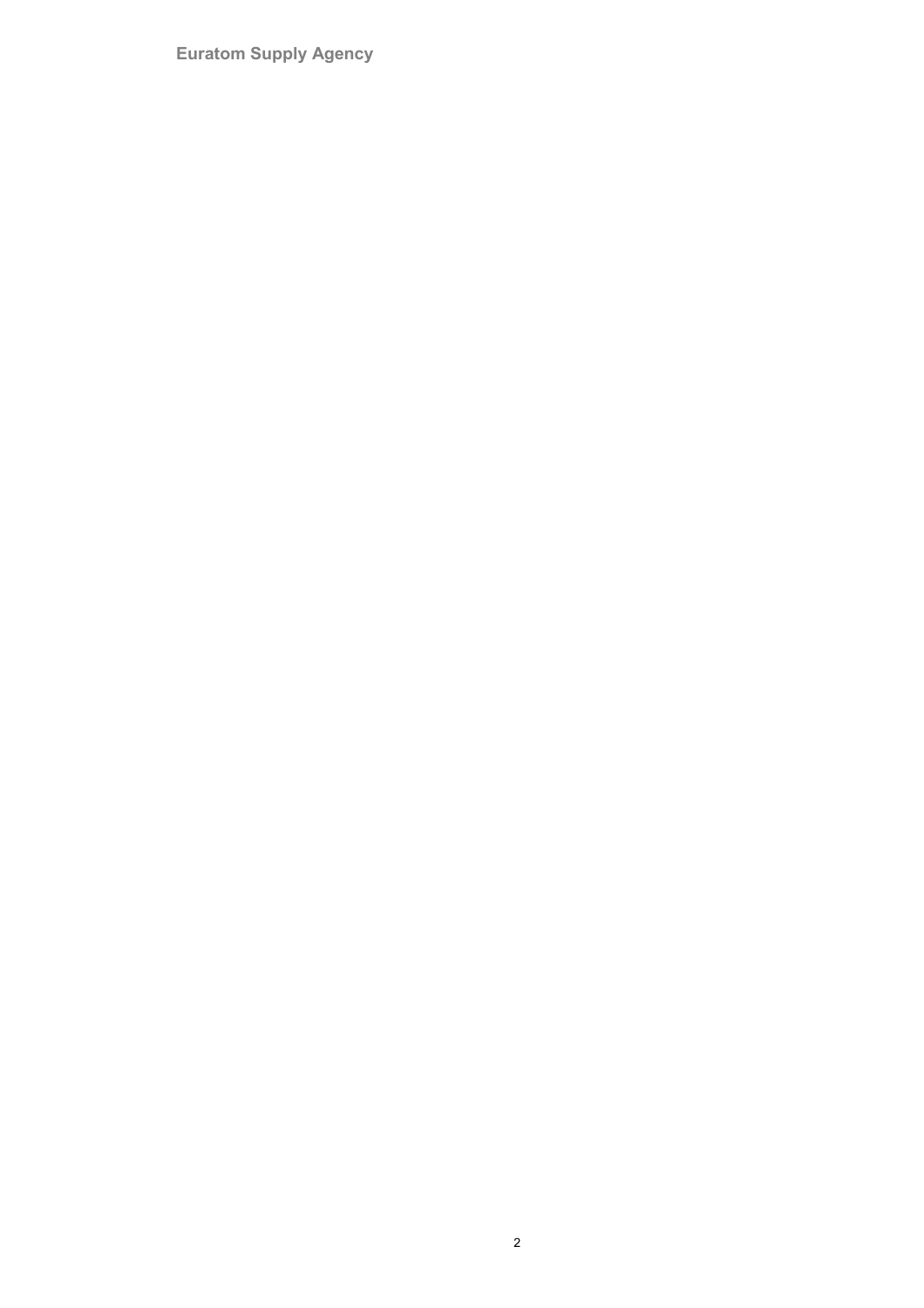# **CHAPTER 1 - GENERAL DEVELOPMENTS**

# <span id="page-6-0"></span>**ENERGY SUPPLY**

In 2001, 143 nuclear power reactors with a total net capacity of 123 GWe were in operation in the European Union. The nuclear electricity generated<sup>1</sup> in the Community continued to increase and amounted to 846 TWh or 34% of the total (compared to 815 TWh in 2000). If fossil sources had been used instead, some 300-600 million tonnes of  $CO<sub>2</sub>$  would have been emitted to the atmosphere for the same energy production (depending on the substitution mix).

Electricity generated by nuclear plants worldwide amounts to some 16% of the total. Over the last few years, upgrades and better performance of the plants world-wide, denoted by average capacity factors reaching unprecedented levels, have resulted in an increase in output equivalent to that of the power generated by many new plants. The competitiveness of nuclear generated electricity continued to improve.

The fears raised in the last few years by electricity market deregulation, that some nuclear plants would not be able to compete, did not materialise. In fact, plants were not closed on industrial or commercial grounds, on the contrary, plants which had been shutdown in the United States and Canada were re-started and plant projects that had been on hold were revived.

# **POLICY DECISIONS IN THE MEMBER STATES**

The future role of nuclear energy continued to be discussed and subject to further legislation in several Member States<sup>2</sup>.

In Belgium it was announced that the political agreement to consider phasing out after a 40 years reactor lifetime would be proposed as a law.

In Finland the construction of additional nuclear capacity continued to be considered as part of the strategy to meet the targets of the Kyoto protocol on the reduction of the green house gas emissions. The utility TVO submitted an application for a decision in principle for the construction of a 1000-1600 MWe LWR plant<sup>3</sup>.

In Germany the nuclear phase out programme was clarified through an amendment to the Nuclear Power Act which defined the amounts of electricity to be produced based on an estimated output for the plants over a 32 years lifetime. The act provides also for shipment of spent fuel for reprocessing to be terminated by mid-2005 and for interim spent fuel storage facilities to be built at reactor sites.

In the Netherlands a legal dispute continued between the Government and EPZ, the operators of the Borssele nuclear power plant. The utility considered that there was no arrangement to close the plant in 2003.

 $\overline{a}$ 

<sup>&</sup>lt;sup>1</sup> Source: International Energy Agency

 $2$  Developments are described in more detail in the Member States' contributions in Chapter 4.

 $3$  At the beginning of 2002 the Government decided favourably on the principle of building a fifth nuclear plant in Finland but a final decision by the Parliament is pending.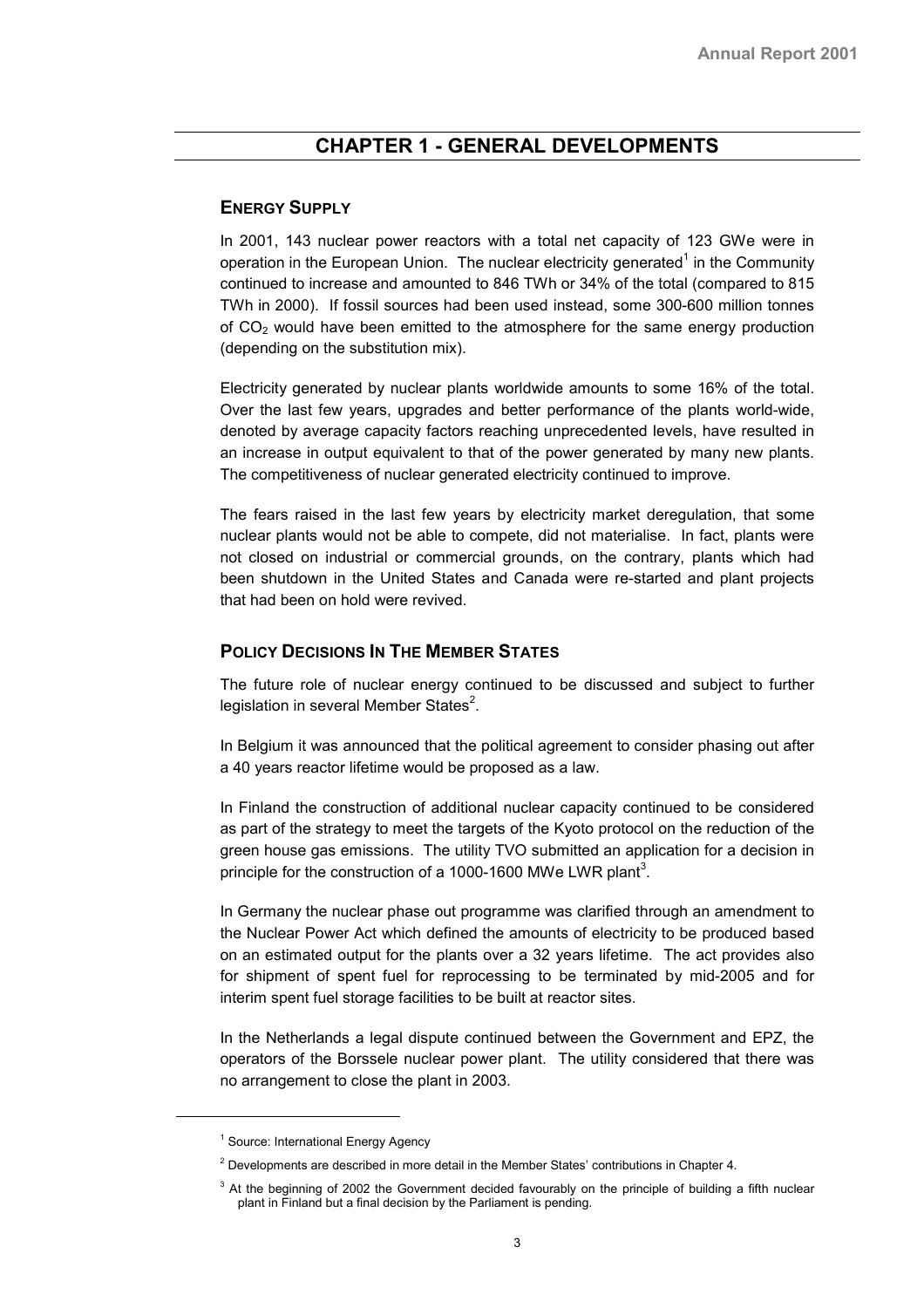<span id="page-7-0"></span>Following the decision to phase out nuclear power generation in Sweden, the decommissioning of Barsebäck 1 started with the removal of fuel from the reactor at the end of the year but demolition works will not start until 2020. The closure of Barsebäck 2 remains conditional upon the availability of an alternative renewable energy source, the final decision was postponed to a later date.

In the United Kingdom the Prime Minister commissioned a review of the longer term, strategic issues surrounding energy policy for the UK, with the aim of setting the objectives for its energy policy to 2050. The review looked at the range of energy supply options (including nuclear power) in an open and inclusive way. The review was published in February 2002 and the Government plans to hold a public consultation on key policy questions brought out by the review, a process that will lead to a White Paper in the Autumn of 2002.

# **DEBATE ON THE EUROPEAN COMMISSION'S GREEN PAPER**

In last year's report the Supply Agency referred to the adoption by the European Commission on 29 November 2000 of a Green Paper "Towards a European strategy for security of energy supply". This paper was intended to open a large debate on the geopolitical, economic and environmental aspects involved in securing the European Union's energy supply and to promote a discussion on the role of each energy source, including nuclear energy.

During 2001 the European Commission received a large number of comments on the Green Paper. Although the subject matter is quite broad and concerns all energy sources and energy demand issues, the future role of nuclear energy in the context of the limitation of carbon dioxide emissions has been one of the high profile subjects of the comments. In view of the number of responses, the Commission extended the period for comments until 15 February 2002.

The Supply Agency's Advisory Committee also adopted and submitted an opinion (see Annex 4), in which it welcomed in general the Green Paper and stressed that nuclear energy is to be considered as a sustainable energy source which is instrumental for attaining the Kyoto Protocol goals. The opinion further points to the competitiveness of nuclear energy, the abundant uranium resources, the maturity of the industry and the technical feasibility of safe disposal of high level wastes. It considers that the EU institutions should have a role in the promotion and development of nuclear energy at the European level and should not enact legislation which would impede the choices of Member States in this field.

On 15 November 2001, the European Parliament adopted a resolution in which it "welcomes the statements in the Commission Green Paper on security of energy supply regarding the important contribution of energy efficiency, nuclear energy and the development of renewable energy sources" in achieving the goals of the Kyoto Protocol. It recommends "that the Commission take the necessary measures to ensure that current human resource levels in the nuclear sector do not shrink to such an extent as to jeopardise the existence of the valuable wealth of knowledge and experience in the field of safety and security of operating reactors, decommissioning or waste management".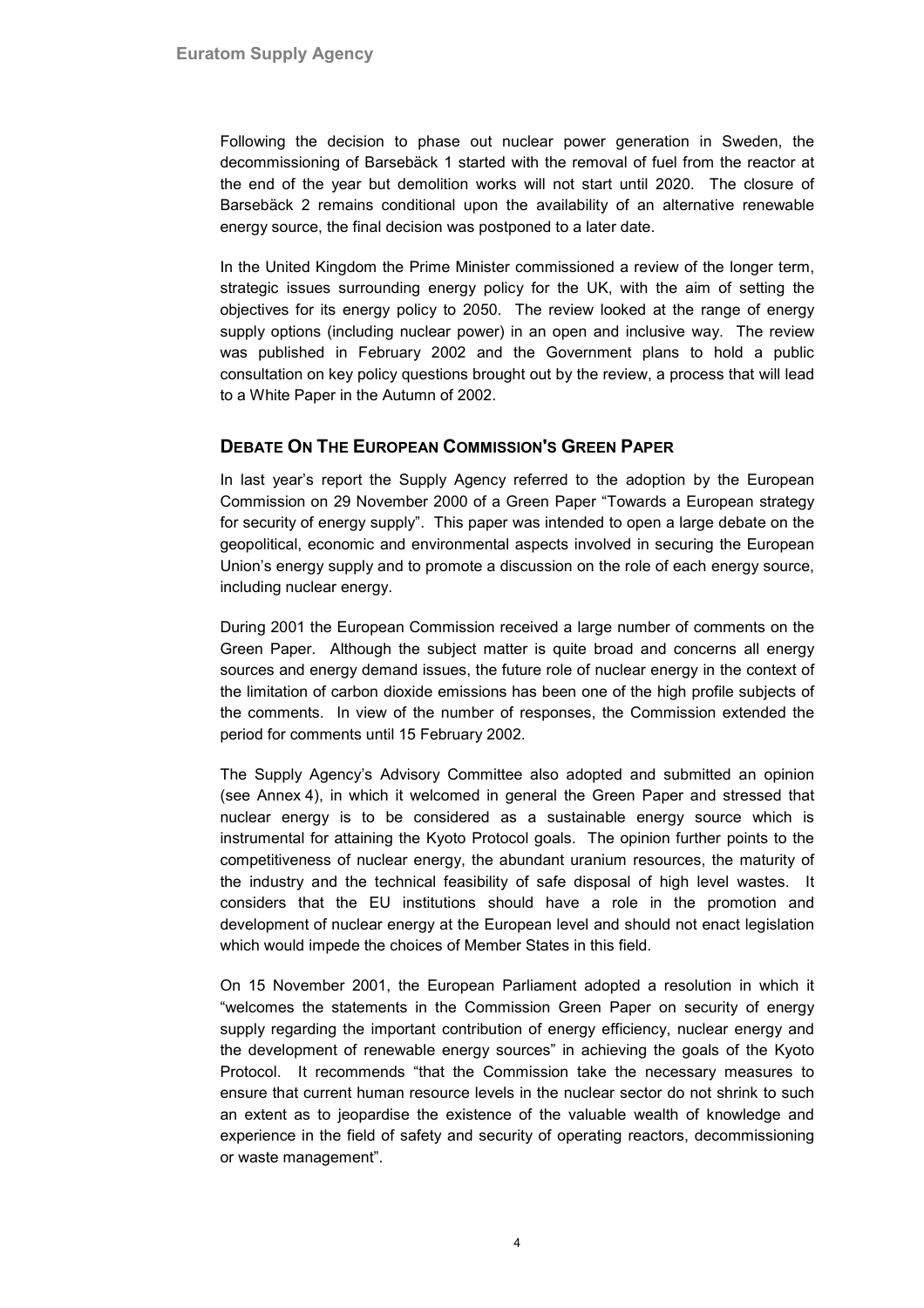<span id="page-8-0"></span>The European Parliament also called upon all EU institutions to "encourage the shift towards zero-carbon emission fuels for power, notably electricity generation from nuclear energy, hydrogen for transport fuel from biomass, hydroelectric, solar and wind energy sources. This could be achieved both by removing existing legislative obstacles and by making them subject to a specific EU-wide exemption from all excise duties, energy taxes or climate levies".

In an opinion of 30 May 2001 the Economic and Social Committee stated that "it is difficult to see how the EU can in future meet the challenges of climate change and ensure energy supply at reasonable prices without nuclear power continuing to make at least its current contribution to electricity production".

A variety of comments were received from the industry and its organisations, civil society, academic circles and environmental non-governmental organisations, supporting or opposing the use of nuclear power. Several companies and organisations active in the nuclear industry or in electricity production in general have submitted supportive comments, highlighting, in particular, the argument that without maintaining nuclear power at its present level the EU can simply not achieve the Kyoto objective of limiting carbon dioxide emissions. The need for nuclear research and for solutions to the waste management issues have also been underlined.

# **INTERNATIONAL RELATIONS**

#### **BILATERAL NUCLEAR CO-OPERATION AGREEMENTS**

There were no particular developments in 2001 concerning the Agreement with Canada. Trade involving Canadian origin uranium continued normally.

In the framework of the Agreement with Australia, an Article XIII consultation was held in June 2001 in Canberra, Australia, between European Commission and Australian officials. Both sides reviewed the operation of the Agreement and concluded that it continued to be operated satisfactorily.

The Supply Agency and the Commission continued to consult with Australian, Canadian and Russian authorities with the aim of trying to resolve the impediments preventing the retransfer of Australian and Canadian obligated depleted uranium to Russia for re-enrichment.

Also trade involving US origin material continued normally, and no new developments concerning the Agreement with the United States can be reported.

Under the Euratom/US agreement, a mechanism providing for advance generic consent for re-transfers of nuclear items subject to the agreement is in place based on a list of destinations outside the EU which includes most of the Community's nuclear trading partners. Advance generic consent for re-transfers to Japan and Switzerland of plutonium, including plutonium contained in mixed oxide fuel, is maintained under this Agreement. Applications for retransfer consents falling outside the generic consents provided for under the above Agreements are handled by the Supply Agency. During 2001, 3 such re-transfers were approved.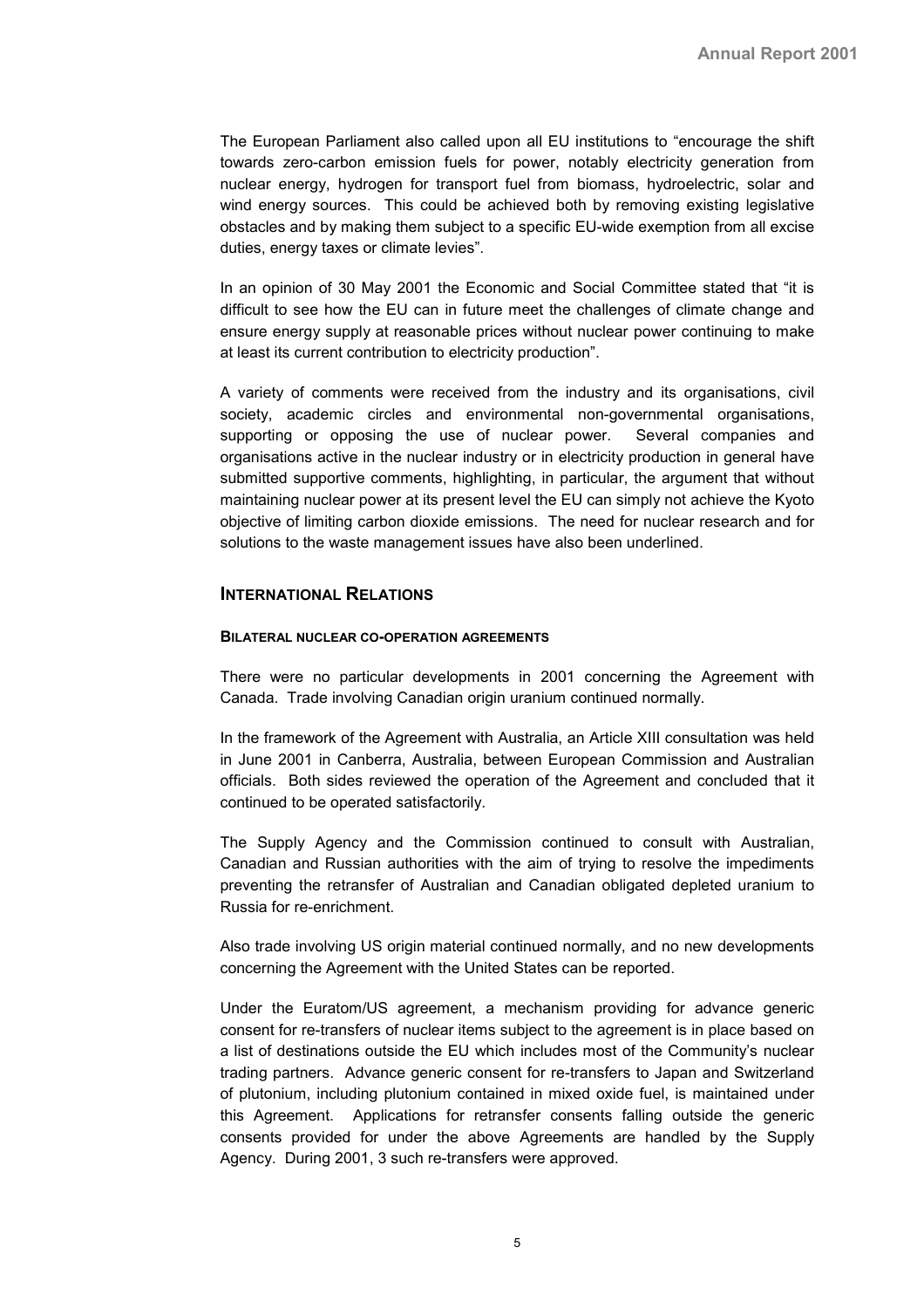#### <span id="page-9-0"></span>**BILATERAL RELATIONS IN THE NUCLEAR FIELD WITH OTHER COUNTRIES**

Relations with the Russian Federation remained stable in 2001. No new steps were taken towards a possible trade agreement covering nuclear trade.

During the year the Commission opened the negotiation process with the Government of Uzbekistan for an Euratom agreement for co-operation covering nuclear material transfers.

No new developments can be reported concerning possible agreements with the Ukraine and Kazakhstan.

Four more rounds of negotiations on a possible nuclear co-operation agreement with Japan were held in the course of 2001. The successful completion of the negotiations at the last round, in October in Tokyo, is expected to pave the way for the formal adoption of a draft agreement by the European Commission. Next, this draft agreement will need to be submitted to the European Council for final approval.

# **LEGAL DEVELOPMENTS**

# **USEC ANTI-DUMPING PETITION AGAINST EURODIF AND URENCO**

On 7 December 2000, USEC filed petitions with the US Commerce Department's International Trade Administration (ITA) and the International Trade Commission (ITC) against Eurodif S.A. and Urenco Ltd. It was alleged that the imports of low enriched uranium from France, Germany, the Netherlands and the United Kingdom were being sold at less than fair value in the United States and benefited from unfair subsidies in their home markets, which materially injured or threatened with material injury the US domestic enrichment industry.

In January 2001 the ITC voted that there was a reasonable indication that the US industry was threatened with material injury and the ITA was allowed to continue the anti-dumping and countervailing duty investigations.

In May the ITA made preliminary determinations on countervailable subsidies. The US Customs Service started requiring cash deposits or bonds in the amounts of the rates found in ITA's preliminary determination on enriched uranium imports from the four Member States concerned.

In July, the ITA issued preliminary determinations that LEU from France and the United Kingdom was being sold at less than fair value (LTFV) in the USA and established antidumping duties. The ITA also determined that LEU from Germany and the Netherlands was not being sold at LTFV and therefore was not subject to a duty.

In December, the ITA announced its final determinations on the cases. It established that there was a final subsidy rate of 2.26% for imports of LEU from Germany, the Netherlands and the United Kingdom and a rate of 13.21% for imports of LEU from France.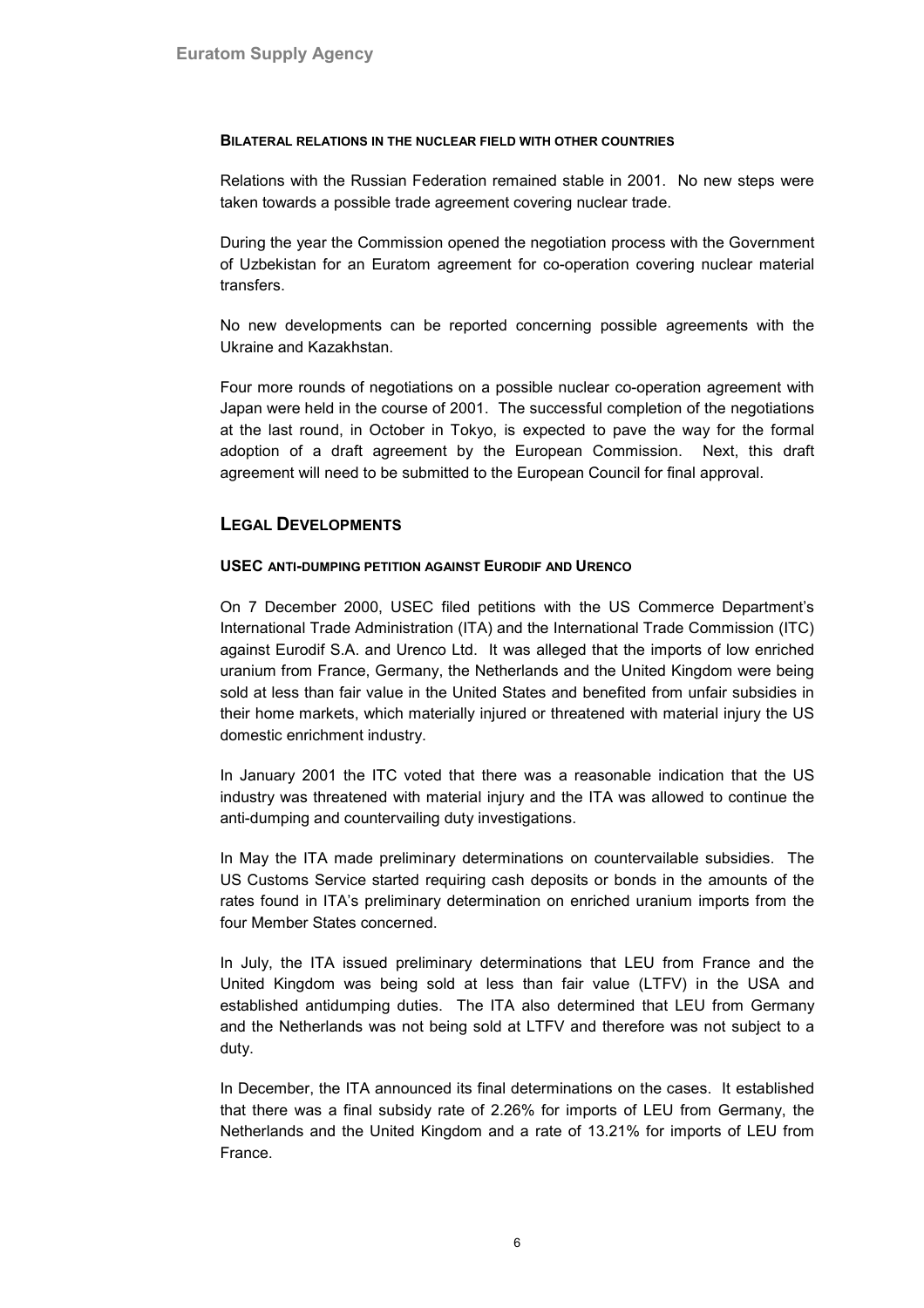ITA also made final affirmative determinations in the antidumping investigation of LEU from France with an antidumping margin of 19.57%. However the ITA determined that sales of LEU from Germany, the Netherlands and the United Kingdom were not dumped in the United States.

It should be noted that the above duties apply to the value of the LEU. The effective duty in terms of the value of the SWU contained in the LEU is therefore some 50% higher.

For Urenco the 2.26% countervailing duty would normally terminate as of the end of 2003 as the DOC had determined that Urenco had received a non-recurring subsidy with an average useful life of 10 years, expiring in 2003.

The Commission and the Supply Agency continued to follow the case very closely in order to assist the companies and the respective Member States, and regretted the decisions. The Supply Agency is rather concerned that USEC's action will make the access of the EU enrichers to the US market unduly more difficult, particularly for Eurodif, and it will therefore distort competition. It was reiterated that USEC's problems are mostly of its own making due to its commercial and industrial decisions, as well as the unfavourable strength of the US dollar relative to the euro.

The final outcome and impact is still unclear, as all parties are considering the possibility of appeals in the Court of International Trade.<sup>1</sup>

| Company (Country)                                       |             | AD           | CVD   | Total                               |
|---------------------------------------------------------|-------------|--------------|-------|-------------------------------------|
|                                                         | Preliminary | 17.52        | 13.94 | 31.46                               |
| Eurodif (France)                                        | Final       | 19.57        | 13.21 | 32.78                               |
| Urenco (Germany,<br>The Netherlands,<br>United Kingdom) | Preliminary | $3.35^{(a)}$ | 3.72  | $7.07^{(b)}$<br>3.72 <sup>(c)</sup> |
|                                                         | Final       | 0.00         | 2.26  | 2.26                                |

Table 1: ITA decisions on Antidumping (AD) and Countervailing (CVD)

Notes:

 $\overline{a}$ 

(a) For the United Kingdom only. De minimis for Germany and the Netherlands

(b) For the United Kingdom

(c) For Germany and the Netherlands

<sup>1</sup> On 22 January 2002 the ITC by a vote of 4-0 issued a final affirmative finding of injury or threat to USEC by imports of LEU from the four EU Member States. ITC's determinations were transmitted to the US DOC, which subsequently issued duty orders.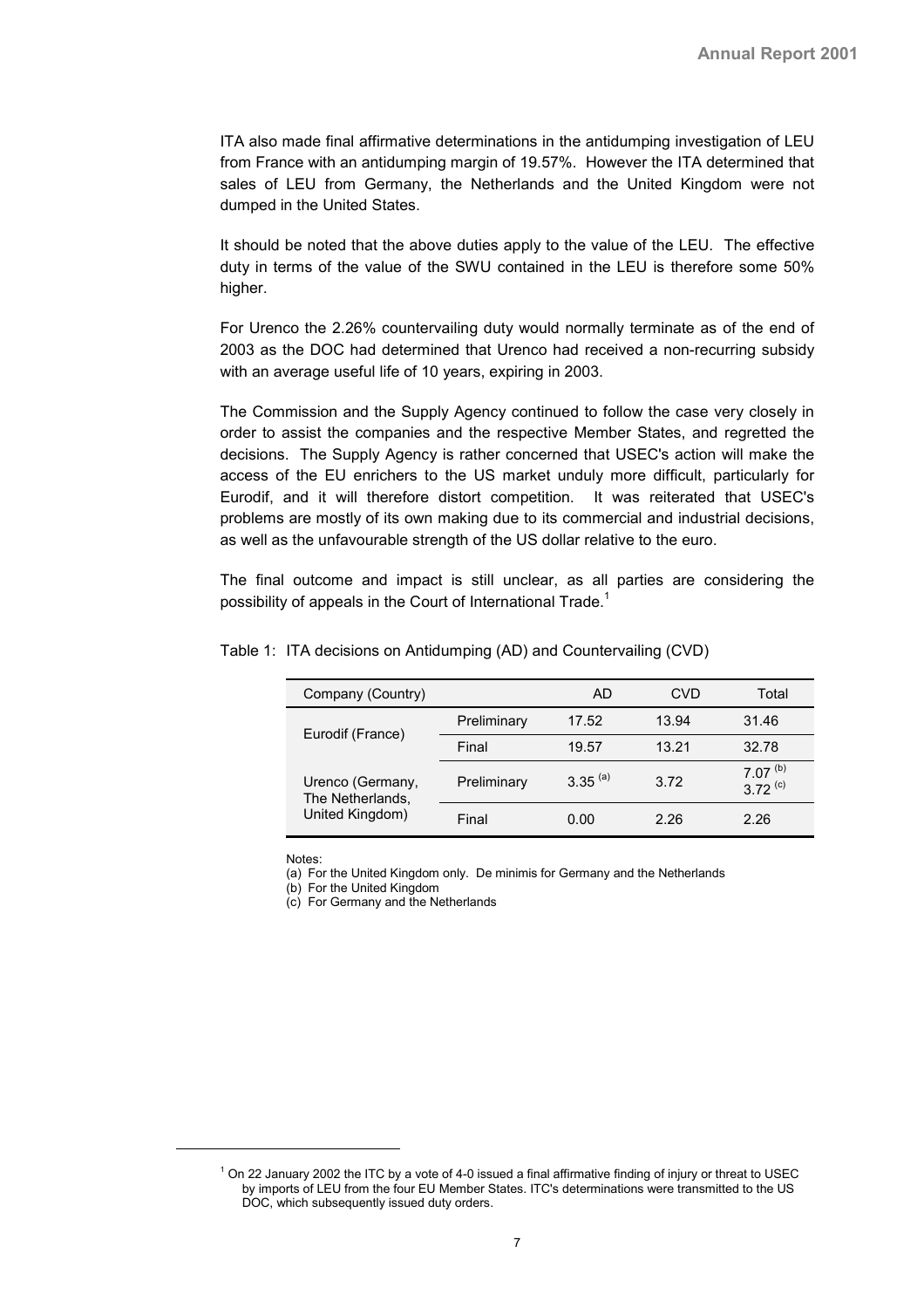## <span id="page-11-0"></span>**CLAIM AGAINST THE US-DOE FOR SWU OVERCHARGING**

In June 2001, the United States Court of Federal Claims issued a decision which held that the US Government breached the Utility Services Contracts (USC) under which the Department of Energy provided uranium enrichment services to nine plaintiffs by improperly including certain costs in the price charged for such services. The Plaintiffs argued that, as of Fiscal Year (FY) 1993, Environmental Restoration Costs were no longer appropriate costs of DOE to be recovered through the USC price. Accordingly, Plaintiffs sought and after trial were awarded, damages of \$22/SWU for all SWU purchased from DOE at the USC base price of \$125/SWU from October 1992 through June 1993. The US Government has appealed this decision.

The initial nine plaintiffs had also argued that DOE improperly included in its prices amounts for imputed interest on DOE's cancelled Gas Centrifuge Enrichment Project (GCEP). The plaintiffs discovered that whilst DOE in 1985 wrote off from its books the costs related to GCEP and from 1986 removed such costs from the USC price calculation, DOE did not exclude the imputed interest on these written-off costs from the price. This overcharging would have taken place between FY1986 and 1993. Similarly the plaintiffs discovered that certain costs of producing high assay enriched uranium had been written off by DOE in 1991 but were nonetheless included in the SWU price for FY1992 and 1993. However, the Court of Federal Claims did not take account of the merits of these claims, ruling that they were raised late in the case and that the Government did not have adequate time to prepare its defence.

After consulting with the EU utilities, the Supply Agency joined with other plaintiffs in filing an action against the DOE in the US Court of Federal Claims for recovery of Environmental Restoration charges, imputed interest on GCEP, and high assay costs that were improperly included in the charges of SWU for two EU utilities. The Supply Agency was the formal party to the USC for one of these EU utilities.

The case has been stayed by the court pending a decision by the US Court of Appeals for the Federal Circuit in the Government's appeal of the decision by the US Court of Federal Claims.

# **OTHER DEVELOPMENTS**

# **SITUATION IN THE CANDIDATE COUNTRIES APPLYING FOR EU MEMBERSHIP**

As far as nuclear fuel supply is concerned, the accession of the Candidate Countries is not expected to create particular difficulties. The smooth integration of Candidate Countries' existing supply arrangements is guaranteed by Article 105 of the Euratom Treaty which states that the Treaty provisions shall not be invoked so as to prevent the implementation of agreements or contracts concluded before the new Member States' accession. Such agreements or contracts only need to be communicated to the Commission within 30 days after accession.

Nuclear safety in Candidate Countries is an issue of concern and therefore the position of the European Union has been oriented towards enhancing nuclear safety prior to their entry into the EU of the Candidate Countries' nuclear reactors, and obtaining the commitment to close those reactors not meeting high safety standards.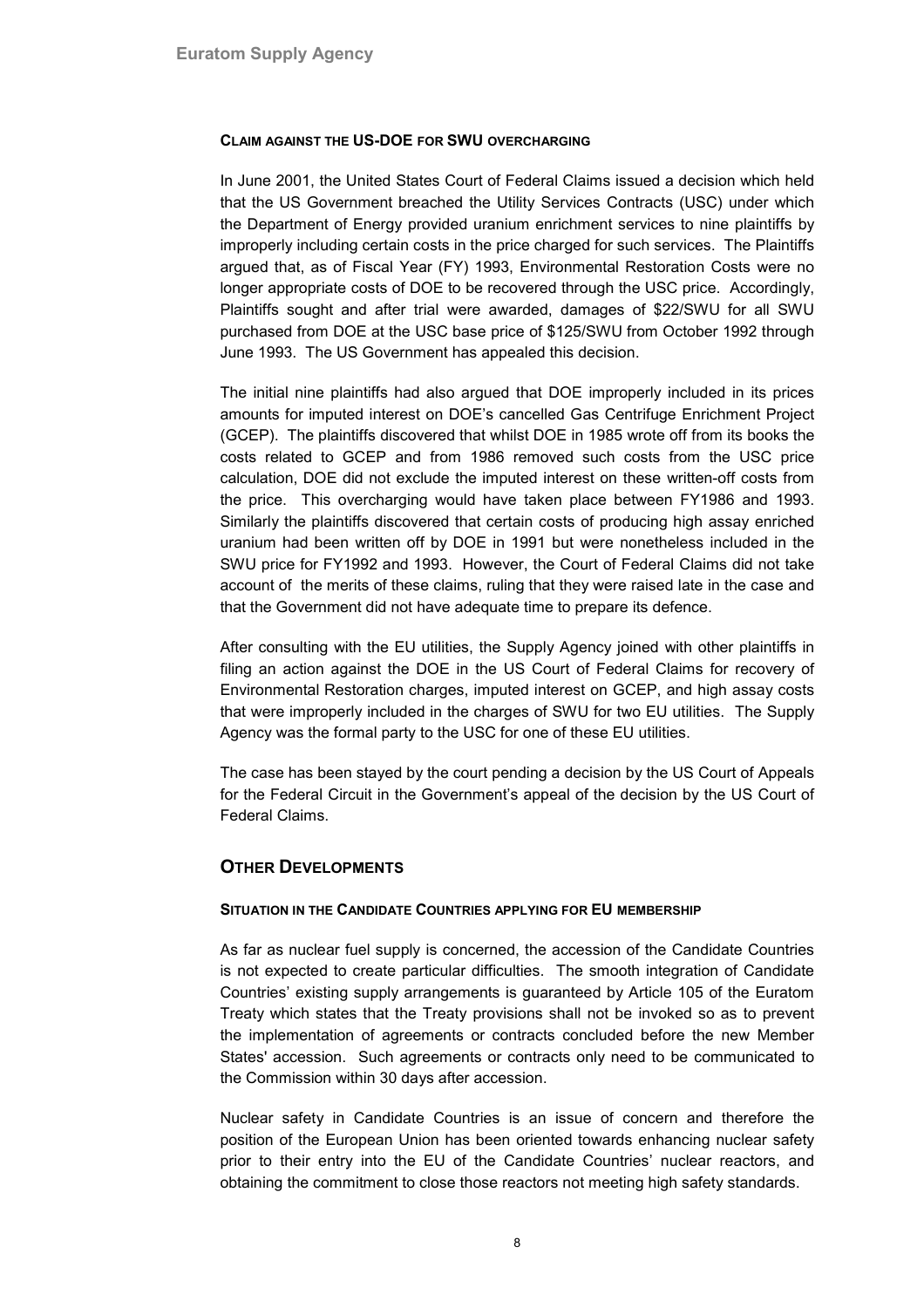<span id="page-12-0"></span>Austria and the Czech Republic reached an agreement on 29 November 2001 over their dispute on the start-up of the Temelin nuclear power plant, after an international expert review and under mediation by the European Commission. The issues could be resolved within the framework of the "Melk Protocol" whereby Austria and the Czech Republic agreed to a safety review process before commercial operation of the plant. The agreement resolved a delicate problem for the accession of the Czech Republic to the EU.

In Bulgaria, the reactors 1 to 4 of the Kozloduy NPP are subject to early closure commitments of this country, contained in the Understanding signed on November 1999 between the Government of the Republic of Bulgaria and the European Commission. Units 1 and 2 will be closed down before the year 2003. The definitive closure dates for Units 3 and 4 will be decided in 2002; it is the European Commission's understanding that these closures will take place in 2006 at the latest. Bulgaria has concluded a Grant Framework Agreement with the European Bank for Reconstruction and Development (EBRD) as manager of the Kozloduy International Decommissioning Support Fund.

Lithuania decided, in the frame of the adoption in 1999 of the National Energy Strategy, that Unit 1 of the Ignalina NPP will be closed down before the year 2005, and that the precise date of the decommissioning of Unit 2 shall be solved in the update National Strategy Energy in 2004. The EU has expressed its expectation that its closure should occur by 2009 at the latest. The Lithuanian Parliament has ratified a Framework Agreement with the EBRD for the formal implementation of the Ignalina International Decommissioning Support Fund.

The Slovak Government decided in September 1999 that Unit 1 and Unit 2 of the Bohunice reactors will be closed down in 2006 and 2008 respectively, and signed the Grant Framework Agreement with the EBRD who acts as manager of the Bohunice International Decommissioning Support Fund.

Nuclear power stations are in operation also in Hungary, Slovenia and Romania. For the group of seven Candidate Countries using nuclear energy together, nuclear electricity accounted in 2001 on average for nearly one-third of electricity generation. And whilst a number of plants could be expected to be closed down in the near term, it may be noted that new nuclear power reactors are under construction in the Czech Republic, the Slovak Republic and Romania.

#### **MERGERS AND ACQUISITIONS**

The most obvious consolidations in the nuclear fuel cycle and power production industries took place in previous years. But also 2001 witnessed a number of important transactions.

A new holding company, Areva, was officially launched in September in France. The new company will group together CEA-Industrie, Cogema, Framatome ANP and FCI (Framatome Connectors International) operations. In the nuclear sector the new company will provide services in all aspects of power generation from uranium mining, fuel cycle, power plant construction to site clean-up and decommissioning.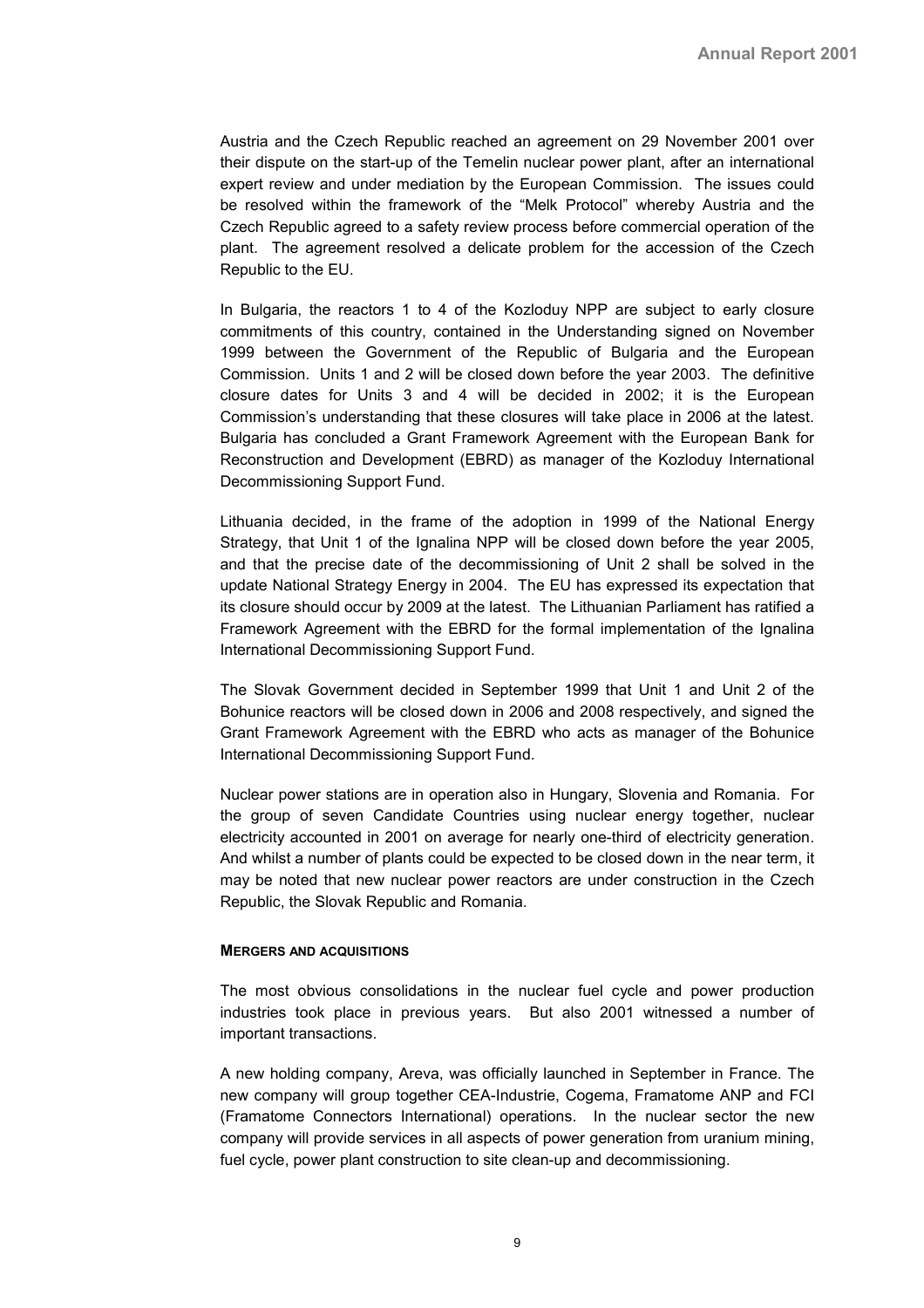<span id="page-13-0"></span>Strong competition and liberalisation of the electricity market promoted further consolidation amongst utilities, inter alia:

- French EDF acquired a 34% stake in EnBW, Germany, the acquisition was approved by the European Commission subject to conditions;
- Vattenfall Sweden acquired majority shareholding in HEW Germany (over 70%);
- E.ON, Germany's second largest utility acquired UK's PowerGen, making the company one of the largest electricity suppliers in the EU. The deal is yet to be approved by the regulators.

## **ELECTRICITY MARKET LIBERALISATION**

On 13 March 2001 the European Commission adopted a set of proposals for the completion of the internal electricity and gas markets. These proposals have inter alia as their objective to open up the electricity markets fully by 2005 by bringing forward the liberalisation schedule, by reinforcing the conditions which encourage real and fair competition, and by introducing a genuine single market while offering the best guarantees of security of supply and consumer protection. Discussion on the adoption of these proposals is still going on in the framework of a co-decision by the European Council and the European Parliament.

The European Commission's Communication "Completing the internal energy market" concluded that the initial experience in terms of implementing the electricity Directive has been encouraging. In terms of market opening, the vast majority of Member States are going further than legally required and many have decided to progressively move to full market opening.

Furthermore, a clear majority of Member States have chosen structural measures accompanying market opening that are most likely to promote effective competition. In fact, most Member States have opted for regulated third party access, an authorisation procedure for new generation capacity, full legal unbundling of transmission system operators and the creation of independent regulatory authorities.

At this stage, therefore, practical experience has already shown that further improvements and efforts are necessary to guarantee a smooth operation of the electricity market.

One of the main issues to tackle is the different market opening between Member States. This situation will continue unless further corrective actions are taken, and has given rise to significant concerns among most Member States and market players. The reciprocity provisions of the electricity Directive has been designed, on a temporary basis, to address the issue of quantitative imbalance in market opening.

However, experience in the electricity market has shown that such a clause may not be able to address all aspects of creating a real level playing field between Member States and operators.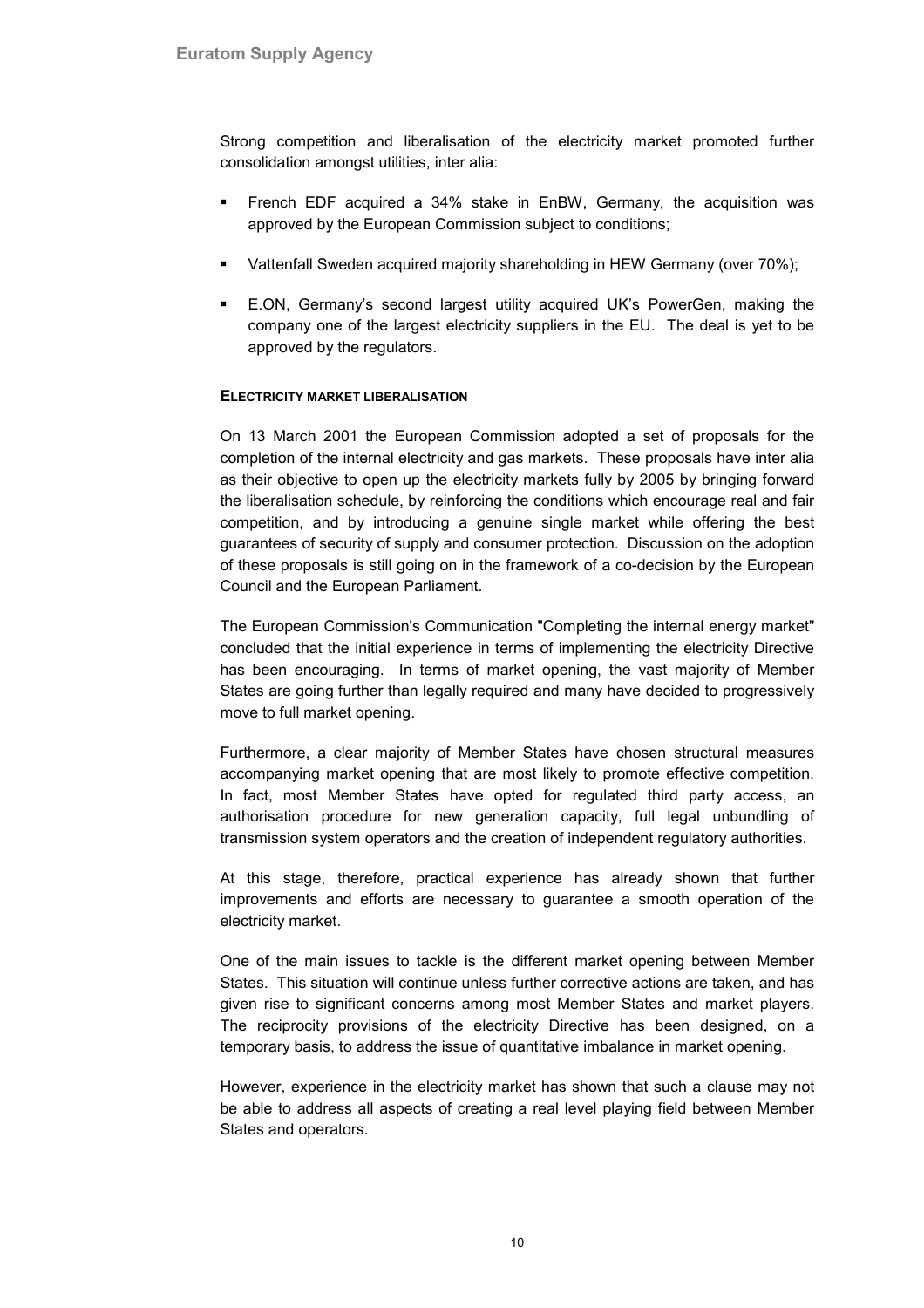#### <span id="page-14-0"></span>**STORAGE OF SPENT NUCLEAR FUEL IN RUSSIA**

The Russian authorities continued to develop a regulatory framework for the import of nuclear spent fuel for processing and long term storage. The amended Russian legislation opens the possibility for storage of spent fuel subject to subsequent return to the country of origin and for reprocessing of spent nuclear fuel without its subsequent return upon special decision from the Russian government.

However, further actions are still required before offers may be made to interested customers. These include changes to the regulatory and legal basis, government to government agreements and revitalisation of the Russian enterprises which would be receiving foreign spent fuel.

#### **NEW NUCLEAR GENERATION AND POWER PLANT PROJECTS OUTSIDE THE EU**

The revival of nuclear power generation received considerable political attention and press coverage during the year. The targets of the Kyoto protocol on the reduction of the greenhouse gas emissions, the situation created by the power shortages in California, the instability of oil prices, the increased competitiveness of nuclear plants, amongst other factors, renewed interest in nuclear energy, in spite of some countries pursuing the announcement of a phasing out policy.

The US National Energy Plan, published on 16 May, centres on the same main issue in the field of energy as that affecting the EU, as set out in the Green Paper: the growth of dependence on external sources for energy supply. The US Administration calculates that energy requirements of the US economy will grow by 30% over the next twenty years.

The objectives of the energy policy concentrate on the reduction of external dependence and diversification, in order to get energy to consumers in sufficient quantities and at reasonable prices. To achieve this, the policy acknowledges the need for a federal approach in areas such as the building of power plants and planning distribution lines.

A green light is given in the Plan for the development of nuclear energy. In the face of the need to raise the share of fossil fuels (producing greenhouse gases), nuclear power regains its respectability. The US Administration is resolved to tackle the nuclear energy taboo, a stance reinforced by the pro-nuclear speech given by President Bush in Minnesota on 17 May at the presentation of the Plan.

The justification for this is based largely on the fact that nuclear power does not produce  $CO<sub>2</sub>$  emission. In the short term, the Plan gives clear blessing to extending the life of nuclear power plants currently in production<sup>1</sup>. In the long term, it opens the way to reviving the nuclear opinion in the USA.

 $\overline{a}$ 

<sup>&</sup>lt;sup>1</sup> All nuclear power plant operators have filed applications for extension of life from 40 to 60 years; some reactors have already obtained authorisation from the Nuclear Regulatory Commission.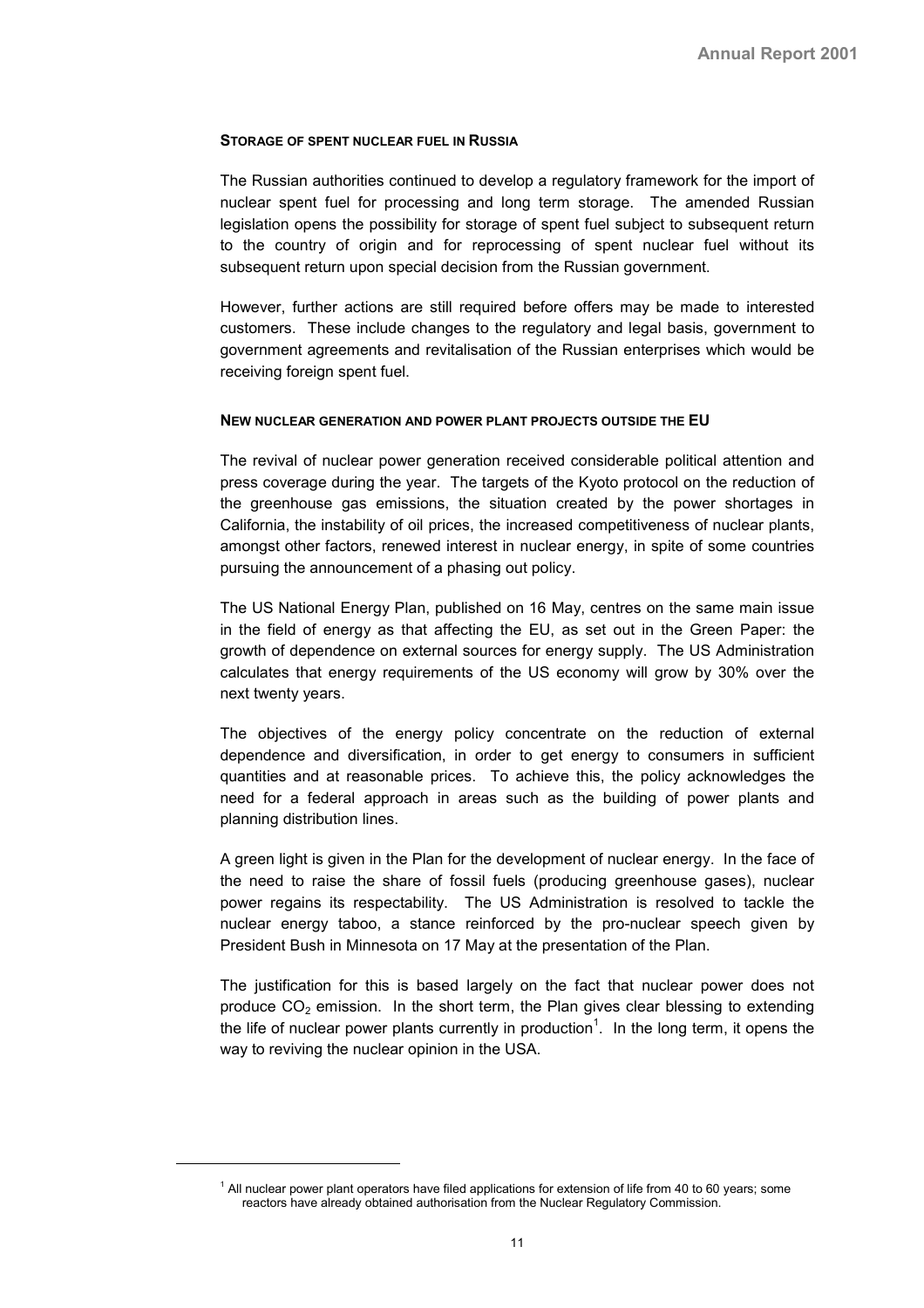<span id="page-15-0"></span>Other countries, like China, India and Russia are considering a revival of their nuclear power programmes. India announced its intention to start the construction of the Kudankulam nuclear power plant (two Russian VVER-1000 reactors) in 2002.

In Canada, Ontario Power Generation and Bruce Power planned to restart several reactors which had been shut down. Electricity shortages in Brazil renewed interest on the Angra 3 power plant project.

# **CLIMATE CHANGE**

On 19 July an agreement was reached in Bonn at the extended sixth conference of parties of the United Nations Framework Convention on Climate Change (COP-6) on the principles for the implementation of the "flexibility mechanisms" ("emission trading", "joint implementation" and "clean development mechanism"). These agreements were translated on 10 November into detailed provisions at COP-7 in Marrakesh.

On the ability for nuclear energy to benefit from credits generated by the "clean development mechanism", the developed countries agreed to refrain from using emission reductions generated from nuclear projects to meet their commitments in the first period (2008-2012).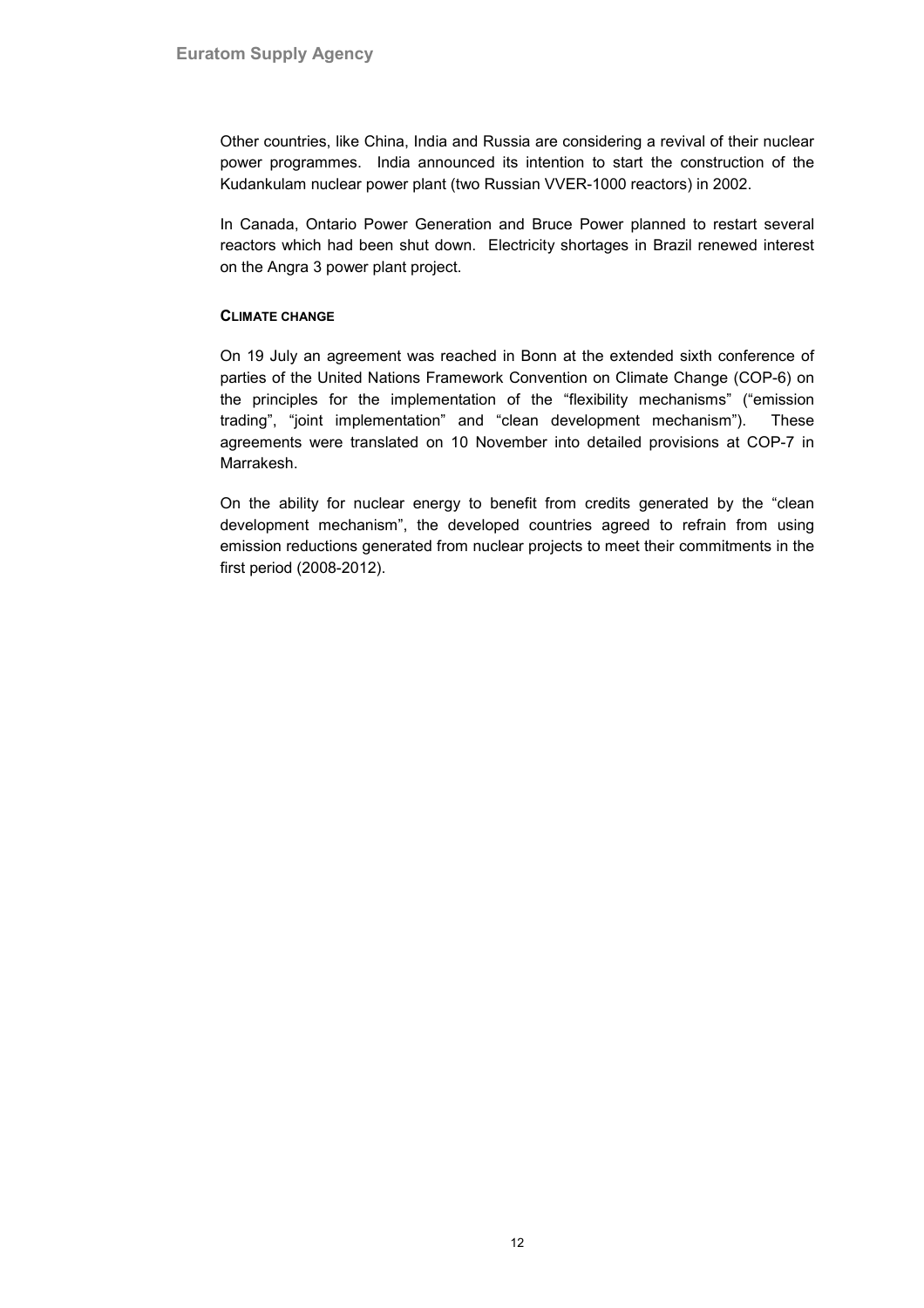# <span id="page-16-0"></span>**CHAPTER 2 - NUCLEAR FUEL, POLICIES AND MARKETS**

# **NUCLEAR FUEL CYCLE**

## **NATURAL URANIUM**

Natural uranium supply continued steadily during the year. Most of the supply to the EU utilities continued to take place under long term contracts.

In 2001, the Supply Agency's average price for deliveries under multiannual contracts rose moderately; however, when expressed in US dollars it remained stable because of the continued appreciation of that currency against the euro. The relative stability of the prices for deliveries in the multiannual contracts category reflects a certain inertia for this type of contract, as well as market stability.

The amount of uranium delivered under spot contracts was one of the lowest registered in recent years. Spot price indicators, as published in the trade press, increased from some \$7.00/lb  $U_3O_8$  at the beginning of the year to about \$9.50/lbU<sub>3</sub>O<sub>8</sub> in December.

As the policies or restrictions on natural uranium from the New Independent States (NIS), except for Russia, were eliminated in the EU and USA, and Russian natural uranium does not seem any longer to exercise significant pressure on the market, the distinction between prices for NIS and non-NIS material tended to disappear. As a result the leading organisations that publish uranium prices decided to stop the publication of a separate price which applied to NIS origin uranium (excluding Russian downblended HEU feed).

In 2001, total worldwide natural uranium production amounted to some 37,000 tU, a modest increase when compared to 35,000 tU in 2000.

Canada maintained its status as the world major primary producer, with some 11,300 tU reported to have been produced during the year. The McArthur River mine reached its nominal annual production capacity of about 7000 tU, while the start up of Cigar Lake was postponed and is not due to take place before 2005.

Australia produced 7700 tU, an increase of some 5% relative to 2000.

Russia appears to be reducing its role of major direct supplier of natural uranium to western markets due to its considerable domestic demand, diminishing production and inventories already committed as sales.

However, it remained the major secondary supplier through the downblended HEU material and re-enrichment of tails, particularly for western enrichers. Russia was reported to have taken an interest in the production of Kazakhstan and Uzbekistan.

EU production continued to decrease. In 2001, Community domestic supply to the EU utilities represented some 5%. With the announced closure of the last French mine during the year it will become virtually non-existent in future.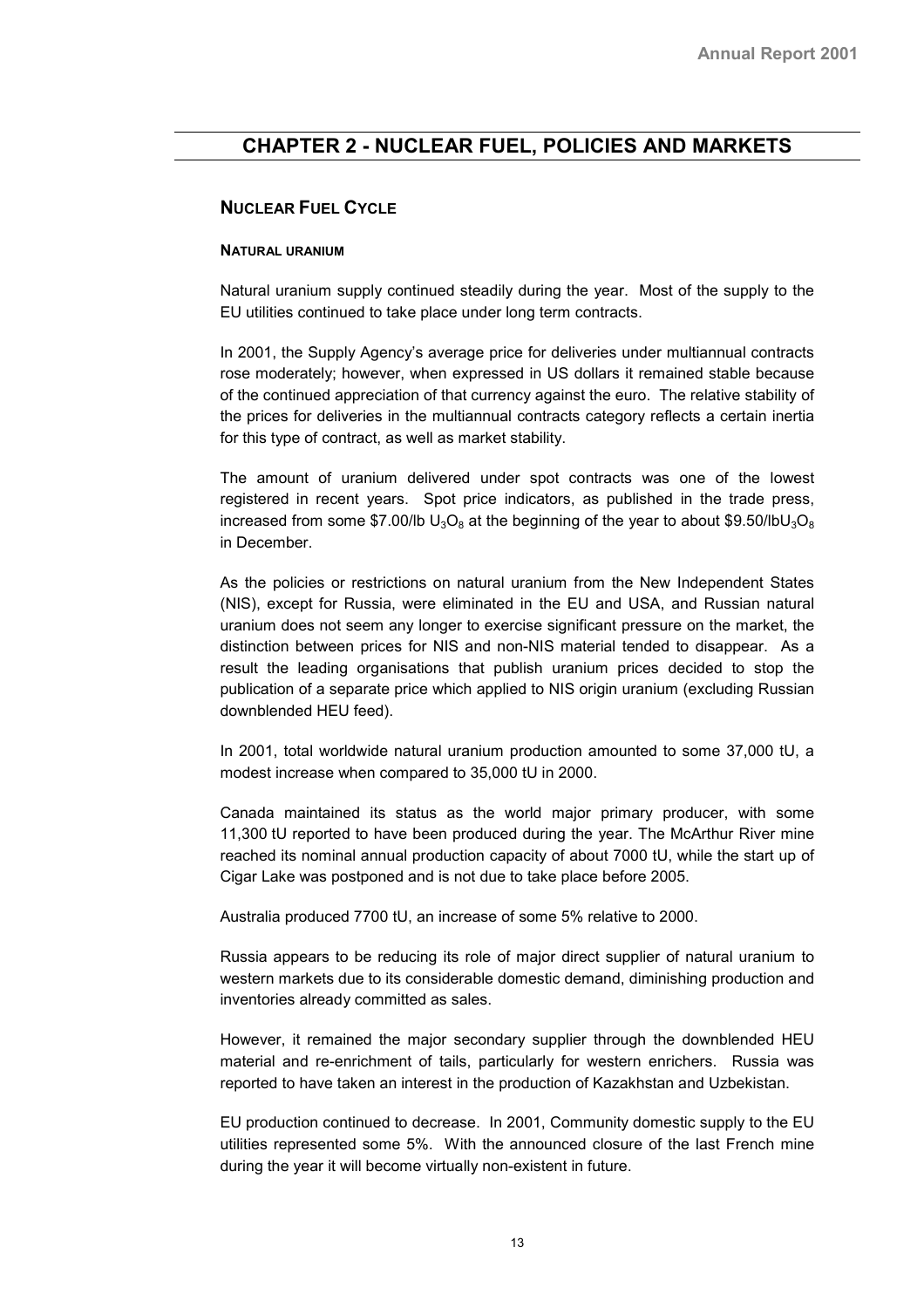<span id="page-17-0"></span>Compared to the total worldwide needs of some 60,000 tU/year, primary production remains well below consumption. Current production covers only just over half of requirements, the balance continued to be made up by stockpiles and recycling. The main secondary sources were stocks from utilities, suppliers and governments, reenrichment of depleted uranium (tails) in Russia and a reduction in requirements due to the use of uranium from reprocessing and plutonium in mixed oxide fuels (MOX).

| Country              | tU     | share %        |
|----------------------|--------|----------------|
| Canada               | 11,250 | 30             |
| Australia            | 7,700  | 21             |
| Niger                | 2,900  | 8              |
| Russia               | 2,900  | 8              |
| Namibia              | 2,700  | $\overline{7}$ |
| Uzbekistan           | 2,350  | 6              |
| Kazakhstan           | 2,250  | 6              |
| South Africa         | 1,150  | 3              |
| <b>United States</b> | 1,100  | 3              |
| Other                | 2,950  | 8              |
| TOTAL                | 37,250 | 100            |

# Table 2: Natural uranium production in 2001

Source: Production level estimates by OECD(NEA)-IAEA, "Uranium 2001: Resources, production and demand", to be published May 2002. Figures rounded to 50 tU.

#### **CONVERSION**

Supply of conversion services to the utilities continued steadily during the year and capacity, world-wide and in the Community in particular, continued to exceed requirements. But the closure of the BNFL conversion plant could create a shortage of conversion capacity in Europe which over time could give rise to a significant increase in material transports between Europe, the USA and Russia.

In early 2001 BNFL announced its decision to cease sales and marketing of conversion services immediately and stop all uranium hexafluoride ( $UF<sub>6</sub>$ ) production at its Springfields plant by March 2006. The decision was influenced by the depressed market, at the time, and the fact that Magnox fuel production will cease sometime after 2005. As the production of Magnox fuel and  $UF<sub>6</sub>$  share some of the same manufacturing plants it would be uneconomic for the company to continue the  $UF_6$ conversion business beyond 2006. BNFL intends to honour its existing customer commitments and entered into an agreement with Cameco whereby the Canadian company will purchase BNFL's unsold uranium hexafluoride conversion production.

The withdrawal of BNFL represents a capacity decrease of 6000 tU as  $UF<sub>e</sub>/year$ , leaving only three major western producers (Comurhex, ConverDyn, Cameco) and Russia. Although this represents a rationalisation of the market and no shortage is expected in the near term, it gives greater importance to the conversion component of secondary sources of supply, particularly the Russian downblended HEU.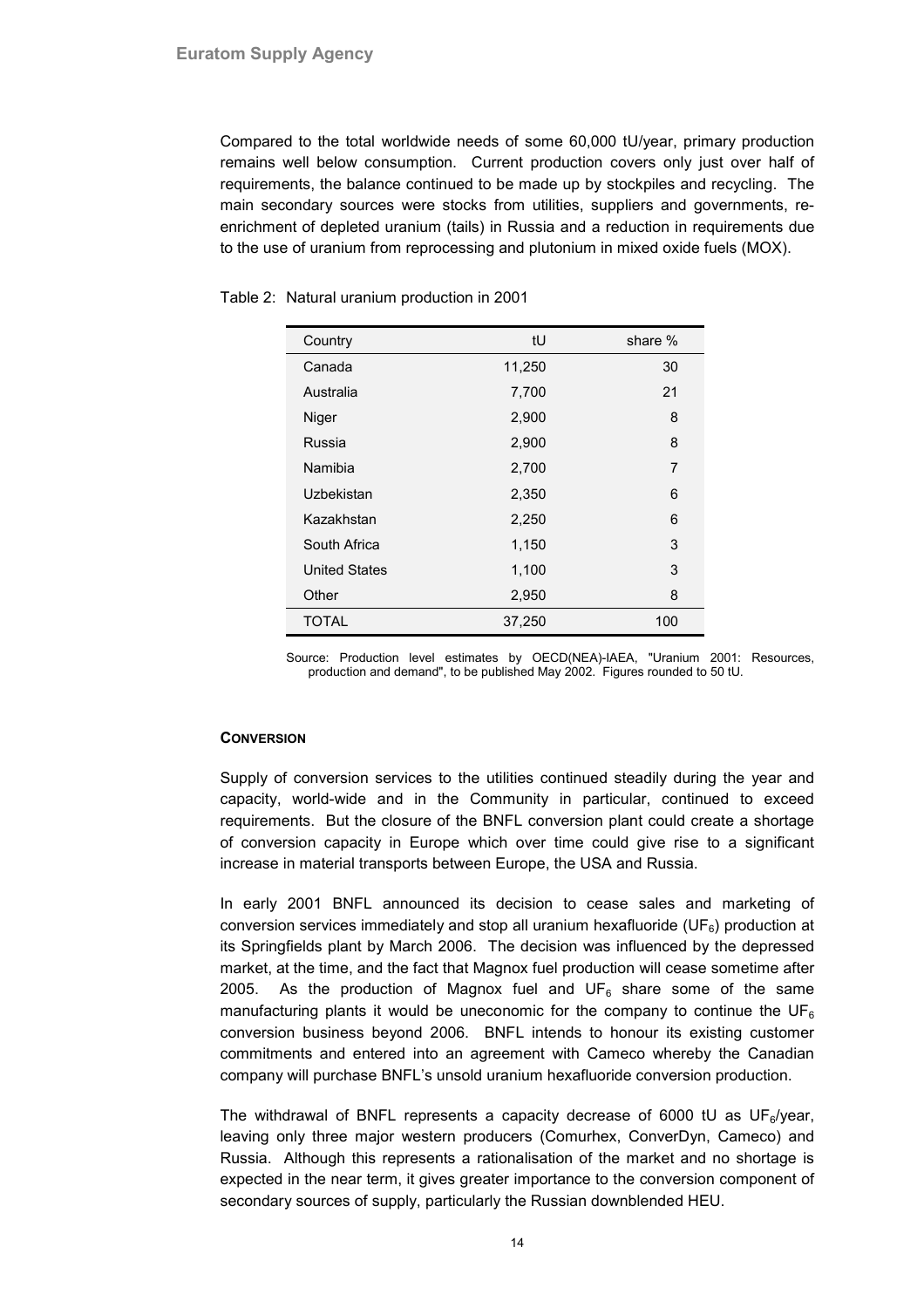<span id="page-18-0"></span>Published prices for conversion services continued to increase throughout the year from some US\$3.50 to 5.50 at the end of the year, reversing a serious decline which started in 1997 threatening the viability of the industry. Published conversion prices in Europe tended to be somewhat higher than in the USA.

#### **ENRICHMENT**

 $\overline{a}$ 

Supply of enrichment (separative work) to the utilities continued steadily. Enrichment capacity world-wide and in the Community in particular exceeds current requirements. As for natural uranium most of the supply to the EU utilities continued to take place under long term contracts.

At the end of the year 2000 USEC filed a petition with the US government for alleged dumping and subsidies against Eurodif and Urenco (see also Chapter 1). The action, which unfolded during 2001, had a significant impact on the market in the near term, caused difficulties to the EU enrichers and unfavourably affected trade relations.

The enrichment prices indicators published in the trade press increased from some \$80/SWU to over \$100/SWU during the year. This increase took place against the background of the trade disputes in the US, which created uncertainties on the imports of enriched uranium from Europe leaving USEC in a privileged position. The number of new enrichment contracts in Europe was relatively small and not sufficient to draw conclusions on price trends, but price fluctuations were smaller than those observed in the USA due to more stable market conditions.

In France, the CEA announced that research on the SILVA atomic vapour laser isotope separation process will cease by 2003. Instead, the CEA intends to resume R&D work on gas centrifuge technology, which had been suspended in favour of SILVA. This follows USEC's decision in the same sense. The centrifuge process appears to be emerging as the preferred industrial enrichment technology for the foreseeable future.

Urenco continued to expand gradually its enrichment capacity in the EU. At the end of the year Urenco informed the US Nuclear Regulatory Commission (NRC) that, together with US partners in the Louisiana Energy Services (LES) Partnership<sup>1</sup>, it intends to submit an application during 2002 for a licence to build and operate an enrichment facility in the United States. The Partnership intends to start the process of site selection and pre-application discussions with the NRC early in 2002. The first cascades of the new enrichment plant could begin operation in 2006 if the NRC licence could be obtained by 2004.

After abandoning the research on AVLIS, USEC considered the possibility of using European or US<sup>2</sup> centrifuge technology for the construction of a new enrichment plant in the US.

 $1$  The composition of the partnership in the new venture is yet to be announced. It is recalled that during the nineties Urenco and its partners (Duke Power, Northern States Power, Louisiana Power and Light and Fluor-Daniel) applied for the construction and operation of an enrichment plant to be built in Homer, Louisiana. The application procedure dragged on for several years and after considerable expense the partnership decided to abandon it in 1998.

 $2$  The USA had a project for a Gas Centrifuge Enrichment Plant but it was abandoned in 1985.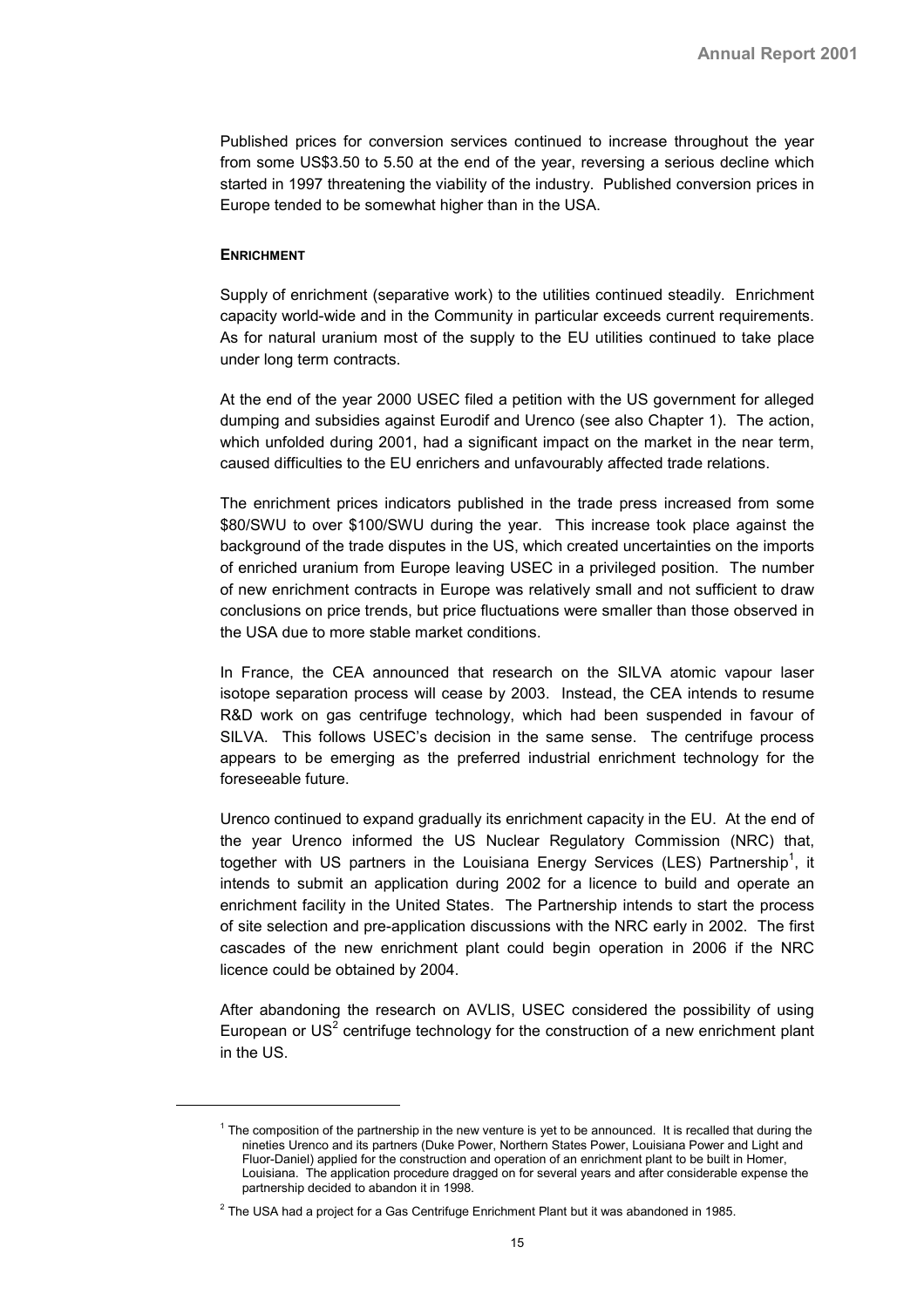<span id="page-19-0"></span>It was reported that USEC has concentrated on US centrifuge technology and might seek to license and construct a commercial centrifuge plant in 2006 to start production by 2008-2009. The capacity of the plant would increase at a rate required to replace the existing gas diffusion plant and the enrichment component of the downblended Russian HEU.

Questions remained on USEC's performance and viability while it continued to search for a settlement with Tenex on the commercial conditions for the enrichment component of the downblended HEU and for a replacement technology for the gas diffusion enrichment plants. After deciding to terminate production at Portsmouth and to concentrate operations at the Paducah plant, the enrichment component of the downblended HEU became a very important source until new enrichment capacity is built in the US. Adding to the difficulties of the company, it was reported that the class action lawsuit brought against USEC and a number of the financial underwriters of its privatisation in 1998 entered the substantive phase. The class action filed in the name of a number of shareholders, which lost money by investing in the company, alleged misrepresentation of adverse facts during the initial public offering.

# **FABRICATION**

Fabrication facilities continued also to provide adequate coverage of the utilities' needs. Mixed oxide (MOX) fuel fabrication continued steadily in Belgium and France.

In October 2001 the UK Government gave formal approval to commence operation of the British Nuclear Fuels plc (BNFL) Sellafield Mox Plant (SMP). Following the approval by the UK Government as to the justification of MOX manufacture as a practice, a number of challenges were initiated in the UK Courts and the International Tribunal of the Law of the Sea in an attempt to overturn that decision and prevent BNFL's Sellafield MOX Plant (SMP) from operating. These challenges were unsuccessful, however, and in December 2001 the UK's Nuclear Installations Inspectorate granted permission for plutonium commissioning to commence, and plutonium bearing materials have now been transferred into SMP.

The Siemens MOX fabrication plant at Hanau received approval to start the dismantling process (see the section on Germany in Chapter 4). This plant was estimated to be 90% complete when the decision was taken to mothball it in 1995.

The Japanese Ministry of Economy, Trade and Industry (METI) laid out new conditions for fuel imports in Japan, which applied to fuel already under fabrication in Europe. In addition, actions by the Japanese authorities have delayed MOX fuel loadings, which will impact to some extent utilities and fuel fabricators. It is understood that the Japanese Government and the utilities remain committed to loading MOX fuel in Japan and are taking action to promote support within Japan.

#### **REPROCESSING**

Reprocessing of irradiated fuel continued at the plants at La Hague in France and Sellafield in the United Kingdom.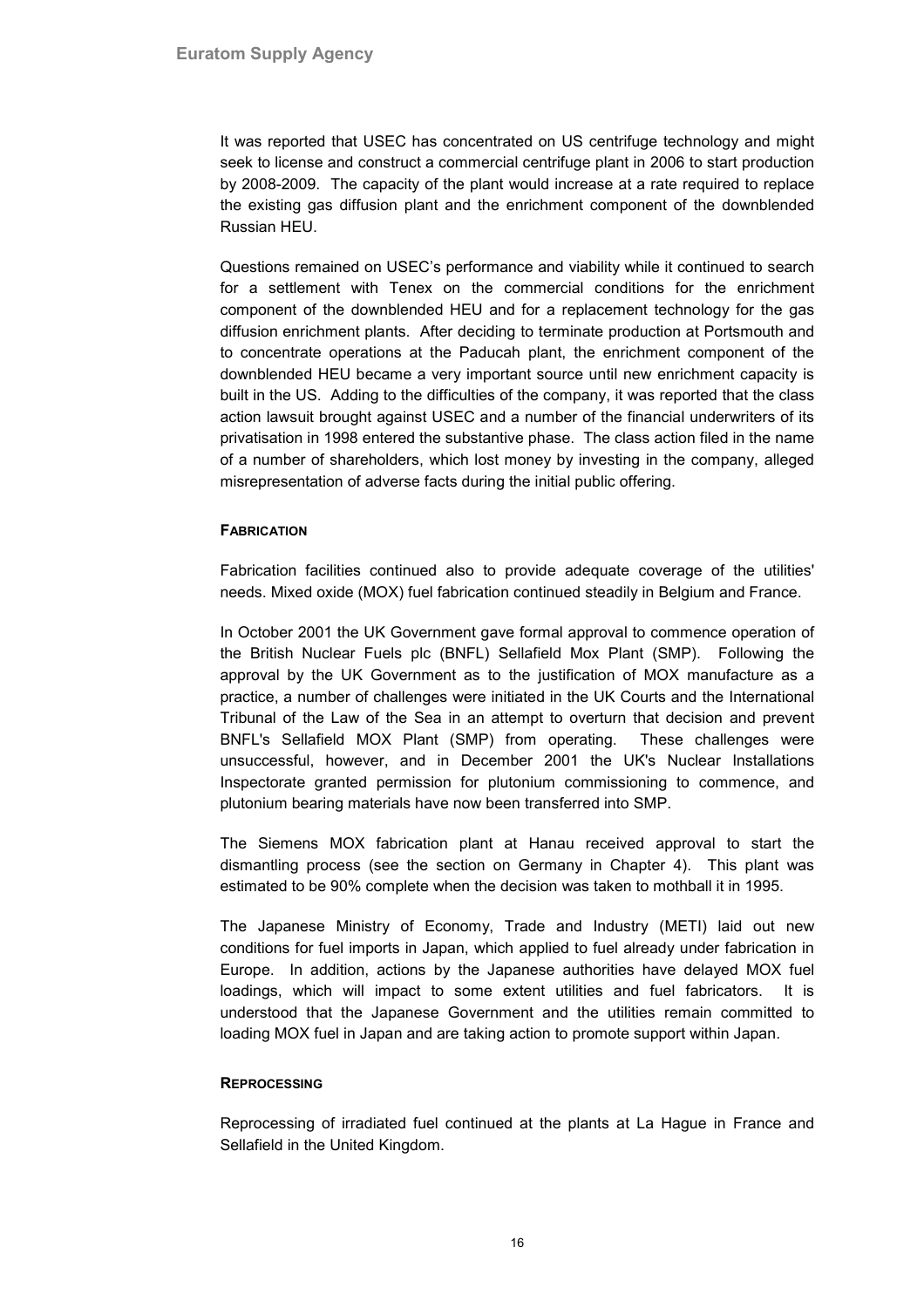<span id="page-20-0"></span>The industry welcomed the decision by the German Government to authorise the resumption of shipments of spent fuel and high level waste between Germany and both France and the United Kingdom. German spent fuel transports had been suspended since 1998 following cask contamination incidents.

# **SUPPLY OF MATERIAL FROM THE NEW INDEPENDENT STATES (NIS)**

# **NATURAL URANIUM DELIVERIES**<sup>1</sup>

The NIS countries remained the largest source of supply of natural uranium to the EU though their share decreased noticeably. In 2001, EU utilities took delivery from this source of about 4100 tU as natural uranium or feed contained in EUP, including 270 tU as a result of exchanges but excluding re-enriched tails (RET; see table 3).

The lifting of restrictions in the USA on natural uranium originating from Kazakhstan and Uzbekistan reduced the pressure for the sale of NIS origin material in the EU. Most transactions for the supply of Russian natural uranium are linked to enrichment contracts.

The Supply Agency concluded 4 new supply contracts for NIS uranium during the year, for about 1350 tU (including natural uranium feed equivalent contained in EUP) to be delivered over the period 2001-2005. In addition, 3 new supply contracts for the delivery of 760 tU as re-enriched tails in 2002-2004 have been concluded.

Russia was the largest NIS supplier, providing some 3050 tU including 200 tU as a result of exchanges. In addition, some 1050 were delivered to EU utilities following the re-enrichment in Russia of tails on behalf of European enrichers (see table 3).

#### **PHYSICAL IMPORTS OF NIS ORIGIN MATERIAL**

 $\overline{a}$ 

Total physical imports from the NIS of natural uranium, re-enriched tails and feed contained in EUP remained stable at some 8600 tU in 2001 (8700 tU in 2000).

As in 1999 and 2000, Russian physical exports to the EU were essentially in the form of feed contained in EUP or re-enriched tails (natural  $UF<sub>6</sub>$  equivalent) for western enrichers. NIS natural uranium imports reduced from some 4000 tU in 2000 to about 3200 tU in 2001 due to a drop in the imports from Kazakhstan and Uzbekistan. For the period 1992-2001, imports of natural uranium and feed contained in the EUP from the NIS as well as tails re-enriched in Russia for EU enrichers amounted to a cumulative total of 114,000 tU. From these, 47,500 tU were delivered to EU utilities during the same period (see table 4).

It should be noted that the studies and analysis of NIS imports mentioned here relate strictly to the commercial use and destination of the material. All such imports are subject to Euratom and, as applicable, IAEA safeguards while on the territory of the Member States.

 $<sup>1</sup>$  Data concerning the acquisitions of natural uranium or feed and their origins are based on information</sup> communicated to the Supply Agency by EU utilities or their procurement organisations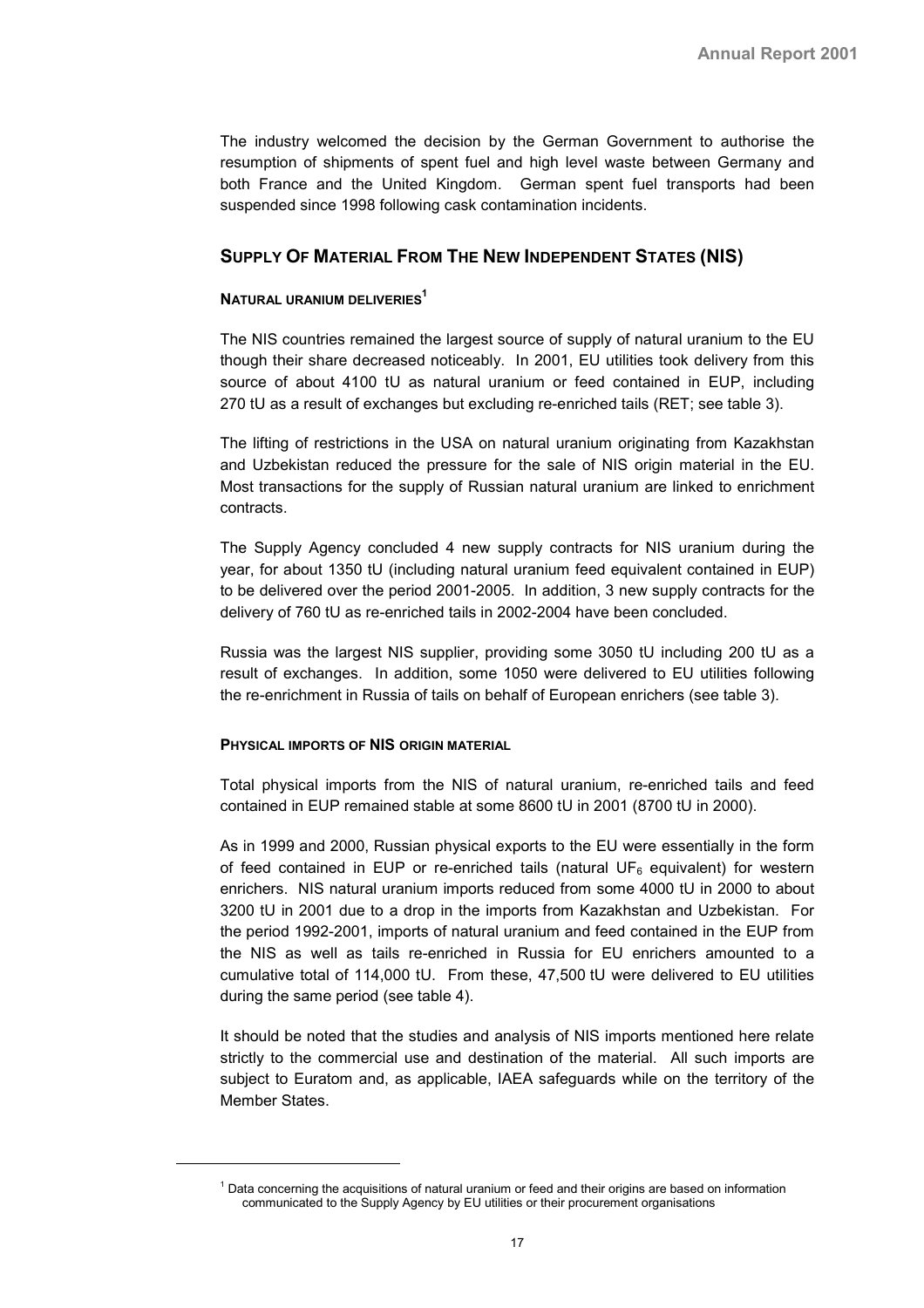| Year  | <b>Deliveries</b><br>(1) | Exchanges<br>(2) | subtotal<br>$(1+2)$ | Re-<br>enriched<br>tails $(3)$ | Total<br>$(1+2+3)$ | Total as %<br>of supply |
|-------|--------------------------|------------------|---------------------|--------------------------------|--------------------|-------------------------|
| 1992  | 1,800                    | 900              | 2,700               | 0                              | 2,700              | 23                      |
| 1993  | 1.700                    | 600              | 2,300               | 0                              | 2,300              | 19                      |
| 1994  | 1,700                    | 500              | 2,200               | $\mathbf 0$                    | 2,200              | 16                      |
| 1995  | 4.300                    | 200              | 4,500               | $\mathbf 0$                    | 4,500              | 28                      |
| 1996  | 5,100                    | 700              | 5,800               | 0                              | 5,800              | 36                      |
| 1997  | 3,900                    | 500              | 4,400               |                                | 4,400              | 28                      |
| 1998  | 3,900                    | 600              | 4,500               |                                | 4,500              | 28                      |
| 1999  | 3,500                    | 400              | 3,900               | 1,100                          | 5,000              | 34                      |
| 2000  | 4,200                    | $\mathbf{0}$     | 4,200               | 1,200                          | 5,400              | 34                      |
| 2001  | 2,850                    | 200              | 3,050               | 1,050                          | 4,100              | 29                      |
| Total | 32,950                   | 4,600            | 37,550              | 3,350                          | 40,900             | 28                      |

Table 3: Russian supply of natural uranium and feed contained in EUP to the EU

Note: For 1997 and 1998, re-enriched tails are included under Deliveries because quantities were small and could not be shown separately for confidentiality reasons.

|       |                  |             | Acquisitions <sup>(1)</sup>      |                |                                               |
|-------|------------------|-------------|----------------------------------|----------------|-----------------------------------------------|
| Year  | Physical imports | Quantity tU | as % of<br>supply <sup>(2)</sup> | incl. $RET(3)$ | incl. RET<br>as % of<br>supply <sup>(2)</sup> |
| 1992  | 9,500            | 2,700       | 23                               |                |                                               |
| 1993  | 12,100           | 2,700       | 22                               |                |                                               |
| 1994  | 12,200           | 4,500       | 32                               |                |                                               |
| 1995  | 12,100           | 5,200       | 32                               |                |                                               |
| 1996  | 17,600           | 6,800       | 43                               |                |                                               |
| 1997  | 12,200           | 5,000       | 32                               |                |                                               |
| 1998  | 11,600           | 5,600       | 35                               |                |                                               |
| 1999  | 9,400            | 5,100       | 34                               | 6,200          | 42                                            |
| 2000  | 8,700            | 5,800       | 37                               | 7,000          | 44                                            |
| 2001  | 8,600            | 4,100       | 29                               | 5,100          | 37                                            |
| Total | 114,000          | 47,500      | 33                               |                |                                               |

Table 4: Physical imports by EU operators, and acquisitions by EU utilities of natural uranium and feed contained in EUP from the NIS (tU)

Notes:

(1) Acquisitions cover deliveries to EU utilities including exchanges but excluding re-enriched tails except for 1997-1998 as explained under (3).

(2) Supply to EU utilities covers total deliveries to EU utilities under purchasing contracts during the respective year.

(3) Deliveries of re-enriched tails (RET) to EU utilities started in 1997 but were negligible (<1% of total supply) during the first two years. For confidentiality reasons they have been included under "acquisitions" for 1997 and 1998. The figures for 1999 and 2000 include RET acquired as a result of exchanges.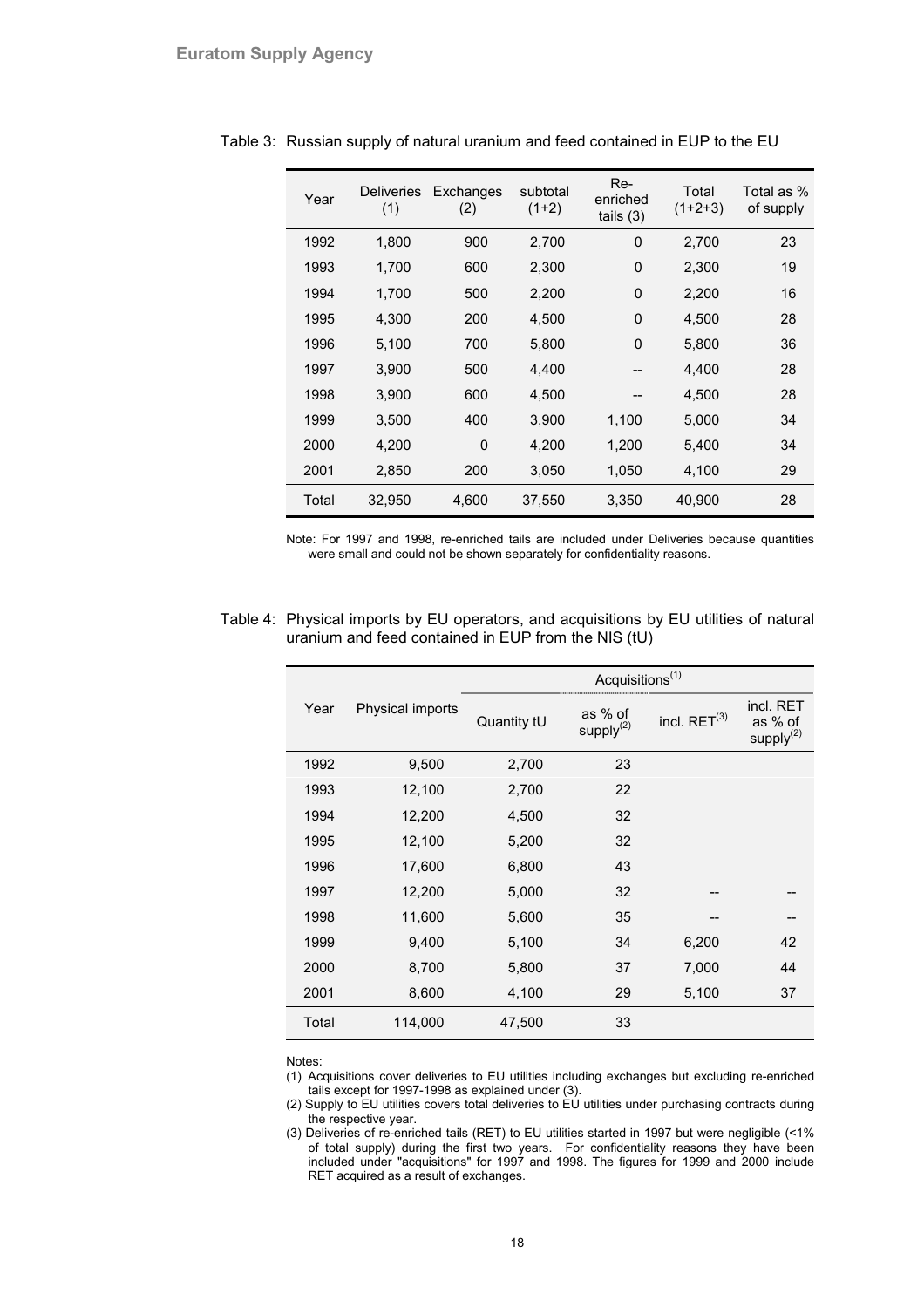# <span id="page-22-0"></span>**SECURITY OF SUPPLY**

Under the present circumstances, no major difficulties are anticipated in the supply of nuclear fuels in the near term. However, the supply and demand for natural uranium and the capacity and availability of the plants concerning the different stages of the fuel cycle need constant monitoring to maintain an adequate level of security of supply.

Massive sales of Soviet and later Russian uranium, the entry of Kazakhstan and Uzbekistan in the market, reduction of utilities' and government inventories and expansion of low cost production, amongst other factors, made the prices for natural uranium drop by more than 50% during the nineties (see Annex 3). The prices tended to become dictated by the lowest rather than the highest cost source. The drop in price, as well as the market saturation caused by excess inventories, led to mine closures, reduced exploration and the postponement of new mine projects.

While there is no shortage of uranium deposits worldwide, the imbalance between current world demand and production of natural uranium is not sustainable in the long run. The lead time needed to adjust production levels to requirements may cause future periods of instability on supply and/or prices.

The rationalisation and concentration, particularly on the conversion industry, gives also some cause for concern. Although nominal capacity is enough to cover world requirements, when BNFL terminates production in 2006 there will be only four major suppliers world-wide. Disruption of the output from one of them may possibly create temporary shortages.

The situation with enrichment is considerably better from an EU standpoint. There are two enrichers with four plants in the Community with a capacity largely exceeding requirements. In the US, projects for one or two new enrichment plants appear promising. However, for the time being, this strategic industry counts only four major suppliers worldwide. Problems with one of them could also affect the existing balance.

For several years the Supply Agency has been recommending the maintenance of stocks of nuclear fuel to avoid the negative effects of supply disruption or shortages. The adequate level of the strategic inventory depends on the risk assessment based on each utility's specific circumstances such as the size of reactor requirements, contractual portfolio, options and the diversification of sources of supply. It should not be dictated solely by financial considerations, particularly at a time when financial charges may be outweighed by price increases.

Therefore the Supply Agency continues to recommend EU utilities to keep a level of strategic inventories, at all stages of the fuel cycle, consistent with their circumstances. In the case of natural uranium, the equivalent to at least one to two years forward requirements, beyond those of material in processing ("pipeline"), is in general advisable. Furthermore it is recommended that utilities cover most of their needs with diversified primary production sources at equitable prices.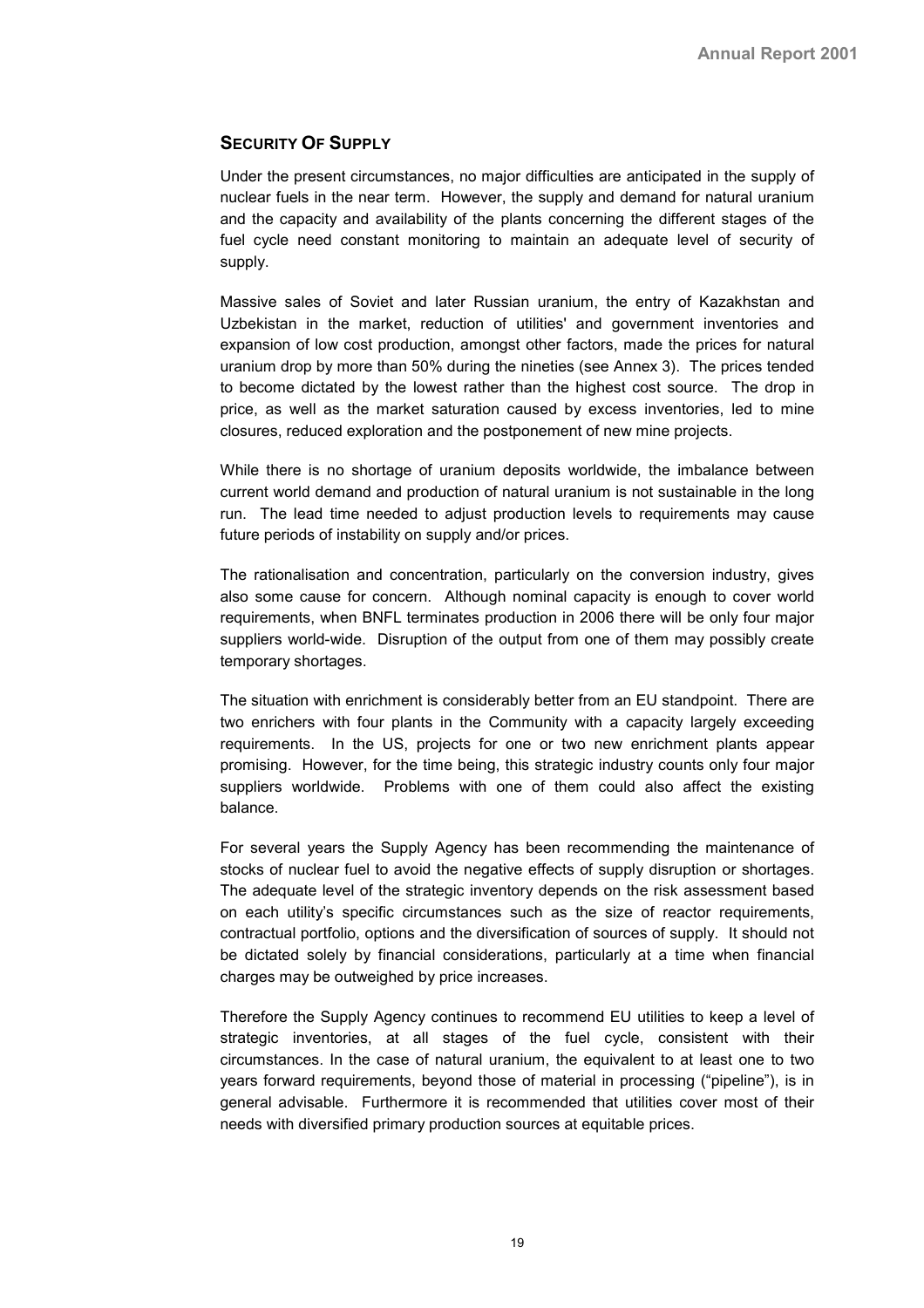#### <span id="page-23-0"></span>**THE POLICY OF DIVERSIFICATION OF SOURCES OF SUPPLY**

The Supply Agency continued to apply a policy of diversification of sources of supply in order to ensure that the EU does not become over-dependent on any single source, as described in previous Annual Reports.

After appropriate consultations the Supply Agency amended its policy in the sense of allowing further purchases of fresh production of natural uranium from Kazakhstan and Uzbekistan by the EU utilities. Other elements of the policy remained unchanged.

Considering that the pressure on supply of Russian natural uranium is decreasing, the Supply Agency is considering, in consultation with the industry and its Advisory Committee, to further relax its policy.

The Supply Agency will continue to monitor all sources of supply and, in particular, the total supply from NIS that is by far the largest source as a group. It will reconsider the policy if the global quantity for the group is considered to be too high with regard to the long term security of supply.

## **SUPPLIES DERIVED FROM DISARMAMENT OF NUCLEAR WEAPONS**

## ENRICHMENT

USEC continued as executive agent for the disposal of the enrichment component of LEU resulting from the downblending of Russian HEU according to the US-Russia HEU Agreement. Under this agreement USEC purchases the enrichment component and transfers to TENEX a quantity of natural uranium equivalent to the LEU feed component. 904 t LEU derived from 30 t HEU were reported to have been delivered in 2001, as scheduled, bringing the total deliveries since the beginning of the programme to 4147 t LEU derived from 141 t HEU (out of the 500 t HEU foreseen).

Negotiations between USEC and Tenex on the terms of future supplies were reported to continue throughout the year without reaching a conclusion. USEC's role remained controversial and a number of large US utilities pushed for a more active role possibly by the creation of a second executive agent for the HEU agreement. However, the results sought through these initiatives did not materialise.

On the US side the government declared 174.3 MT HEU as surplus military material. USEC is involved in the disposition of 14.2 MT of HEU in the form of UF $_6$  (with an enrichment of 75% in  $U_{235}$ ) and 50 Mt of HEU in the form of oxide and metal. USEC reported that up to the end of 2001 15 MT of HEU had been delivered for downblending and 157.2 MT of LEU had been produced.

#### NATURAL URANIUM FEED

The sale of the natural uranium feed corresponding to the LEU delivered to USEC is subject to a commercial agreement concluded in 1999 between Cameco, Cogema and RWE Nukem on one side and Minatom and Tenex on the other. This agreement gave the western companies the right to purchase from Tenex part of the natural uranium feed component derived from the downblended Russian HEU.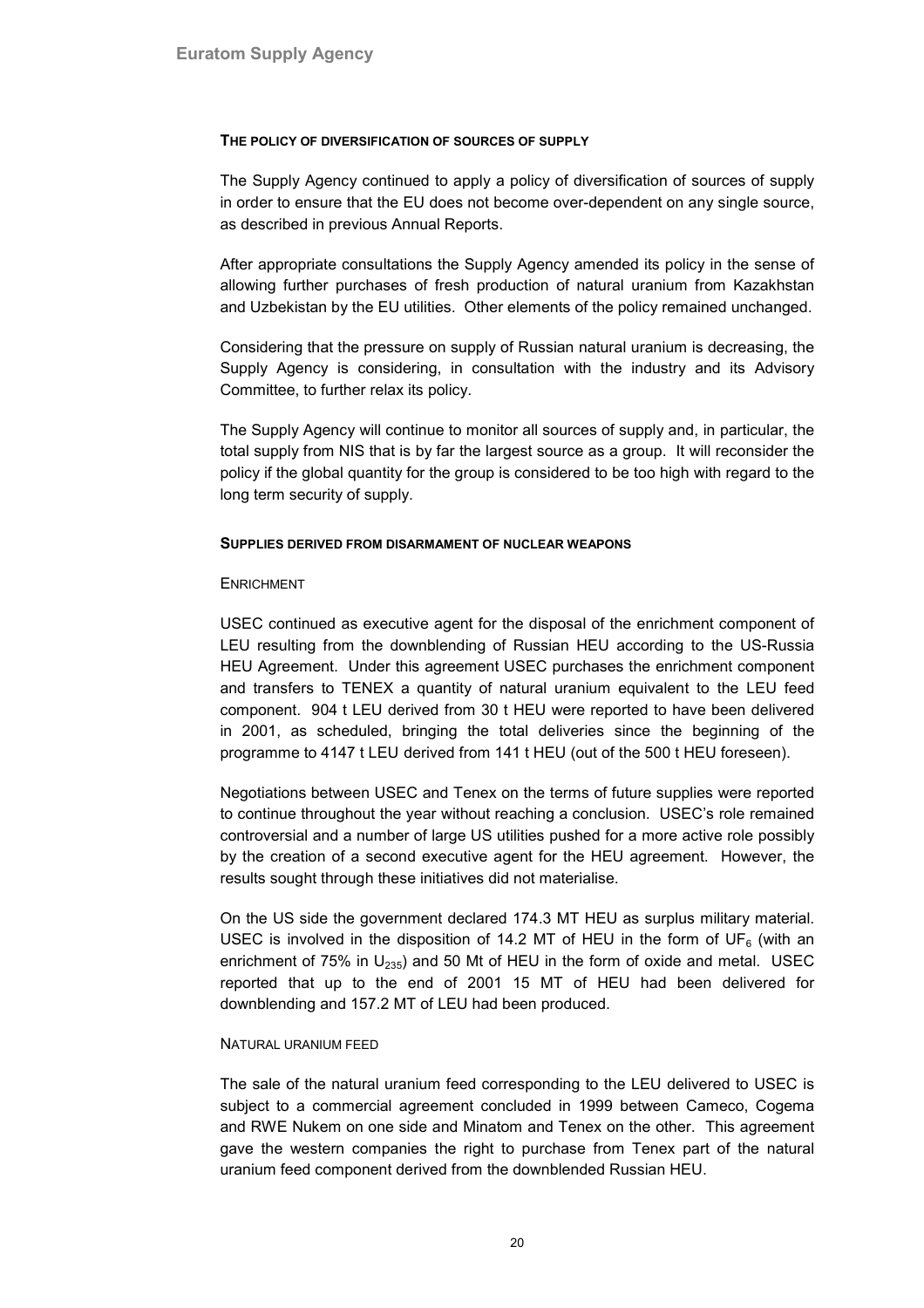<span id="page-24-0"></span>The option may be exercised for total annual deliveries up to 9200 tU. However sales to end users in the USA are limited by US legislation to an annual quota $^1$ .

In 2001 an amendment was made to the commercial agreement whereby the three western companies effectively agreed to convert the annual purchase options into minimum purchasing commitments. The companies agreed to purchase quantities of natural uranium at least equal to their quota shares each year for the period 2002 through 2013. The quotas are approximately 20,400 tU for both Cameco and Cogema and 6900 tU for RWE Nukem. Tenex has retained the balance, approximately 31,500 tU**,** for sales through its agent Global Nuclear Services and Supply (GNSS) over the same period.

It was announced that the amendment to the agreement was intended to make its implementation and future supply more predictable. The amount of natural uranium feed remaining unsold will be returned to Russia to be held in a special monitored inventory, it may be used either as blend stock with HEU or for purchase by the western companies in the commercial agreement.

It is recalled that in the EU, the sale of the HEU feed component to the utilities is not subject to specific restrictions. However, considering the logistical situation and cost of transportation to Europe, it is expected that most of the material will be sold in North America. No sales of this material to EU end users were recorded in 2001.

Given the current deficit between world production and requirements for natural uranium, the HEU feed will play a very important role in future supply. Its orderly disposal will be essential to avoid market disturbances.

#### **MOX FROM MILITARY PLUTONIUM**

 $\overline{a}$ 

In September 2000, an agreement was signed between the United States and Russia on the disposition of 34 tonnes of weapon plutonium by each party. A special Working Group was established, in which the Commission was represented, with the aim of preparing a disposition programme. The group reached a consensus on a paper for the Russian plutonium programme for the G8 Summit in Genoa (Italy) in July. However no breakthrough on the financing was reached during the year.

Financing of the Russian programme, estimated at some US\$ 2 billion, remained one of the most difficult problems as the donor countries were not prepared to finance it to such an extent. Several commercial financing schemes, including the sale or leasing of MOX to western utilities, continued to be considered.

Beyond the availability of funding, the implementation of the programme in Russia in the medium term would be facilitated by the utilisation of equipment from the mothballed Siemens MOX fabrication plant at Hanau, Germany, which would be exported to Russia. However, in the absence of a firm decision on the matter, Siemens started the process to dismantle the plant and that being the case the Russian programme may suffer further delays.

<sup>1</sup> The quota started at 769 tU equivalent in 1998, reached 3077 tU in 2001 and continues to increase up to 7690 tU in 2009 and remains at this level until 2012. In 2013, the last year of the agreement, it will be limited to 6000 tU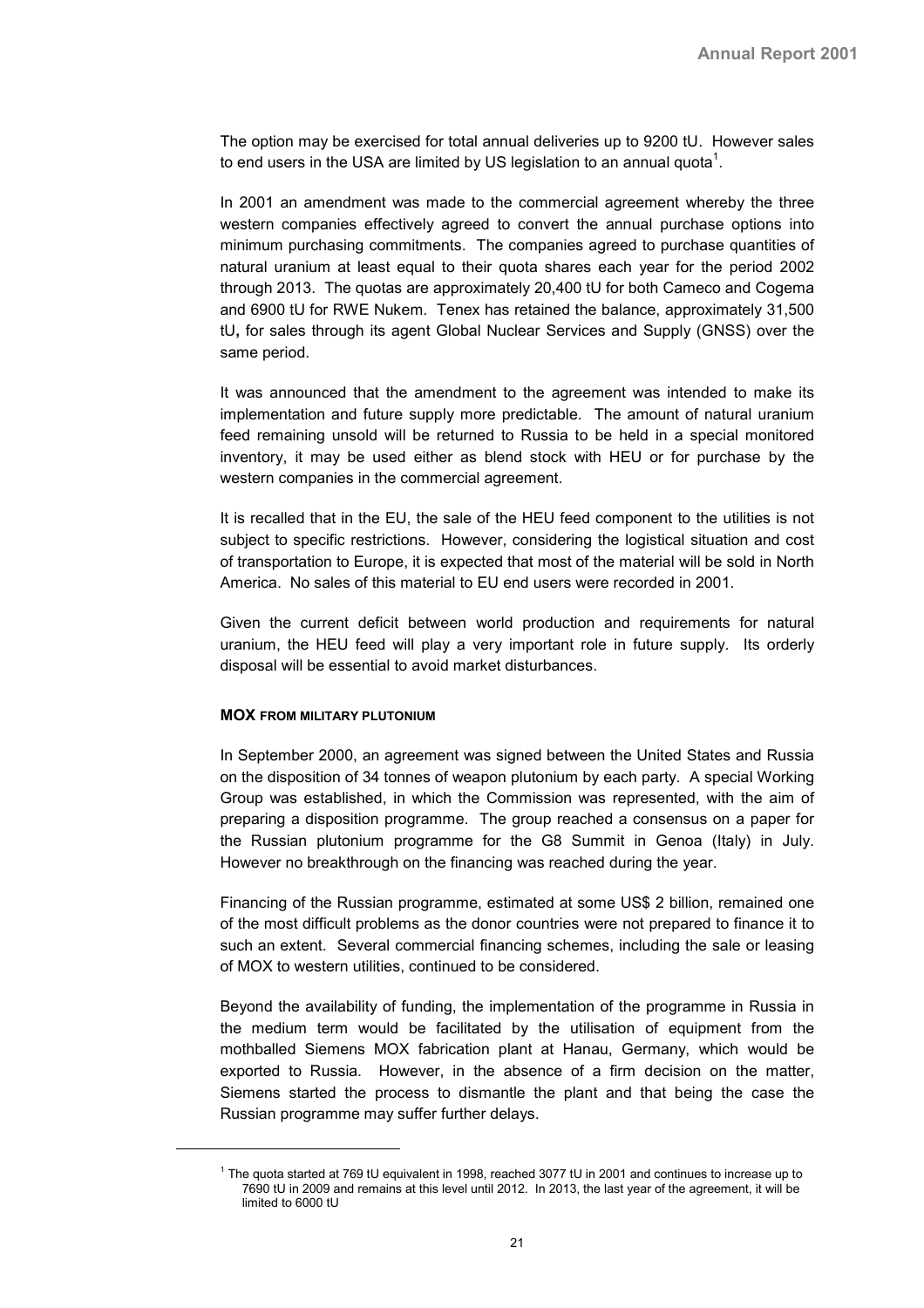<span id="page-25-0"></span>In the US, the Department of Energy (DOE) confirmed that it would also concentrate its efforts on disposal of the surplus military plutonium through its use in MOX, and that it would not pursue other alternatives (including the immobilisation route) for the material which might be used as nuclear fuel. A MOX Fabrication Fuel Facility will be built in the USA for the purpose by a consortium composed of Duke Engineering & Services, Cogema and Stone & Webster (DCS).

# **RESEARCH REACTORS FUEL CYCLE**

Research reactors continued to be supplied regularly with fresh fuel during the year.

At the end of the year Russia completed the review procedure of a draft framework agreement for possible supply of HEU for the JRC reactor at Petten in the Netherlands. The European Commission Joint Research Centre (JRC) confirmed to the USA its intention to convert the High Flux Reactor (HFR) to LEU but will need HEU until the conversion is completed.

The new German research reactor FRM-2 in Garching continued to wait for the third and final partial licence to start operation. The Federal Ministry of Environment and Nuclear Safety (BMU) decided to hold the licence on the basis that it requires further information on the safety case.

International co-operation continued in order to find new processes which would allow the fabrication of fuels and targets with LEU to replace HEU without major penalties to the operators. Test results are encouraging but it will take several years before the research will be complete and the new fuels will be licensed and deployed.

It is recalled that the policy which allows the return of spent research reactor fuels to the US-DOE is due to expire in 2006 and is not expected to be renewed, therefore it is becoming increasingly urgent to establish alternatives, particularly for LEU silicide fuels currently used in research reactors which cannot be reprocessed at present. For those operators of research reactors who will not be able to return their spent fuel to the US, offers by Russia could provide a potential solution (see also the section on Storage of spent nuclear fuel in Russia, Chapter 1). Such a solution, respecting current legislation, could be particularly interesting for those countries which do not have an established nuclear power programme and no repositories in which to dispose of their very limited amounts of irradiated fuel.

Cogema continued to offer to reprocess HEU fuels by diluting them with commercial LEU fuels at its plant in La Hague.

The European Parliament adopted the new Euratom research programme for the years 2003-2006 with particular support for research on thermonuclear fusion. The programme covers also areas as radioactive waste management and reactor safety.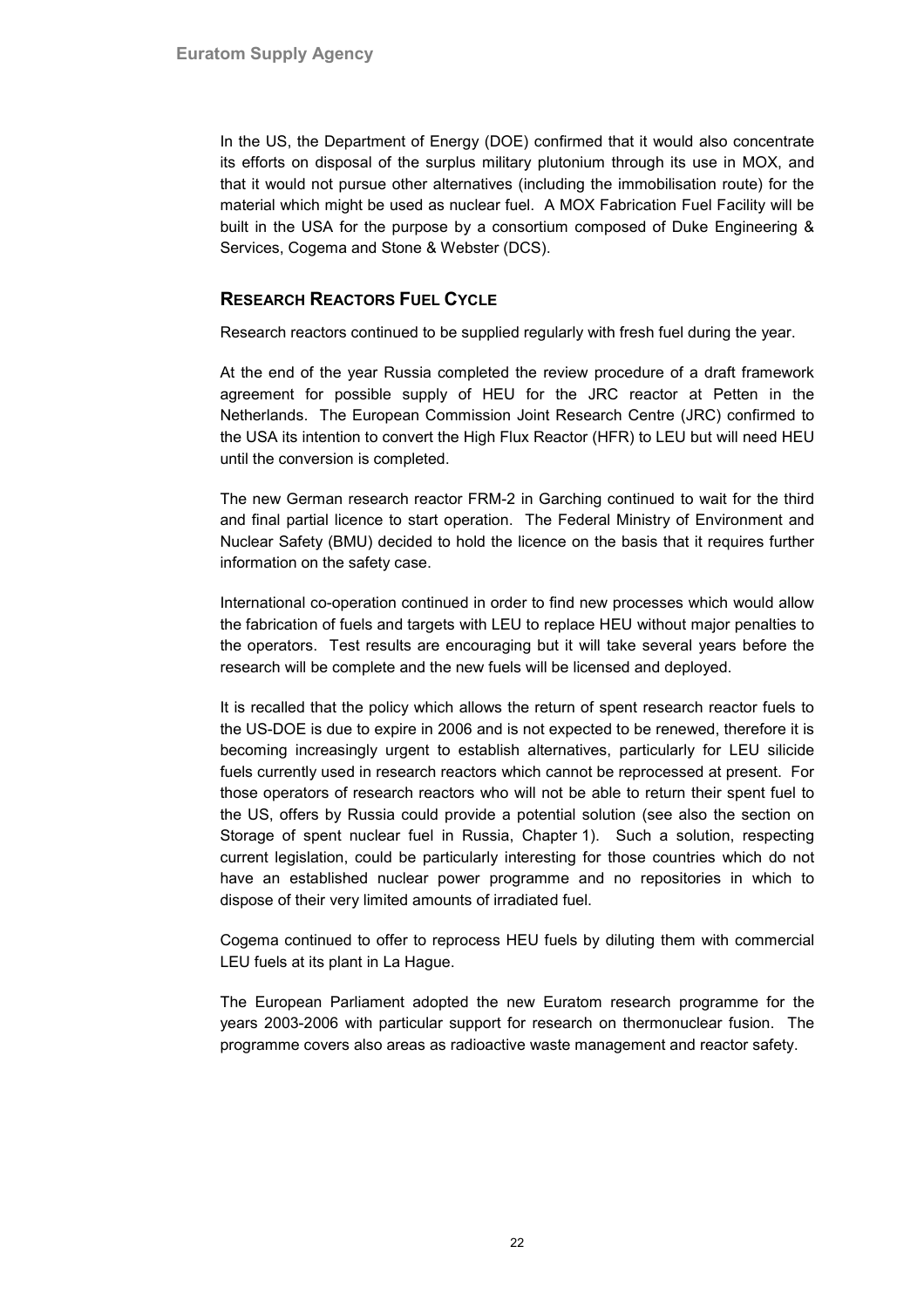# **CHAPTER 3 - EU SUPPLY AND DEMAND IN 2001**

<span id="page-26-0"></span>This chapter aims at presenting an overview of supply and demand for nuclear fuels in the European Union. As before this is based on information provided by the EU utilities or their procurement organisations concerning the amounts of fuel loaded into reactors, estimates of future fuel requirements, and on quantities, origins and prices of acquisitions of natural uranium and separative work.

# **FUEL LOADED INTO REACTORS**

During 2001, about 2800 tU of fresh fuel were loaded in EU reactors (including Magnox reactors) containing the equivalent of 20,300 tU as natural uranium and 11,100 tSW; most tails assays were in the range of 0.25 – 0.35 %. This represents an increase of more than 10% relative to last year.

# **REACTOR NEEDS / NET REQUIREMENTS**

Estimates of future EU reactor needs and net requirements for uranium and separative work, based on data supplied by EU utilities, are shown in graph 1 (see Annex 1 for the corresponding table). Net requirements are calculated on the basis of reactor needs less the contributions from currently planned uranium/plutonium recycling, and taking account of inventory management as communicated to the Agency by utilities.



Graph 1: Reactor needs and net requirements for uranium and separative work

Average reactor needs for natural uranium over the next 10 years will be 19,700 tU/year, while average net requirements will be about 17,600 tU/year. Relative to 2000, average future reactor requirements decreased by some 1200 tU/year on average.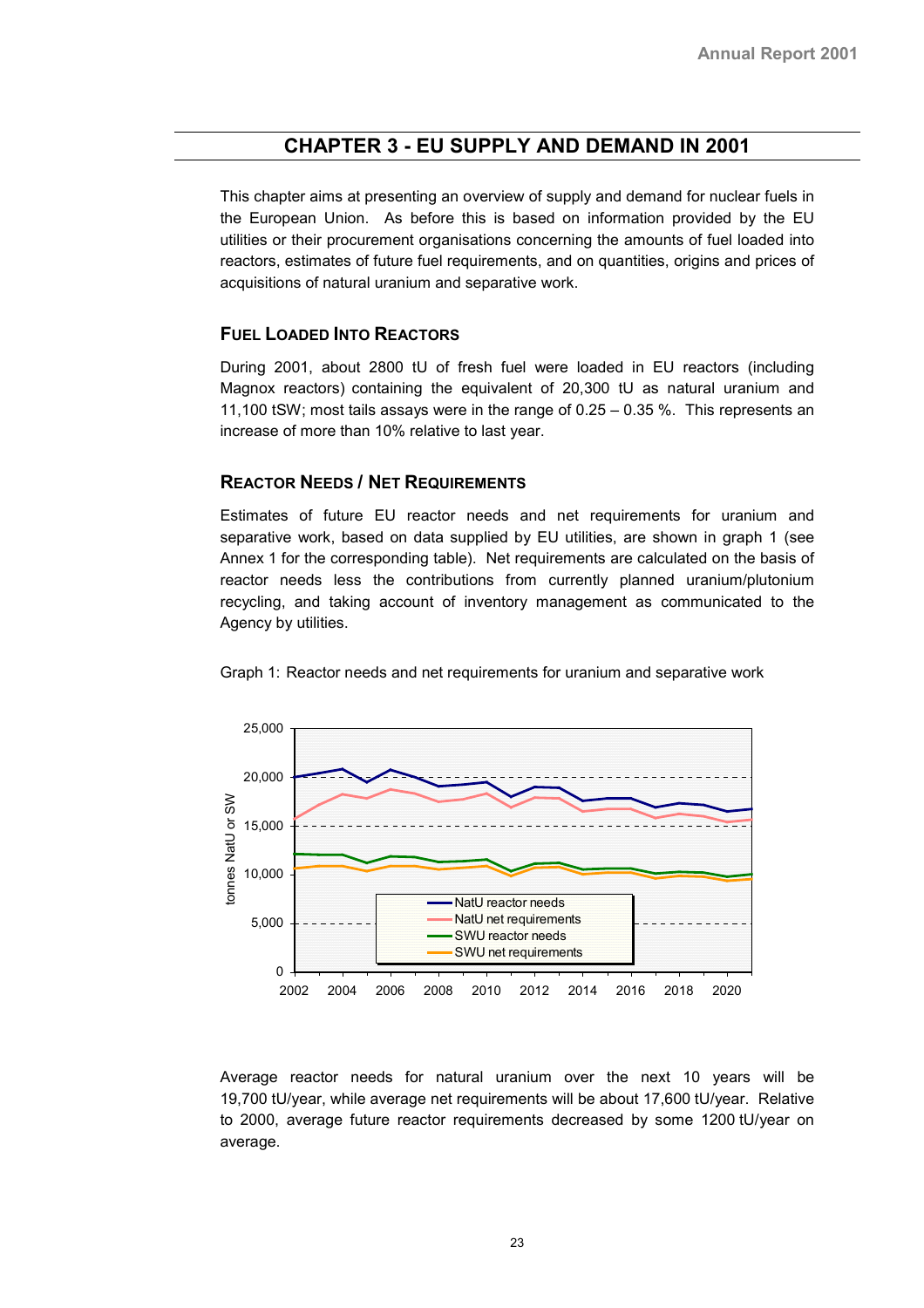<span id="page-27-0"></span>Average reactor needs for enrichment over the next 10 years will be 11,600 tSW/year, while average net requirements will be in the order of 10,700 tSW/year. Relative to 2000, future enrichment needs decreased by some 600 tSW/year.

# **NATURAL URANIUM**

#### **CONCLUSION OF CONTRACTS**

The number of contracts and amendments relating to ores and source materials (essentially natural uranium) which were dealt with in accordance with the Supply Agency's procedures during 2001 is shown in table 5. Transactions totalled approximately 22,100 tU, some 3700 tU of which were the subject of new purchase contracts by EU utilities (spot and multiannual). Amendments to existing contracts resulted in an increase of some 1200 tU of the total quantities contracted.

#### Table 5: Natural uranium contracts concluded by or notified to the Supply Agency (including feed contained in EUP purchases)

| Contract Type                                                                                                                       | <b>Number</b> | Quantity $(U)^{(1)}$ |
|-------------------------------------------------------------------------------------------------------------------------------------|---------------|----------------------|
| Purchase (by a EU utility/user)<br>- multiannual $(2)$<br>- spot $(2)$                                                              | 4<br>9        | 2,500<br>1,200       |
| Sale (by a EU utility/user)<br>- multiannual<br>- spot                                                                              | 0<br>5        | O<br>300             |
| Purchase-sale<br>- between EU utilities (Spot)<br>- between intermediaries (3) (Multiannual)<br>- between intermediaries (3) (Spot) | 2<br>3<br>5   | 3,500                |
| Exchanges and loans <sup>(4)</sup>                                                                                                  | 20            | 14,600               |
| TOTAL <sup>(5)</sup>                                                                                                                | 48            | 22,100               |
| Amendments to purchasing contracts <sup>(6)</sup>                                                                                   | 7             | 1,200                |

Notes:

(1) In order to maintain confidentiality the quantity has been indicated only when there were at least 3 contracts of each type, but all quantities have been included in the total.

(2) Multiannual contracts are defined as those providing for deliveries extending over more than 12 months, whereas spot contracts are those providing for either only one delivery or deliveries extending over a period of a maximum of 12 months, whatever the time between the conclusion of the contract and the first delivery.

(3) Purchases/sales contracts between intermediaries - both buyer and seller are not EU utilities/end users.

(4) This category includes exchanges of ownership and  $U_3O_8$  against UF<sub>6</sub>. Exchanges of safeguards obligation codes and international exchanges of safeguards obligations are not included.

(5) The total includes 7 contracts of less than 10 tU each.

(6) The quantity represents the net increase (or decrease) in material contracted for.

Some 3500 tU transacted related to purchases between producers, intermediaries or between EU utilities. An additional 14,600 have been transacted under exchanges and loans. In comparison with last year, the total amounts contracted have increased but the quantity under new purchasing contracts by utilities was somewhat lower than in 2000 and relatively small when compared with the Community's yearly reactor requirements.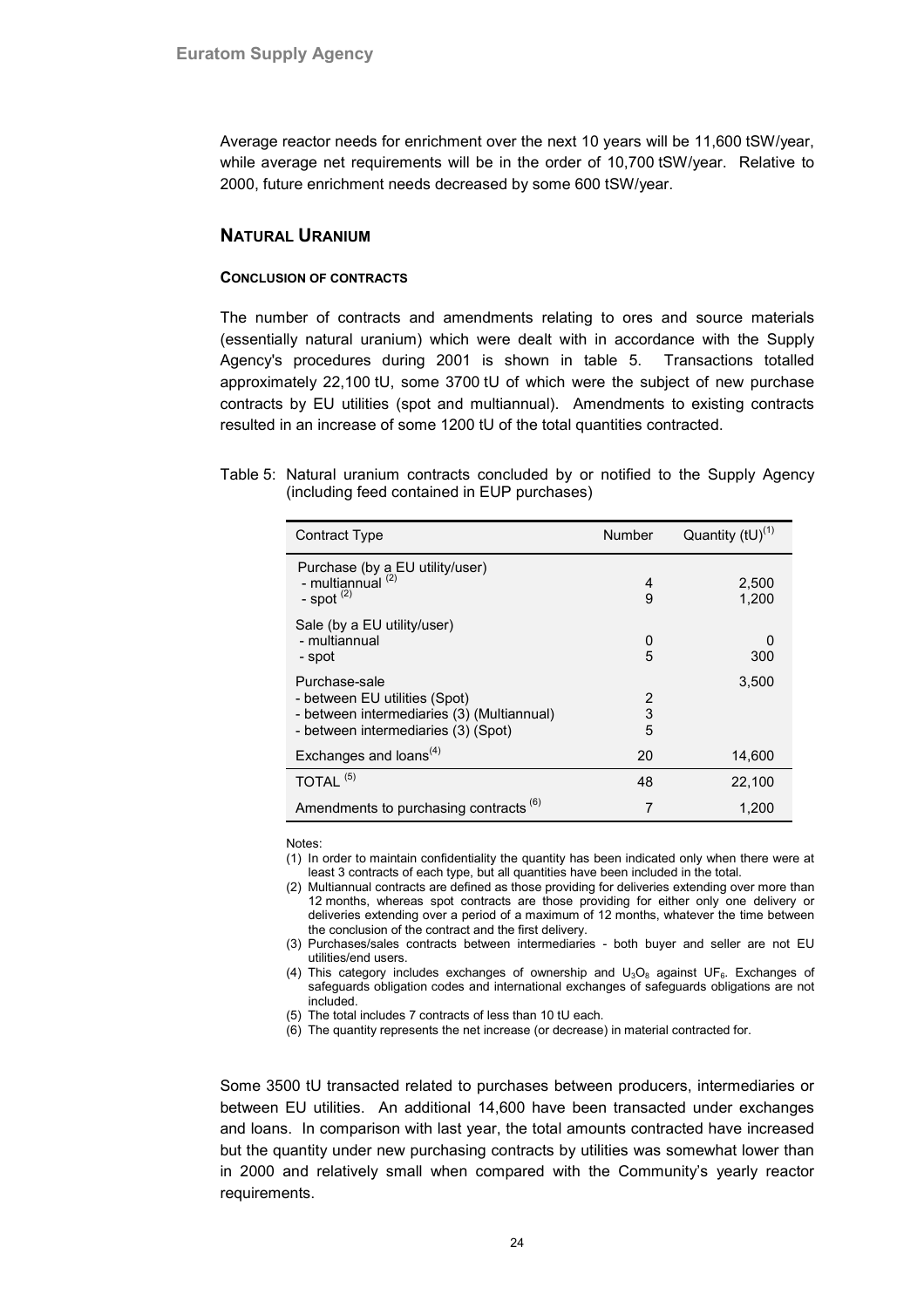#### <span id="page-28-0"></span>**VOLUME OF DELIVERIES**

During 2001, natural uranium deliveries to EU utilities amounted to approximately 13,900 tU compared with 15,800 tU in 2000. Deliveries under spot contracts represented only 4% of the total (12% in 2000).

The deliveries taken into account are those made to the EU utilities or their procurement organisations (excluding research reactors); they include also the natural uranium equivalent contained in enriched uranium purchases.

Deliveries and fuel loaded into reactors by EU utilities since 1980 are shown in graph 2. The corresponding table is in Annex 2. The difference between deliveries and the amount of fuel loaded can be explained by the use of reprocessed uranium and drawing down of inventories.





#### **AVERAGE PRICES OF DELIVERIES**

The deliveries taken into account in the average price calculations are those made to the EU utilities or their procurement organisations under purchasing contracts; they include also the natural uranium equivalent contained in enriched uranium purchases. Excluded from the calculations are a number of contracts where it was not possible to establish reliably the price of the natural uranium component (e.g. some cases of enriched uranium deliveries priced per kg EUP). To calculate the average price, the original contract prices are converted (using the average annual exchange rates as published by Eurostat) into  $\epsilon$  per kgU in  $U_3O_8$  and then weighted by quantity.

Prices for deliveries under multiannual contracts (i.e. providing for deliveries extending over more than 12 months) were expressed in 6 different currencies ( $\epsilon$ , French franc, German mark, British pound, US \$, and Canadian \$).

The average price of such deliveries in 2001, rounded to the nearest  $\frac{1}{4}$  euro was:

 $\in$  38.25 /kgU contained in U<sub>3</sub>O<sub>8</sub>  $\in$  37.00/kgU in 2000).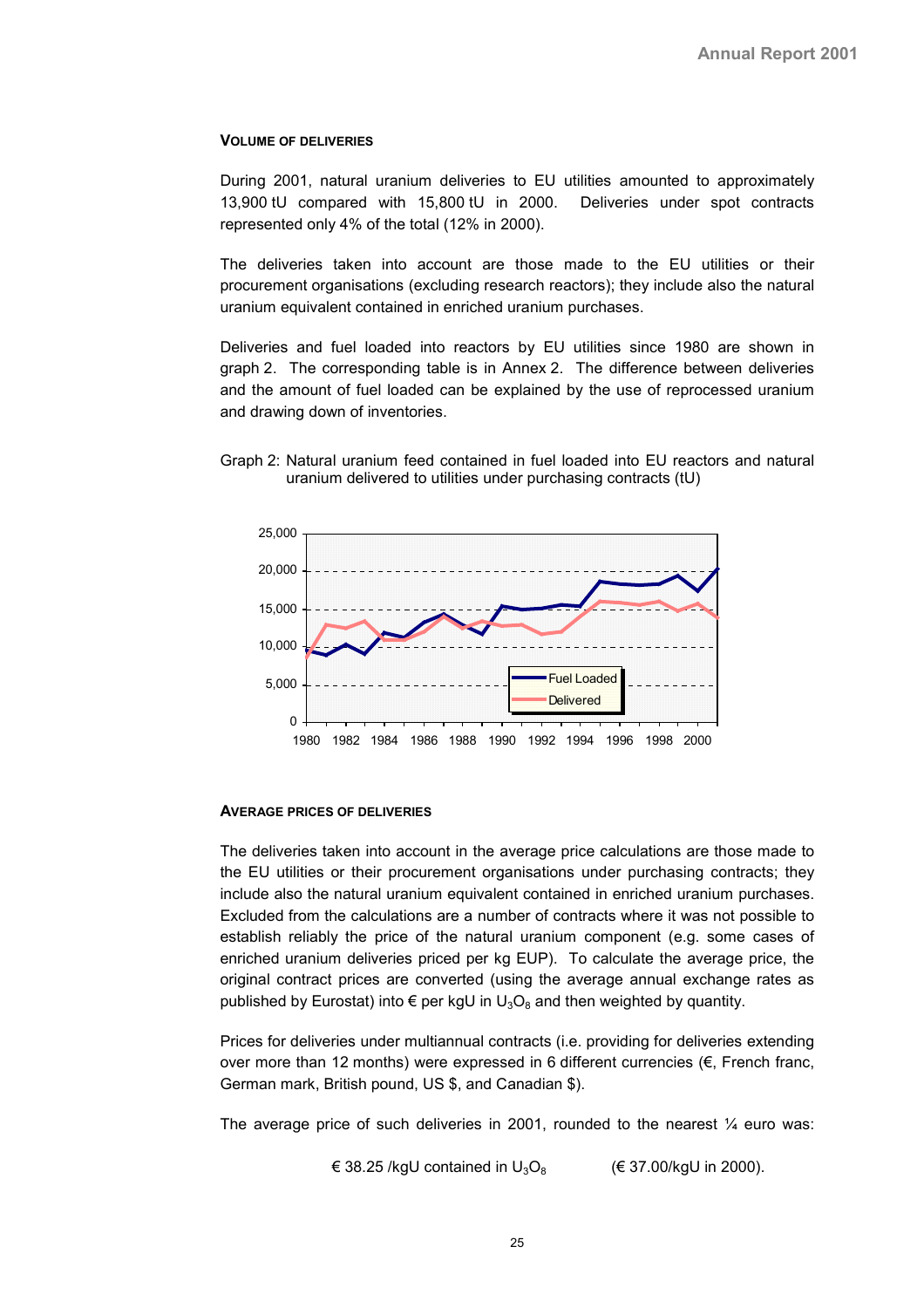<span id="page-29-0"></span>Spot contracts are those providing for either only one delivery or deliveries extending over a period of a maximum of 12 months, whatever the time between the conclusion of the contract and the first delivery.

The spot price for 2001 was calculated on the basis of an exceptionally low total volume of only some 330 tU under 4 transactions, one of which accounted for two thirds of this quantity. Some 300 tU were delivered as  $UF<sub>6</sub>$  without a price being specified for the conversion component. To establish a price excluding conversion costs for these deliveries, the Supply Agency applied an estimated average conversion price of € 5.70/kgU (US\$ 5.10/kgU).

On this basis, the average price of material delivered in 2001 under spot contracts was as follows:

$$
\in 21.00 \text{ /kgU contained in } U_3O_8 \qquad (\in 22.75 \text{ /kgU in } 2000)
$$

## **PRICE HISTORY**

Graph 3 shows the ESA average prices for natural uranium since 1980; the corresponding data are presented in Annex 3 (note: the euro replaced the ECU on 1 January 1999 with a conversion rate of 1:1).

Graph 3: Average prices for natural uranium delivered under spot and multiannual contracts, 1980-2001 (€/kgU)



#### **ORIGINS**

EU utilities or their procurement organisations obtained in 2001 the vast majority of their supplies from 11 countries outside the EU. Supply from within the EU represented some 5%. The largest supplier was Canada, which provided some 25% followed by Russia with 20% (see graph 4). When adding the re-enriched tails, the share of Russia would amount to 28% of supplies.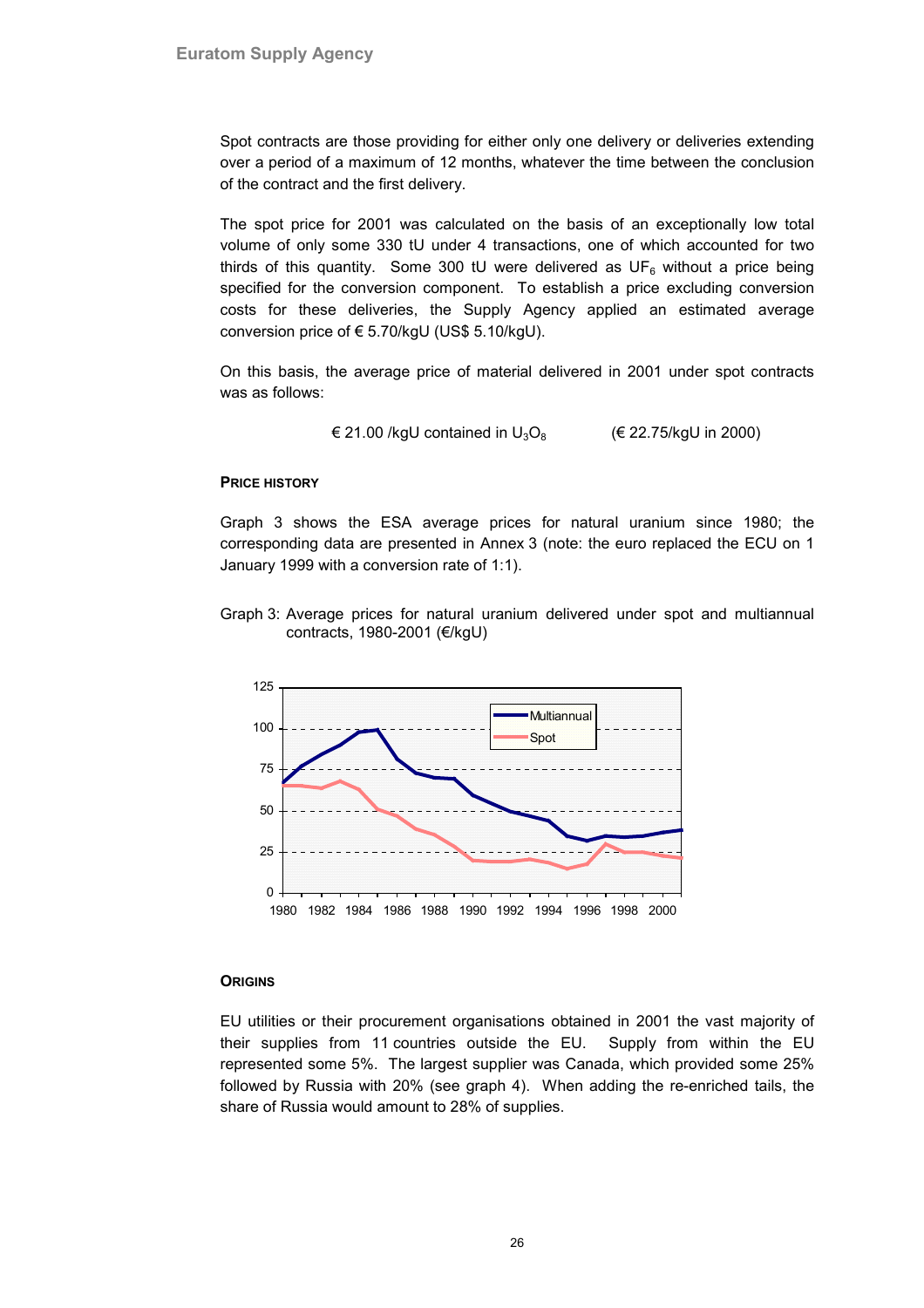

Graph 4: Origins of natural uranium delivered to EU utilities in 2001 (% share)



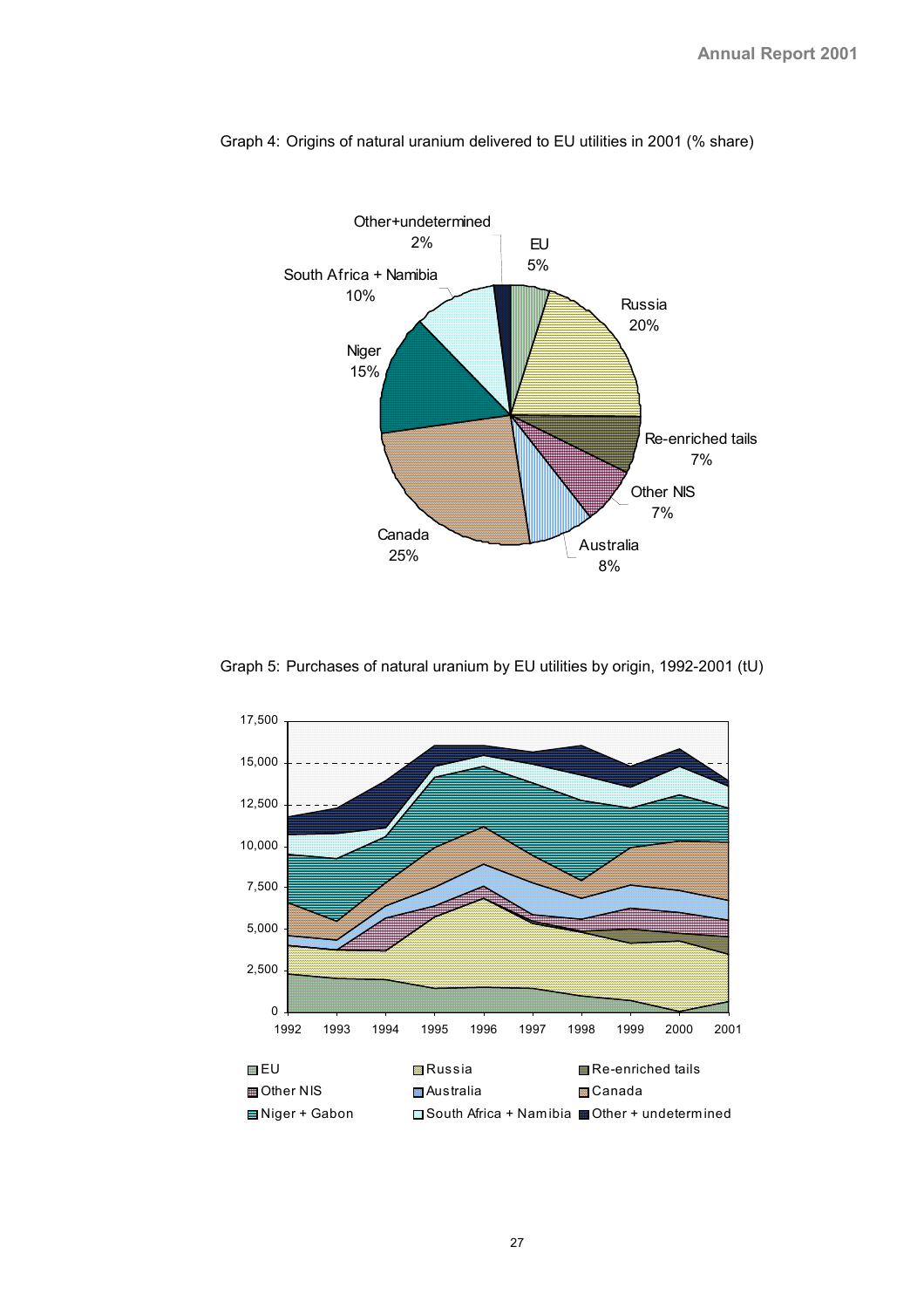# <span id="page-31-0"></span>**SPECIAL FISSILE MATERIALS**

# **CONCLUSION OF CONTRACTS**

The number of contracts and amendments relating to special fissile materials (enrichment, enriched uranium and plutonium for power and research reactors) which were dealt with during 2001 in accordance with the Supply Agency's procedures is shown in table 6.

Table 6: Special fissile material contracts concluded by or notified to the Supply Agency

| Contract Type <sup>(1)</sup>                                                             | Number               |
|------------------------------------------------------------------------------------------|----------------------|
| A. Special Fissile Materials                                                             |                      |
| Purchase (by a EU utility/user)<br>- multiannual<br>- spot                               | 1<br>11              |
| Sale (by a EU utility/user)<br>- multiannual<br>- spot                                   | 3<br>14              |
| Purchase-sale (between two EU utilities/end users)<br>- multiannual<br>- spot            | 0<br>8               |
| Purchase-sale (intermediaries)<br>- multiannual<br>- spot                                | 3<br>26              |
| Exchanges                                                                                | 4                    |
| Loans                                                                                    | $\Omega$             |
| TOTAL, including (2)<br>- Low enriched uranium<br>- High enriched uranium<br>- Plutonium | 80<br>49<br>10<br>24 |
| Contract amendments                                                                      | 10                   |
| B. Enrichment contracts <sup>(3)</sup>                                                   |                      |
| Multiannual                                                                              | 6                    |
| Spot                                                                                     | 0                    |
| Contract amendments                                                                      | 18                   |

Notes:

(1) See explanations under table 5, as appropriate.

(2) Some contracts may involve both LEU and plutonium or HEU and plutonium. In addition there were 32 transactions for small quantities (Art 74 of the Euratom Treaty) which are not included here.

(3) Contracts with primary enrichers only.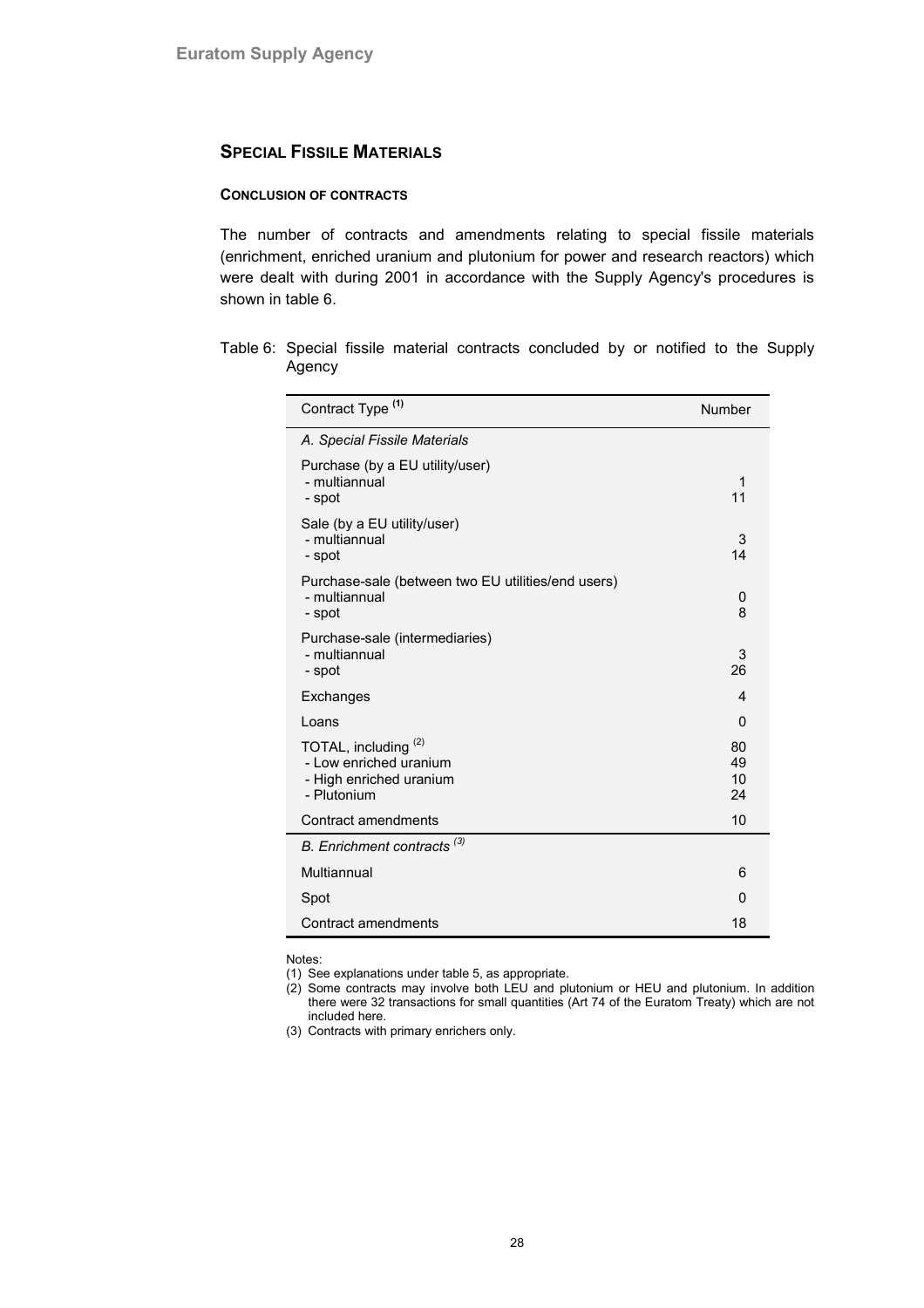## <span id="page-32-0"></span>**DELIVERIES OF LOW ENRICHED URANIUM (LEU)**

In 2001, supply of enrichment services (separative work) to EU utilities totalled approximately 9100 tSW, delivered in 1800 tLEU which contained the equivalent of some 14,600 tonnes of natural uranium feed. Some 77% of this separative work was provided by EU companies (Eurodif and Urenco). Deliveries of separative work under spot contracts were in the order of 3%.

Deliveries of Russian separative work under purchasing contracts represented 19% of the total. Supplies from the USA accounted for some 3**%**. Supply of enrichment to EU utilities by origin since 1992 is shown below.



Graph 6: Supply of enrichment to EU utilities by origin, 1992-2001

#### **ENRICHED URANIUM FOR RESEARCH REACTORS**

Enriched uranium for research reactors is normally supplied in two enrichment assays: just under 20% (LEU) and about 90% (HEU). Although the quantities involved represent a minor amount in terms of EU needs for enriched uranium, LEU and HEU supply is very important to the scientific community and for the production of isotopes for medical and industrial applications.

Supply of LEU to research reactors continued unhindered. Reactor requirements for HEU were met, but the source of future supplies continued to be the object of considerable attention (see also Chapter 2). The Supply Agency continued to provide support to reactor operators in the procurement of fuels.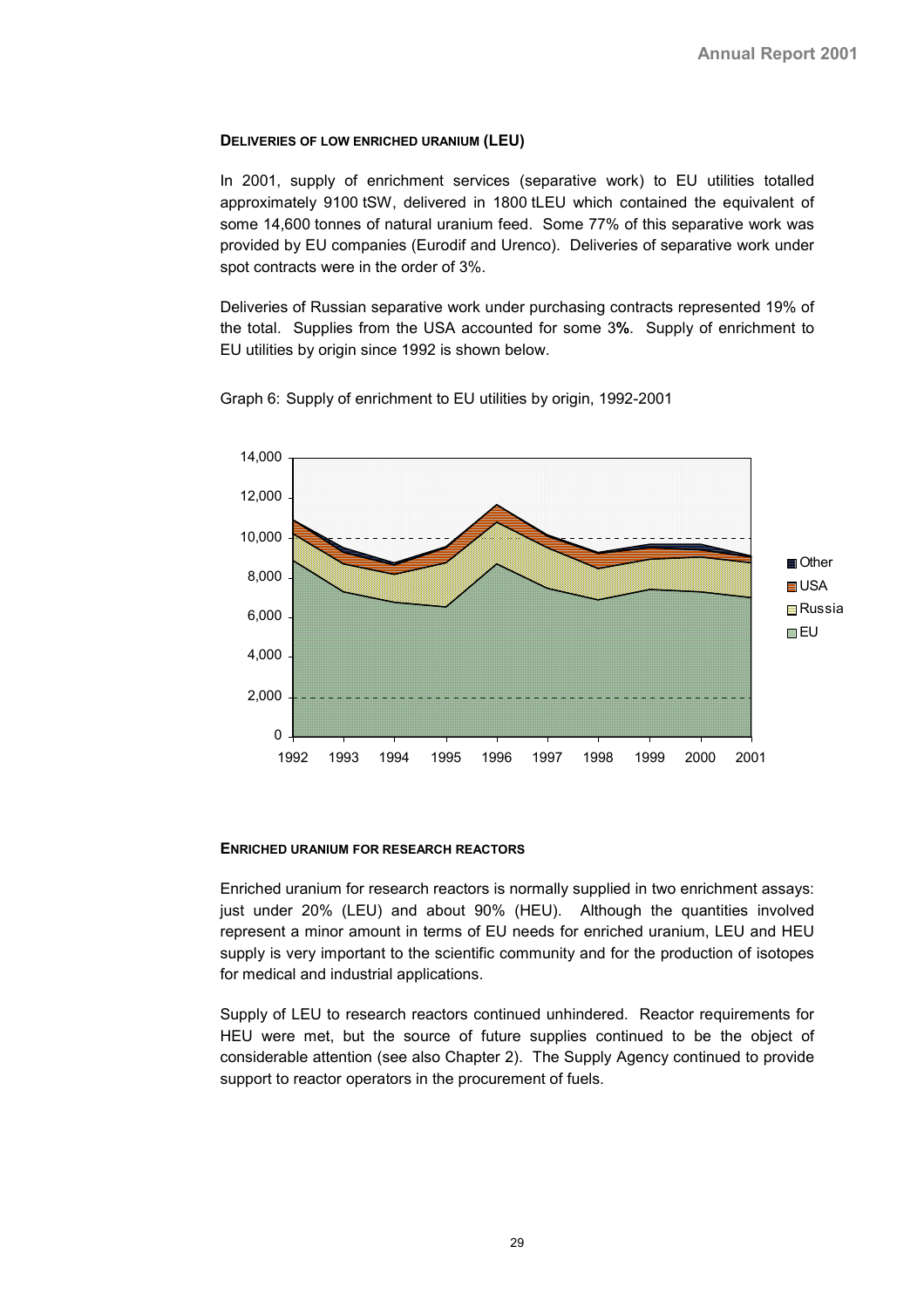#### <span id="page-33-0"></span>**PLUTONIUM AND MIXED-OXIDE FUEL**

In 2001, transactions involving plutonium were again mainly related to its use for MOX fuel fabrication, and the Supply Agency concluded 24 such contracts.

The use of MOX has contributed to a significant reduction in requirements for natural uranium and separative work in recent years. However, reprocessing and the use of MOX fuels continue to face increased difficulties because of the political decisions in some countries to postpone or to abandon this solution for the management of irradiated fuels.

The quantities loaded into EU reactors and the estimated savings from the use of MOX fuel are shown in table 7. It should be noted that published figures on natural uranium and separative work savings vary considerably; here, it was assumed that 1 tPu saves the equivalent of 120 tU as natural uranium and 80 tSW.

|      |        | savings |       |
|------|--------|---------|-------|
| Year | kg Pu  | t NatU  | t SW  |
| 1996 | 4,050  | 490     | 320   |
| 1997 | 5,770  | 690     | 460   |
| 1998 | 9,210  | 1,110   | 740   |
| 1999 | 7,230  | 870     | 580   |
| 2000 | 9,130  | 1,100   | 730   |
| 2001 | 9,070  | 1,090   | 725   |
|      | 44,460 | 5,350   | 3,555 |

Table 7: Utilisation of plutonium in MOX in the EU and estimated natural uranium and separative work savings

#### **COMMISSION AUTHORISATIONS FOR EXPORT**

The authorisation of the Commission is required for the export of nuclear materials produced in the Community, according to the provisions of Article 59(b) of the Euratom Treaty (and Article 62.1 (c) in the case of special fissile materials). Requests for these authorisations are submitted to the Commission by the Supply Agency.

During 2001, 2 authorisations were granted by the Commission for the export of enriched uranium.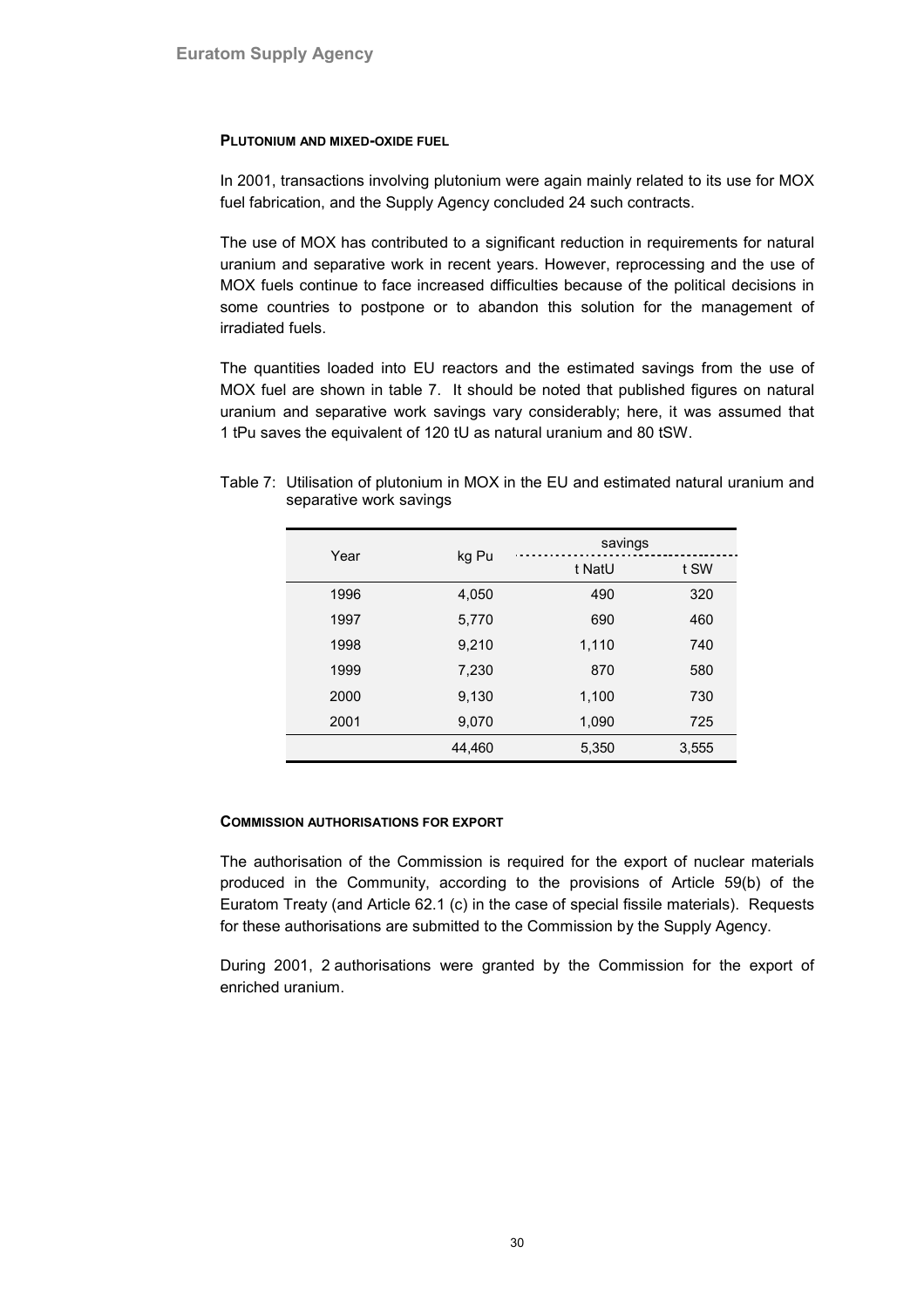# <span id="page-34-0"></span>**CHAPTER 4 - DEVELOPMENTS IN MEMBER STATES<sup>1</sup>**

# **BELGIË/BELGIQUE - BELGIUM**

# **ENERGY POLICY**

With respect to the liberalisation of the electricity market, the following important facts have to be mentioned: a) the general structure of the transport tariffs has been fixed; and b) the technical regulation for the management of the transport grid and its access has been drawn up.

An agreement in principle has been reached between the Belgian State and the electricity sector on:

- The financing of old nuclear facilities. As already fixed in principle in 1990, the Belgian State will continue to pay the dismantling of the old Eurochemic plant, while the electricity sector will pay the whole dismantling of the old Waste Department of the CEN·SCK and 25 % of the dismantling cost of the BR3-reactor.
- The management of the provisions for the dismantling of the nuclear power plants and for the management of the spent fuel. All provisions are to be centralised at Synatom, in which the Belgian State has a golden share, by which it can block any decision of the governing board of the company. The provisions are to be supervised by a committee of government representatives.

The law of 15 April 1994 on the protection of the population and the environment against the dangers of ionising radiation and on the Federal Agency of Nuclear Control, which has been partly in force for some years, has now come completely into force. The Federal Agency of Nuclear control, now regrouping in one entity all services which previously had some competence in nuclear safety, has now become fully operational.

#### **NUCLEAR ELECTRICITY GENERATION**

In 2001 Belgium's nuclear power plants (including the French share of Tihange 1) generated about 44,2 TWh. This is 3,4 % lower than in 2000. One of the reasons is the prolonged outage of Tihange 2 for the replacement of its steam generators. In spite of this decrease, the nuclear share in the country's total electricity production in 2001 has risen to 58,2 % (there has been a considerable decrease of the total production). The load factor of Belgium's nuclear power plants reached 88,1 %.

# **FUEL CYCLE DEVELOPMENTS**

 $\overline{a}$ 

The production of MOX fuel by Belgonucleaire in its Dessel plant amounted to 36 tonnes in 2001, to be used in Belgian and German plants. 8 fresh MOX fuel elements were loaded in 2001 in the Doel 3 unit, bringing the cumulative total of loaded fresh MOX elements for the whole of Belgium to 104.

 $1$  This chapter comprises contributions made by the Member States.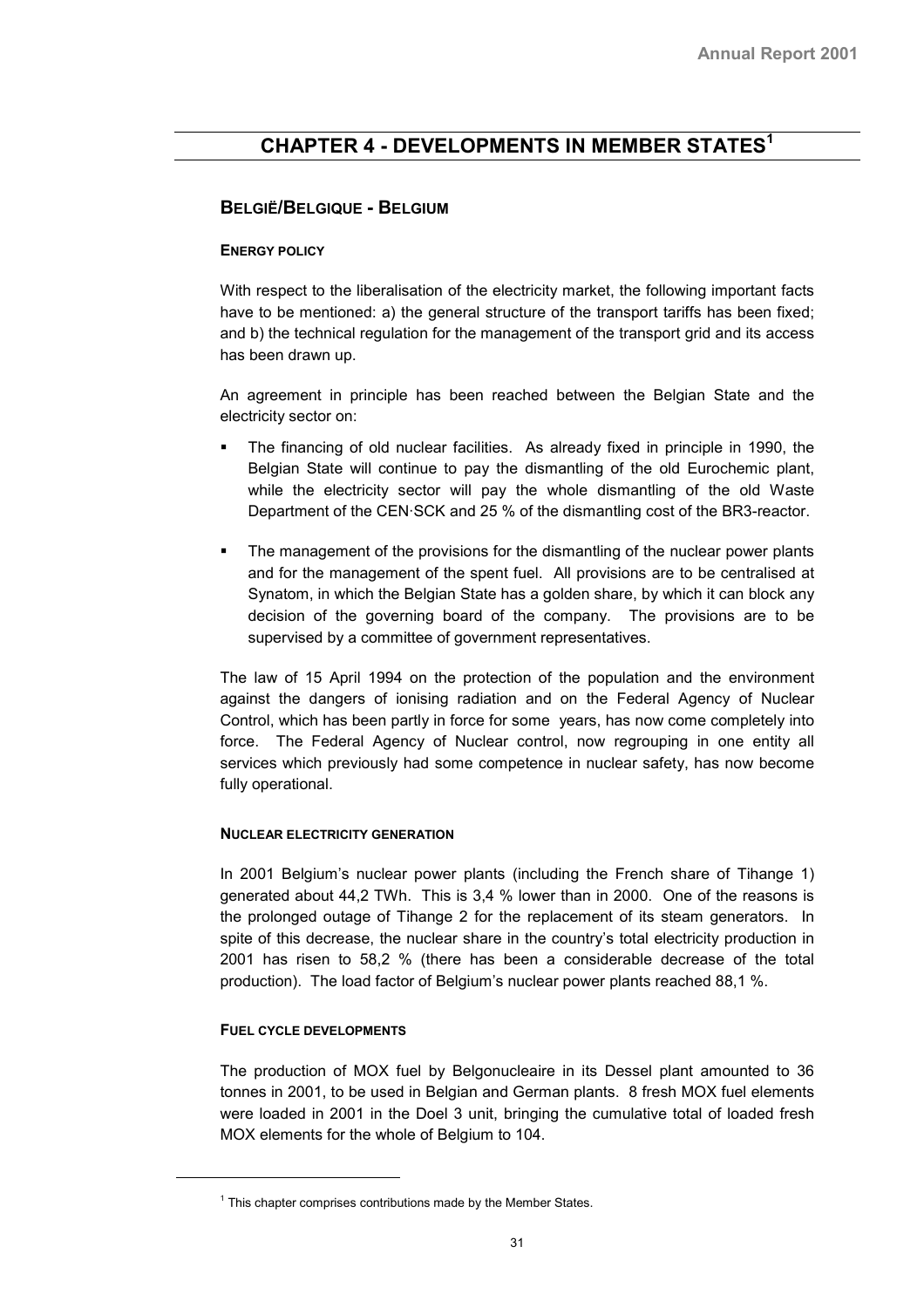Apart from the plutonium-recycling Belgium also recycles the uranium recovered from the reprocessing of its spent fuel. At the moment the core of the Doel 1 unit is completely loaded with re-enriched reprocessed uranium. Until now seven reloads have been manufactured with this type of uranium for the Doel 1 unit.

In the course of 2001 a third shipment of vitrified high level waste took place from La Hague to the temporary storage building of the Belgoprocess site at Dessel.

Work on the optimisation of the conditioning process of spent fuel continued. The studies were focused on the feasibility of the encapsulation of four spent fuel elements in a purposely designed "bottle".

With regard to R&D on geological disposal of conditioned spent fuel and high level, medium level and long-lived waste, the extension of the existing underground laboratory is continuing. After the completion of the second access shaft, the construction of the connecting gallery between this shaft and the existing laboratory will start in early 2002. Perpendicular to this connecting gallery, a disposal gallery is foreseen. The purpose of this gallery is to demonstrate the feasibility of the underground disposal of high level waste, the concept of which will be revised before the construction works can start.

The SAFIR 2 report, giving an overview of the results obtained so far and indicating future R&D orientations, has been completed. It confirms that the disposal of radioactive waste in deep clay layers is a good technical and safe solution, but that much optimisation of this solution has still to be done.

During 2001, 204 spent fuel elements were placed in 6 dry storage containers in the interim storage building at Doel. This brings the total to 1038 spent fuel elements placed in 37 containers. At Tihange, 180 spent fuel elements were placed in the wet storage building, which brings their total to 815.

The work programme with respect to the disposal of low-level and short-lived waste has continued. Concept improvement studies of the near surface disposal were executed and the geological disposal concept in deep clay layers was further developed. The two local partnerships at Mol and Dessel and the accompaniment committee at Fleurus-Farciennes have followed very closely the activities of ONDRAF/NIRAS, in particular those with respect to siting, safety and environment. At the end of the year 2001 an overview report, describing the progress reached with the work programme, was under preparation. This report will be submitted to the government.

# **RESEARCH**

The BR2 reactor at the Nuclear Research Centre at Mol continued its operation according to a schedule of 105 equivalent full power days. In the BR2 several scientific irradiation programmes have been executed. These relate to the safety of high burn-up MOX fuel, irradiation assisted stress corrosion cracking, power transients of BWR MOX fuel, advanced nuclear fuel studies, testing of reactor alloys and fusion materials. The BR2 has continued the production of radio-elements and silicon doping.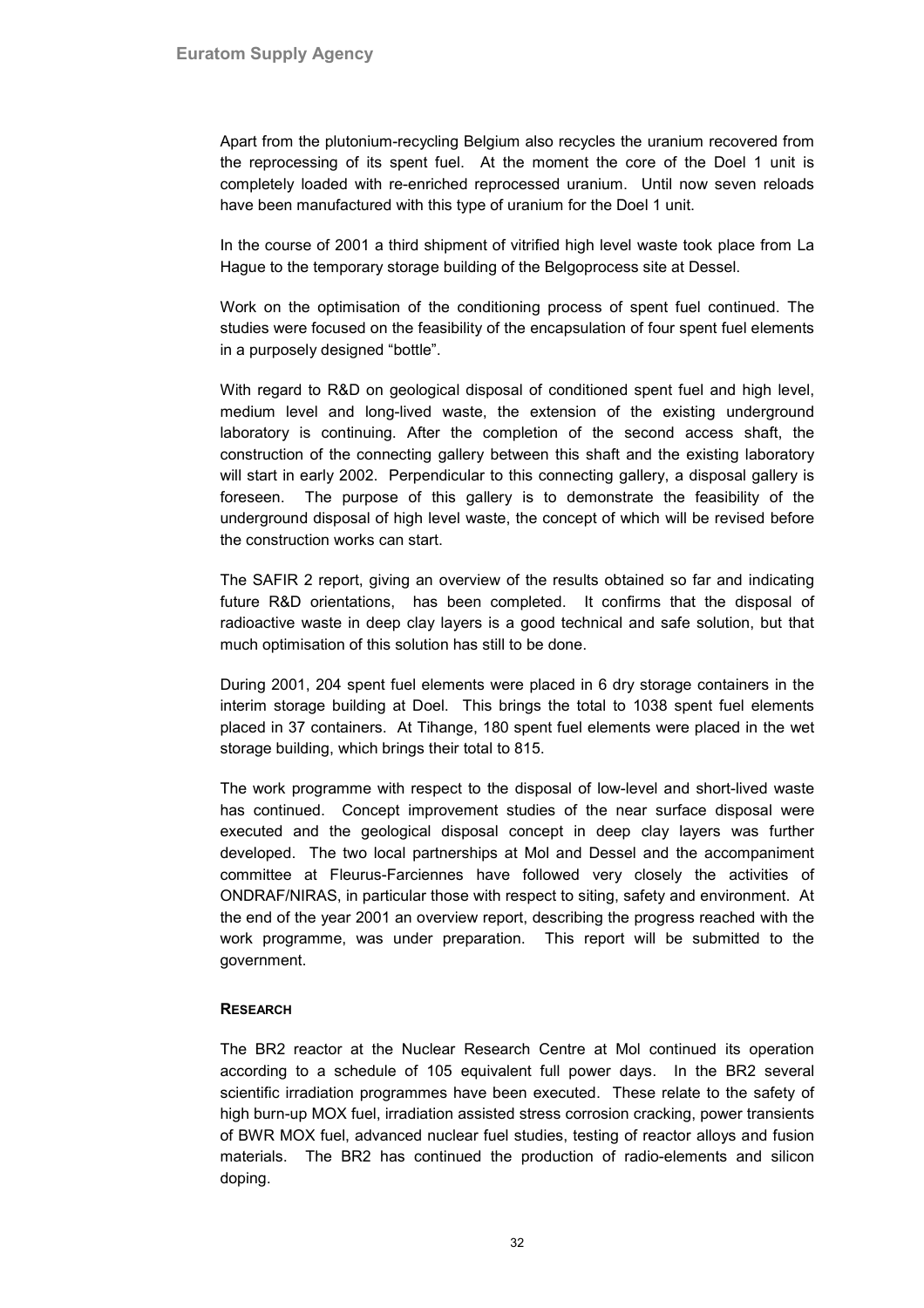<span id="page-36-0"></span>Several studies have taken place with respect to the behaviour of materials under irradiation in the core of light water reactors, especially the reactor pressure vessel steel. Work was also done on reactor physics, such as burn-up credit experiments and investigation of the behaviour of military plutonium in the VENUS critical facility.

The pre-design study of the accelerator driven system (ADS), called Myrrha, for multiple purposes (amongst which research on transmutation of minor actinides), is ready and is now undergoing an external review, which should be ready mid 2003. Parallel to the study several R&D-projects are being executed, mostly within the European framework programme.

In the course of 2001 three shipments of spent fuel from the BR2 reactor have taken place to La Hague for reprocessing, in the framework of a contract concluded in 1997.

# **DANMARK - DENMARK**

The Danish energy policy is aimed at the following main objectives:

- environmental impact as a result of electricity and heat production is to be reduced considerably
- comprehensive electricity and heat conservation is expected to be implemented
- the bulk of the country's future heat demand and electricity consumption is covered by combined heat and power
- renewable energy and natural gas replace coal and oil.

Denmark has no nuclear power plants. The existing relatively small amount of Danish radioactive waste arises mainly from the operation of research reactors and from post-irradiation characterisation of experimentally produced fuel elements in the period 1970 to 1990 at Risø National Laboratory. In 2001 there were no reactors in operation at Risø National Laboratory. A 10 MW heavy water moderated reactor, DR3, used for basic research, silicon doping, and isotope production, and a small homogenous reactor, DRI, used for educational purposes, have been stopped permanently. Another research reactor, DR2, has been decommissioned to stage 2, just as the Risø hot cells used in the post irradiation studies have been.

Responsibility for the closed facilities and the remaining operating nuclear facilities, e.g. the waste management plant, will be transferred to a new organisation: Danish Decommissioning, established under the Ministry for Science., Technology. and Innovation. The organisation will take care of planning and practical work in connection with future removal of the nuclear facilities. A Danish repository for lowand intermediate level waste will be needed in this context, but at the end of 2001 there were no concrete plans for such a facility.

The remaining spent fuel from DR3 will be sent by ship to the United States according to the US policy for research reactor fuel of US origin. There are no plans for disposal of high-level waste in Denmark.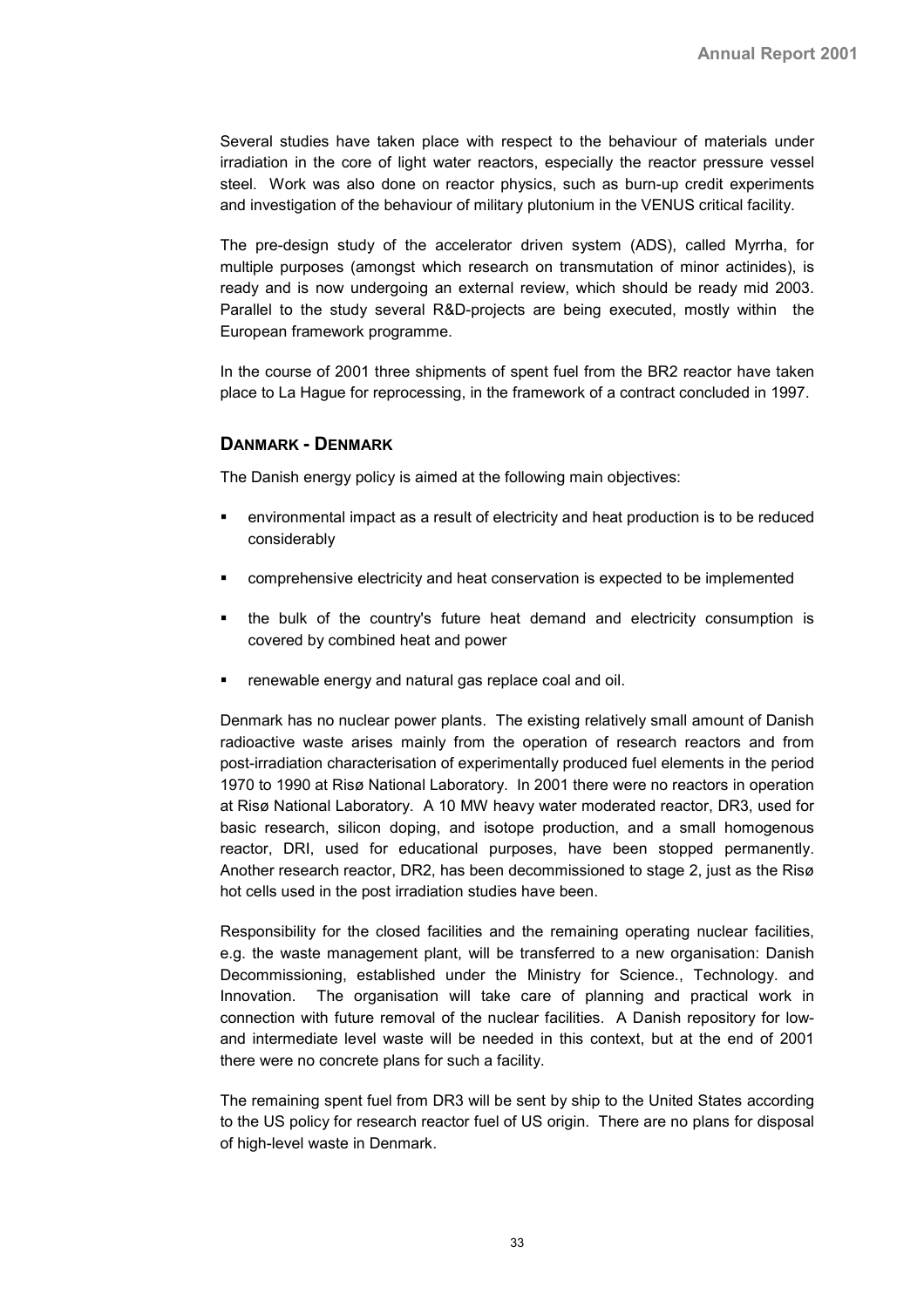<span id="page-37-0"></span>Low-level waste (LLW) and intermediate level-waste (ILW) are collected, treated and stored in two intermediate storage facilities situated at Risø. Solid LLW is compacted in drums and liquid ILW is treated in an evaporator and a bituminisation plant. Between 1/2 and 2/3 of the LLW is produced by Risø National Laboratory, the rest comes from hospitals, industry, laboratories and other users of radioactive isotopes in Denmark. At the end of 2001 about 4,750 drums were being stored in the facility for LLW. The facility has a capacity of about 5,000 drums. Decommissioning waste is expected to dominate future waste generation.

The storage facility for ILW is also used for long-lived ILW. At the end of 2001 about 130  $m<sup>3</sup>$  long-lived ILW and LLW were being stored in the facility.

# **DEUTSCHLAND - GERMANY**

The 19 nuclear power plants for general supply connected to the grid in Germany produced about 170.2 TWh of electricity (gross) in 2001. To this should be added small amounts of electricity for the railway system and heat exchange. This is the best result since the use of nuclear energy started in Germany and can be attributed to a further increase in the availability of German nuclear power plants, small increases in output and the fact that there were no outages of any significant duration, except in plants KKI 1 and KKP 2. Nuclear power's share in public electricity supply remained at about a third.

In an amendment to the Nuclear Power Act, the memorandum of understanding agreed between the German Government and the four largest users of nuclear energy in 2000 was transposed into law in 2001. The most significant features are definition of the amounts of electricity still to be produced, calculated on the basis of an estimated total lifetime of 32 years for the plants, a ban on the transportation of spent fuel elements for reprocessing from the middle of 2005, the building of interim storage facilities at reactor sites for spent fuel elements containers, and an increase in insurance cover to  $\epsilon$ 2.5 billion.

The industry has made further progress with the development of a European Pressurised Water Reactor (EPR), together with the French partners, and an innovative boiling water reactor with passive components to control failures.

In April 2001, the transportation of spent fuel elements for reprocessing, which had been suspended following instances of contamination reported in 1998, could be resumed. All transports proceeded without contamination. Because of the tense situation regarding authorisation and validation and the fact that escorts were needed for protection, less than half of the originally planned transports could be carried out.

Conversely, return transports of vitrified high-level waste to the interim storage facility in Gorleben (BLG) after reprocessing in France are now routine: In spring and autumn, six containers were taken to BLG, albeit under police protection. There are now 20 containers in the store. The extent of use of the central interim storage facilities in Ahaus remained unchanged.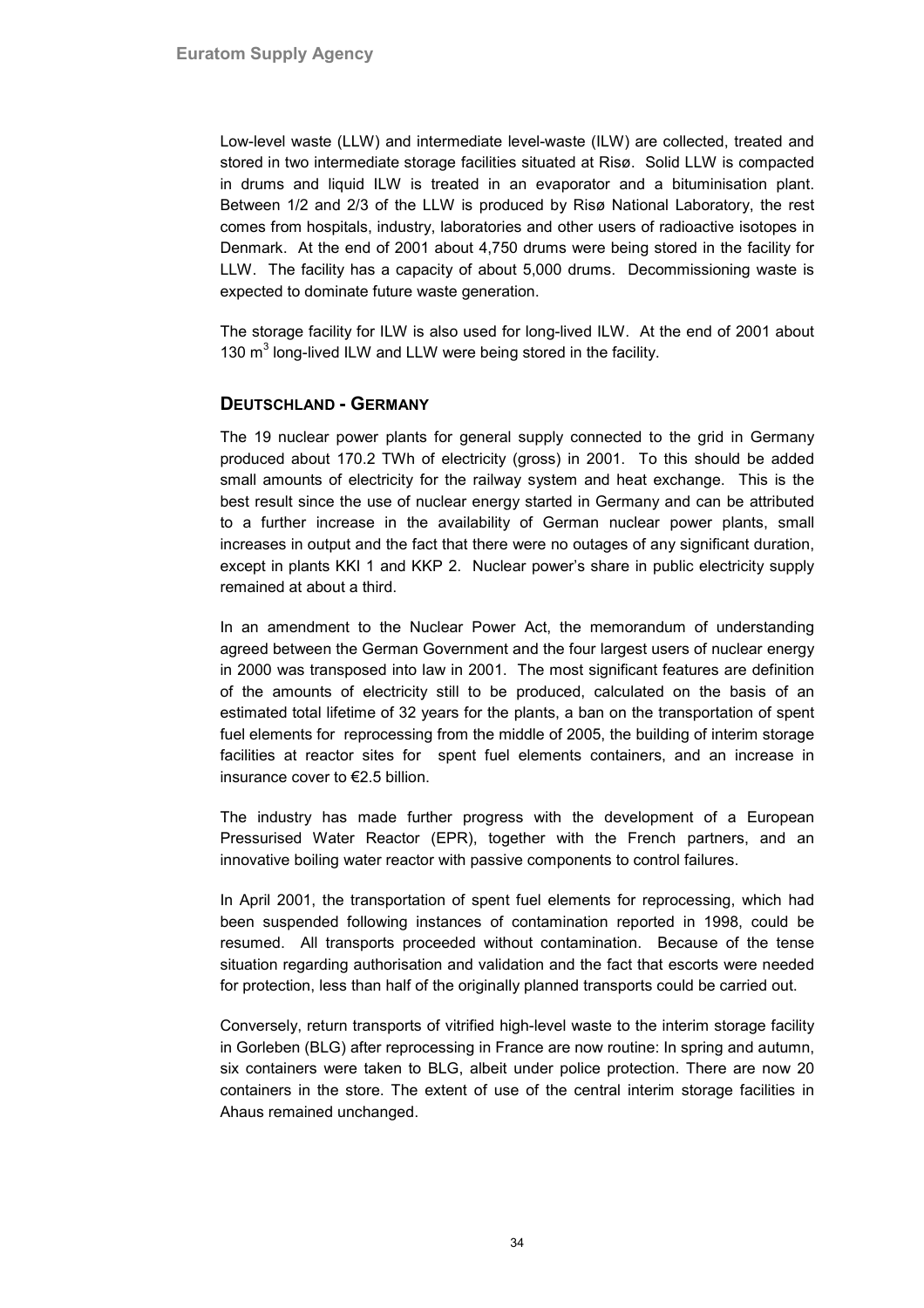The URENCO enrichment plant in Gronau achieved a capacity of 1350 tonnes of uranium separation in 2001 through the addition of further centrifuges. The plant continues to operate at nearly 100% capacity. The expansion to 1 800 tonnes SWU/year continues according to plan.

As in 2001, the ANF fuel fabrication plant in Lingen, a subsidiary of Framatome ANP GmbH, ran at 100% capacity. Co-operating with the fuel fabrication plants FBFC in Romans, France, and Dessel, Belgium, Framatome ANP has been able to make all its deliveries of uranium fuel elements for BWR and PWR to its West European clients. The entire ANF fleet of transport containers for unspent BWR and PWR fuel elements has been approved under the new IAEO regulations ST-1. For this, considerable effort (testing) was necessary.

There have been no changes this year at the pilot conditioning installation (PKA) in Gorleben, which is ready for operation. At present, the use of this plant is limited to repairing damaged containers for spent fuel elements and radioactive waste.

The German government does not think that the final waste storage facility at Morsleben will be used again. Its operations are now limited to the safe storage of radioactive waste and to necessary maintenance. Plans for the decommissioning of the plant and the planning procedure necessary for this are being prepared.

There were no changes in 2001 to the status of the planning procedure for Project Konrad for the final storage of radioactive waste with negligible development of heat. The competent authorities in Lower Saxony have announced that approval will be given in March 2002.

There were no changes to the political situation of the final waste storage plant in Gorleben in 2001. The report for the year 2000 still applies with no changes; the exploratory work has been suspended and the mine has since been kept in operational order.

Work to empty the MOX processing plant in Hanau has been successfully finished on time after three and a half years. This represents the end of the first stage of closing down the plant. On 18 July 2001 the last pellets of MOX material were pressed. The following day, the sintering furnace was finally switched off. There are currently about 1.4 tonnes of plutonium in the nuclear fuel installation in Hanau, of which about 1.1 tonnes are fuel elements, which were originally intended for the fast-breeder reactor in Kalkar and no longer have any use. The first part of the approval for dismantling the processing plants and their supply and waste disposal facilities was given in May 2001.

Decommissioning at the Karlsruhe reprocessing facility has been suspended since July 2001 because of a reportable event, in which an employee of another firm illegally took radioactive material containing plutonium. The remote-controlled dismantling of the equipment in the cells of the processing building was successfully completed in February 2001.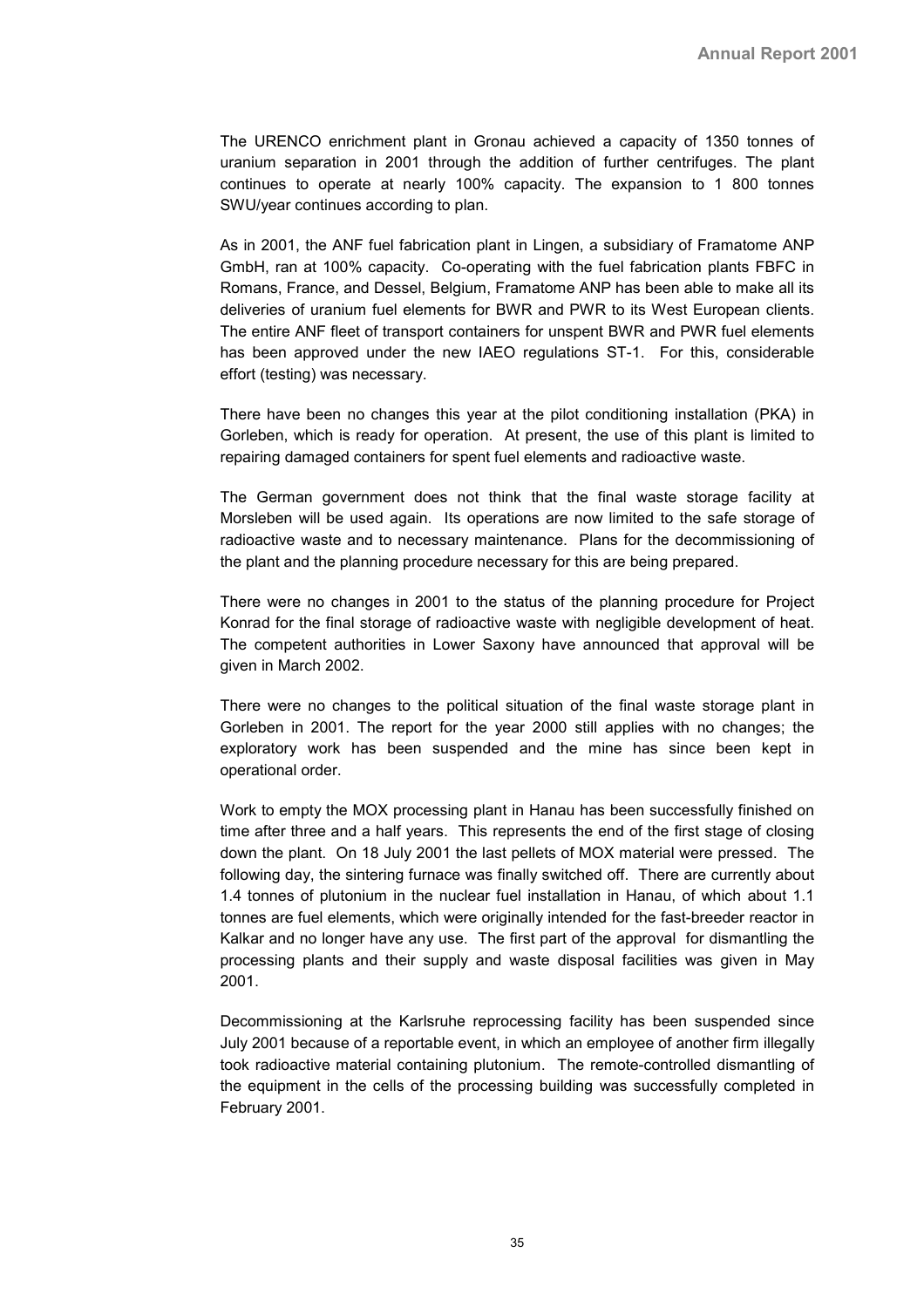# <span id="page-39-0"></span>**ELLAS - GREECE**

#### **ELECTRICITY PRODUCTION**

The development of the Greek energy system during the last 30 years is characterised by strong efforts to minimise the dependence of the country on imported energy sources. In the electricity generation sector this policy was implemented mainly by the exploitation of domestic lignite deposits and the development of hydropower plants along the rivers of the country. The Greek electricity system amounts to 10,419 MW of installed power stations. It consists of an interconnected system on the mainland (9,385 MW total capacity) and autonomous systems on the islands, mainly the Crete and Rhodes stations, but also many small generating facilities on other islands (1,034 MW in total).

Lignite is the main energy source used for electricity production with 4,900 MW of lignite fired power plants installed at present. Hydro and oil are the other two major alternative energy sources of the Greek electricity production industry amounting to 2,727 and 2,046 MW of installed power respectively. Natural gas has a smaller presence with 720 MW. The contribution of renewable energy sources to the Greek energy system -excluding hydro- is still limited. However a total capacity of 26 MW of wind farms has already been installed and a more intensive exploitation of wind energy is foreseen for the future. Greece has no plans for the time being to employ nuclear power.

Concerning electricity production, 66.7 % comes from lignite fired power plants, while oil and hydro amount to 17.3 % and 9.9 % respectively.

#### **RESEARCH REACTORS**

Greece has one research reactor located in the premises of the "Demokritos" National Centre for Scientific Research, within the limits of the Athens region. The Greek Research Reactor is a typical 5 MW open-pool type, light water moderated and cooled research reactor with MTR type fuel elements.

The reactor is currently operating with a mixed core of low enriched uranium fuel containing 20% of  $U_{235}$ , and high enriched uranium fuel containing about 93% of  $U_{235}$ . Spent fuel is sent to the USA under an agreement which provides for such transfers until May 2006.

Two subcritical assemblies are also being used for educational purposes at the National Technical University of Athens and the University of Thessaloniki respectively.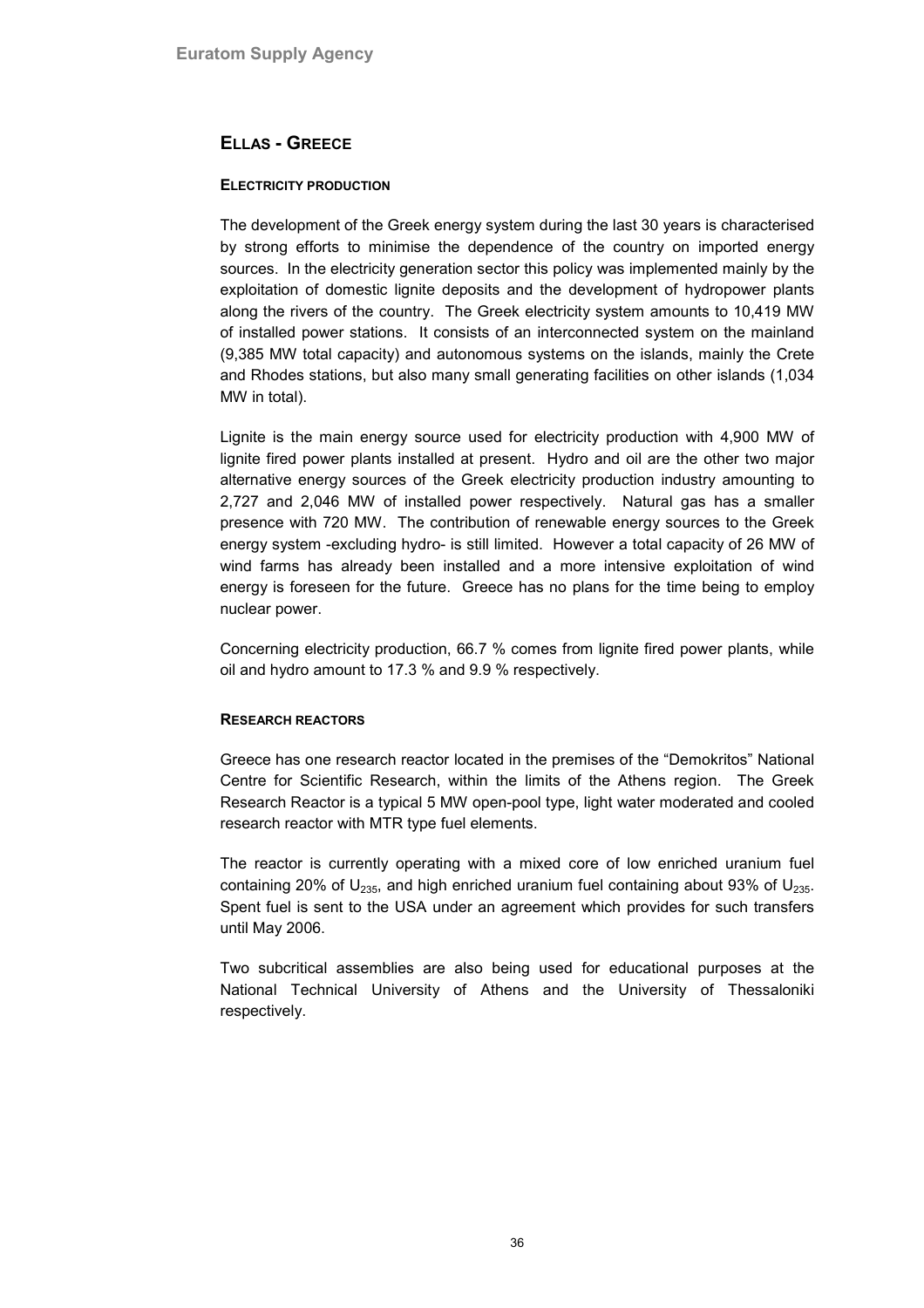# <span id="page-40-0"></span>**ESPAÑA - SPAIN**

#### **ENERGY POLICY**

Spanish energy policy is based on Law 54/1997 on the electricity industry and Law 34/1998 on hydrocarbons, as well as on derivative legislation from both of them.

The policy's main thrust is gradual deregulation of the markets with a view to ensuring supply and quality, always at the lowest possible cost, while at the same time seeking to improve energy efficiency in order to reduce consumption and protect the environment.

In accordance with the above legal bases of energy policy, Spain's electricity industry has introduced the principles of freedom of contracting and freedom of establishment in power generation, transportation and distribution.

One achievement that should be mentioned in connection with energy policy in 2001 is the agreement reached between Spain and Portugal to create the Iberian Electricity Market, deregulated on 1 January 2003.

#### **NUCLEAR GENERATION**

Gross nuclear electricity production in Spain in 2001 was 63 705 GWh, or about 29 % of total national electricity production. Nuclear power plant operation has been satisfactory, as in previous years, having achieved an average load factor of 93.1% and an average availability factor of 94.8%.

During the year capacity increases were authorised of 12.41 MWe for unit II of Ascó nuclear power plant and 5.41 MWe for Vandellós II nuclear power plant, in both cases by modifications to the secondary circuit. This has brought Spain's rated nuclear power plant capacity to 7 815.8 MWe.

In 2001 the operating licences for Cofrentes nuclear power plant and the two Ascó units were renewed, in each case for ten years.

#### **NUCLEAR FUEL CYCLE**

#### FIRST PART

At the Quercus uranium mill owned by ENUSA Industrias Avanzadas S.A. only 35 tonnes of U3O8 were produced in 2001, as a result of residual mining activities, since by the end of 2000 production at the mine, on the same site as the Quercus plant, was considered to be over because resources which are economic at current market prices had been worked out.

The nuclear fuel plant at Juzbado (Salamanca), also the property of ENUSA Industrias Avanzadas S.A., continued manufacturing PWR and BWR type fuel assemblies in 2001 for nuclear power plants in Spain and other European countries. In that year it produced 703 fuel assemblies containing 207 tonnes of uranium: 393 fuel assemblies for PWR plants and 310 for BWR. About half of the fuel assemblies produced were exported to Finland, Belgium, Germany and Sweden.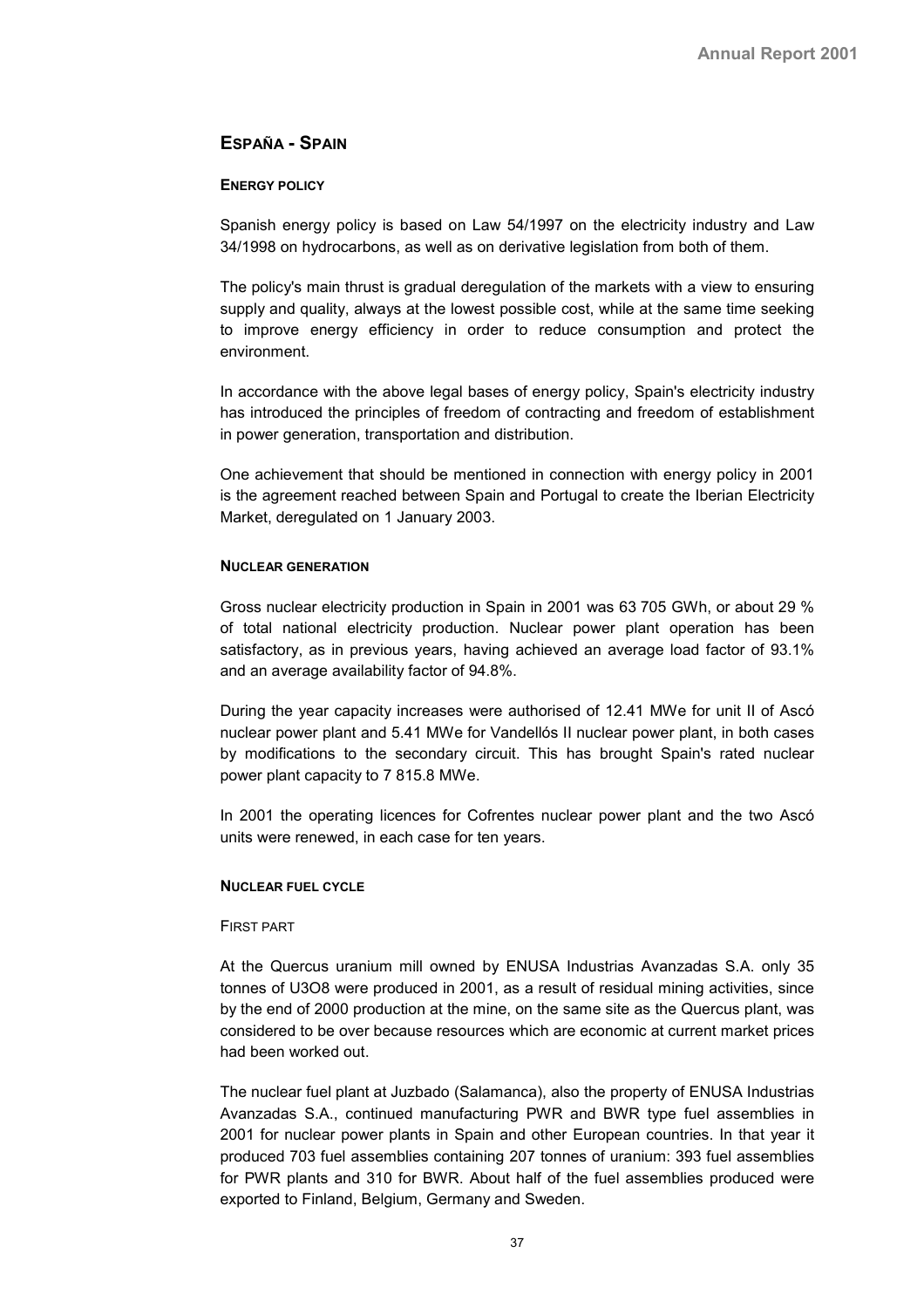# SECOND PART

By Ministerial Order of 5 October 2001, the medium and low-level solid radioactive waste storage installation at Sierra Albarrana (El Cabril) owned by Empresa Nacional de Residuos Radiactivos S.A. (ENRESA) was granted a licence to operate until the present storage cells are filled. In the course of 2001 the site received 238 consignments of waste, placing 402 containers in storage. By 31 December 2001 there were 3 646 containers in storage and the storage space was 41% full; it is expected to be completely full by 2016.

Work at the Trillo nuclear power plant on building the facility for temporary storage of the plant's spent fuel in metallic containers is nearing completion. This work was started in December 1999. By the end of 2001 the project will be 98% finished and completion is expected by February of this year. Storage operations will begin in the course of this year once the necessary licence has been granted.

The dual-purpose metal containers (for storing and transporting spent fuel elements) to be used in the Trillo nuclear power plant's storage facility are made by Equipos Nucleares S.A. in Santander. The first two have already been made and another six are in various stages of manufacture; two are to be delivered in 2002r and the other four in 2003.

# **DECOMMISSIONING**

The work on decommissioning Vandellós I nuclear power plant which was authorised at the beginning of 1998 is continuing. By 31 December 2001 the project was 80% complete, slightly ahead of schedule. Completion of the work authorised, meaning that "level 2" will have been reached, is planned for the end of 2002, when the estimated 30-year waiting time will begin. The most important tasks carried out in 2001 were: dismantling of active components, declassification of materials, decontamination of walls, reclassification of active zones, demolition of conventional buildings and assembly of the new reactor building protection.

In November 2001 work began on dismantling the ARGOS experimental reactor at the Catalonia Polytechnical University in Barcelona and completion is expected about the middle of this year.

# **DEVELOPMENT OF LEGISLATION**

In July 2001 the Regulation on health protection against ionising radiation was passed by Royal Decree; together with the Regulation on nuclear and radioactive installations passed in 1999 this fully transposes Directive 96/29/Euratom laying down basic safety standards for the protection of the health of workers and the general public against the dangers arising from ionising radiation.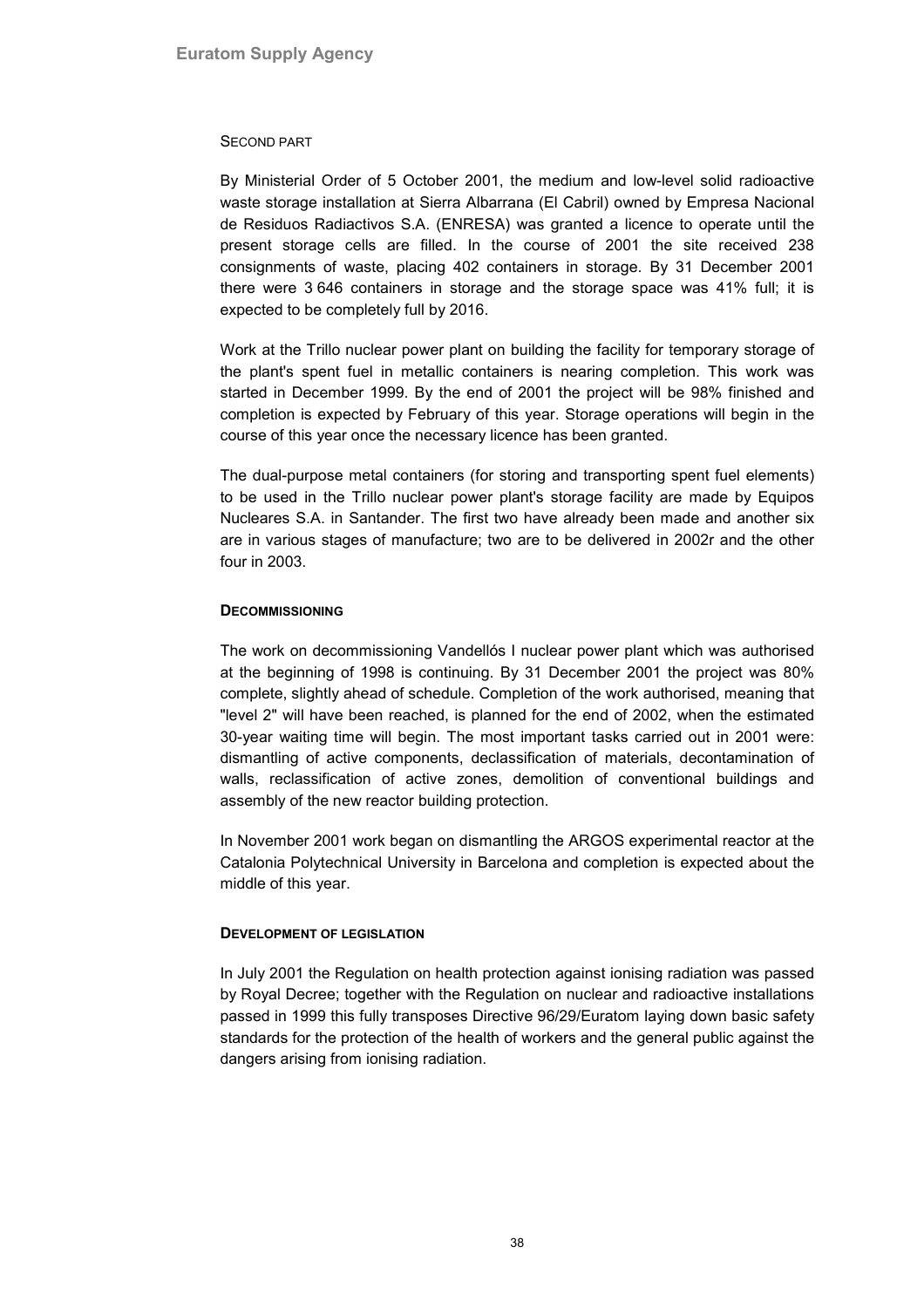# <span id="page-42-0"></span>**FRANCE**

# **HIGHLIGHTS**

At 31 December 2001, the French nuclear facilities numbered 58 pressurized water reactors in operation (34 of 900 MW, 20 of 1,300 MW and 4 of 1,450 MW) and one fast breeder reactor (Phénix, 250 MW).

The reorganization of the French nuclear industry structure was achieved during the year 2001.

As a first step, the merging of Framatome and Siemens nuclear activities was finalized with the creation of Framatome ANP in January 2001, which has become the world leading company for the engineering and maintenance of reactors and for the supply of nuclear fuel assemblies, especially for pressurized water reactors.

The final step has been the foundation of AREVA in September 2001, as a holding gathering CEA-Industrie, COGEMA, Framatome ANP and FCI (connectics). Concerning the nuclear industry sector within AREVA, it gathers two parts: on one side activities dealing with the front end and back end of the fuel cycle with COGEMA, on the other fuel assemblies supply and activities concerning reactors with Framatome ANP.

Research on nuclear waste management continued in 2001. Concerning studies in deep geological layers, the drilling of an underground laboratory shaft in a clay formation in Eastern France was continued. ANDRA, the National Radwaste Agency, is conducting scientific observations in order to assess the hydrological and mechanical qualities of the geological structure of this location, and it issued a first intermediate report on the progress of this research programme and set the schedule in order to present a final report to the Government in 2005.

Concerning the other waste management research programmes, the CEA demonstrated the feasibility of advanced partitioning of minor actinides, and presented a report to the Government on the concept of long term surface or sub-surface storage.

# **NUCLEAR POWER AND ELECTRICITY GENERATION**

Gross national consumption of electricity rose to 452.5 billion kWh, an increase of 2.7% compared with 2000. The export balance amounted to 68.4 TWh (2000: 69.4 TWh). Total net production of electricity rose to 526.7 billion kWh, i.e. 1.9% more than in 2000.

401.3 billion kWh were produced by nuclear power plants, representing approximately 76% of domestic production. Thermal production from fossil fuels was 46.1 TWh, a decrease of 7.6% compared with 2000. Hydroelectric production increased by 10.8% compared with 2000 and amounted to 79.3 TWh.

As regards nuclear operation, 2001 showed an increase in availability factor, which was 81.1% compared to 80.8% in 2000.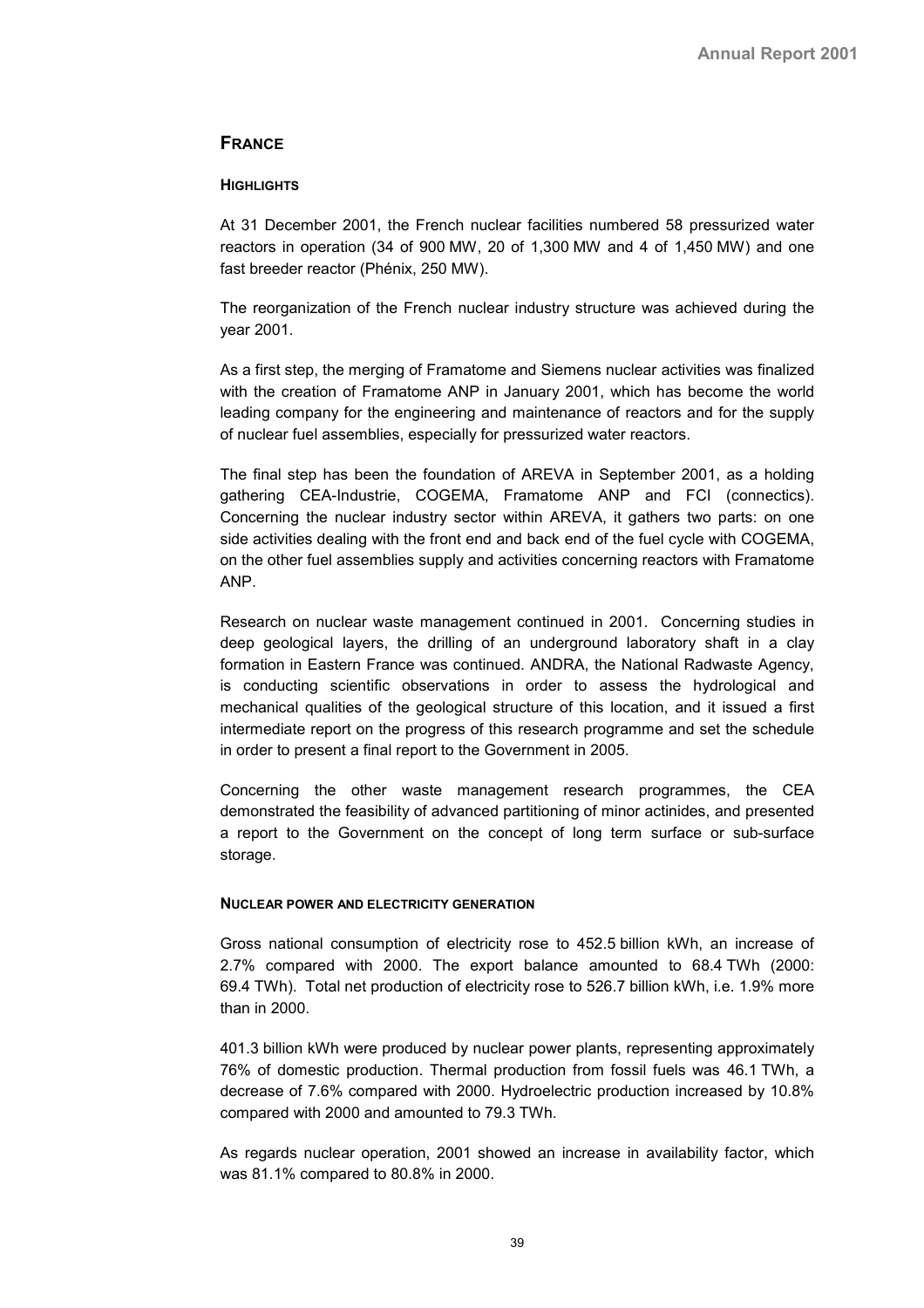A new daily peak of domestic consumption was reached on December 17, 2001, due to cold weather conditions, and amounted to 77.1 GW. The previous record was established on January 12, 2000 at 72.4 GW.

The programme of testing and removing vessel heads was carried forward. At the end of 2001, 41 vessel heads had been replaced.

At the end of 2001, 20 reactors were operating with MOX fuel.

## **URANIUM MINING**

In 2001, the national uranium production amounted to 194 tU in concentrates, 39.2% down as compared with 2000. The last national mine in production was closed by mid 2001.

Production managed by COGEMA in Canada amounted to about 5,123 tU. The Cluff Lake closure is now postponed to 2002 due to the occurrence of high grade ore in 2000. McClean Mill performed at nominal capacity throughout the year. COGEMA's share of McArthur River and Key Lake production was 2,061 tU.

In Niger, the production was 2,919 tU, close to the 2000 figure.

## **URANIUM CONVERSION**

In 2001, the two COMURHEX plants of Malvesi and Pierrelatte operated satisfactorily, and produced a little less than 12,000 t, due to a depressed market. No new project is in progress.

# **URANIUM ENRICHMENT**

In 2001, Georges-Besse plant operated at roughly 70% of its capacity. EURODIF delivered enrichment services to more than 30 electric utilities corresponding to more than one fifth of the worldwide needs including 50% of the European uranium SWU market. Despite the trade case investigations conducted by the US Department of Commerce, EURODIF has strong technical and economical grounds to demonstrate that the case is unfounded, which may prove sufficient for the company to prevail; meanwhile it continues its business normally supplying its customers both at present and for the long term.

In 2001, the new European and French electricity regulations gave EURODIF the opportunity to diversify its electricity supplier sources including new European suppliers.

#### **REPROCESSING**

The UP2 and UP3 plants operated very satisfactorily during 2001: 733 tonnes of oxide fuel were reprocessed in UP2 and 217 t in UP3. The cumulative quantity of spent fuel reprocessed in the La Hague plants is 17,247 tonnes since 1976.

During the year 2001, the return of residues to the foreign customers (Japan, Germany, Switzerland, Belgium) rose to 544 canisters.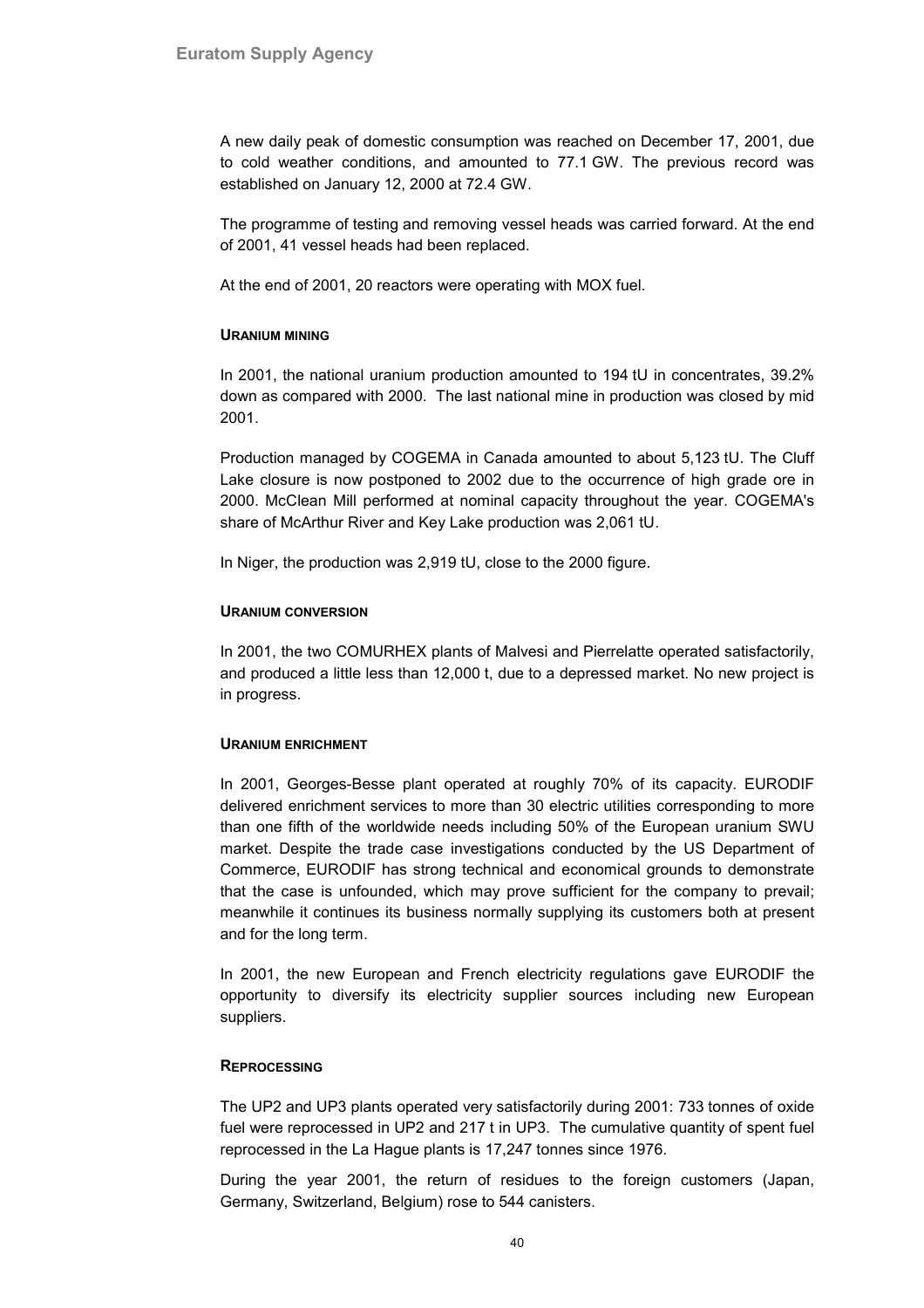# <span id="page-44-0"></span>**IRELAND**

Ireland has already gone beyond the 28% requirement of the EU Electricity Directive by opening 31% of the market since February 2000. The Minister for Public Enterprise recently signed the order to increase market opening to 40%, to take effect in February this year. Full market opening will take place in 2005.

The market for "green" electricity has been fully liberalised since February 2000, with the market for electricity produced from Combined Heat and Power fully liberalised since April 2001.

Nuclear power is not used for electricity production in Ireland. Irish legislation prohibits the use of nuclear fission for the generation of electricity.

## **ITALIA - ITALY**

No new developments were reported.

# **NEDERLAND - NETHERLANDS**

#### **ENERGY POLICY CONSIDERATIONS**

For a number of years now, the themes of competition, energy conservation and renewable energy have been at the centre of the Netherlands government's energy policy.

Not later than 2004 all energy users will be free to chose their own energy supplier.

Competition is leading to changes in the role and tasks of the government. However, one thing is certain. Although the government is increasingly taking a back seat in the energy market, it's role is no less important. The Netherlands Competition Authority (NMa) and the Dutch Electricity Regulatory Service (DTe) see to it that the rules of the free market are followed.

In its energy policy, the government tries to balance economic and environmental interests. This means that it takes into consideration environmental problems as well as prudent management of mineral resources. Furthermore, as already mentioned in the annual report 2000 the Netherlands has committed itself to ambitious targets in order to reduce emissions of greenhouse gases.

#### **NUCLEAR ELECTRICITY AND CONSUMPTION**

The Borssele NPP was in baseload operation during the year. There were no operational events of significance, and the plant load factor reached a record of 95,3 percent (production 3,746 GWh).

The consumption of electricity in The Netherlands continues to rise by some 2,5% per annum, in 2001 it reached 103,200 GWh. some 83 % was produced by domestic electricity generation; the difference was covered by imports. The only operating nuclear plant, Borssele, contributed 4,1 % to the domestic electricity generation.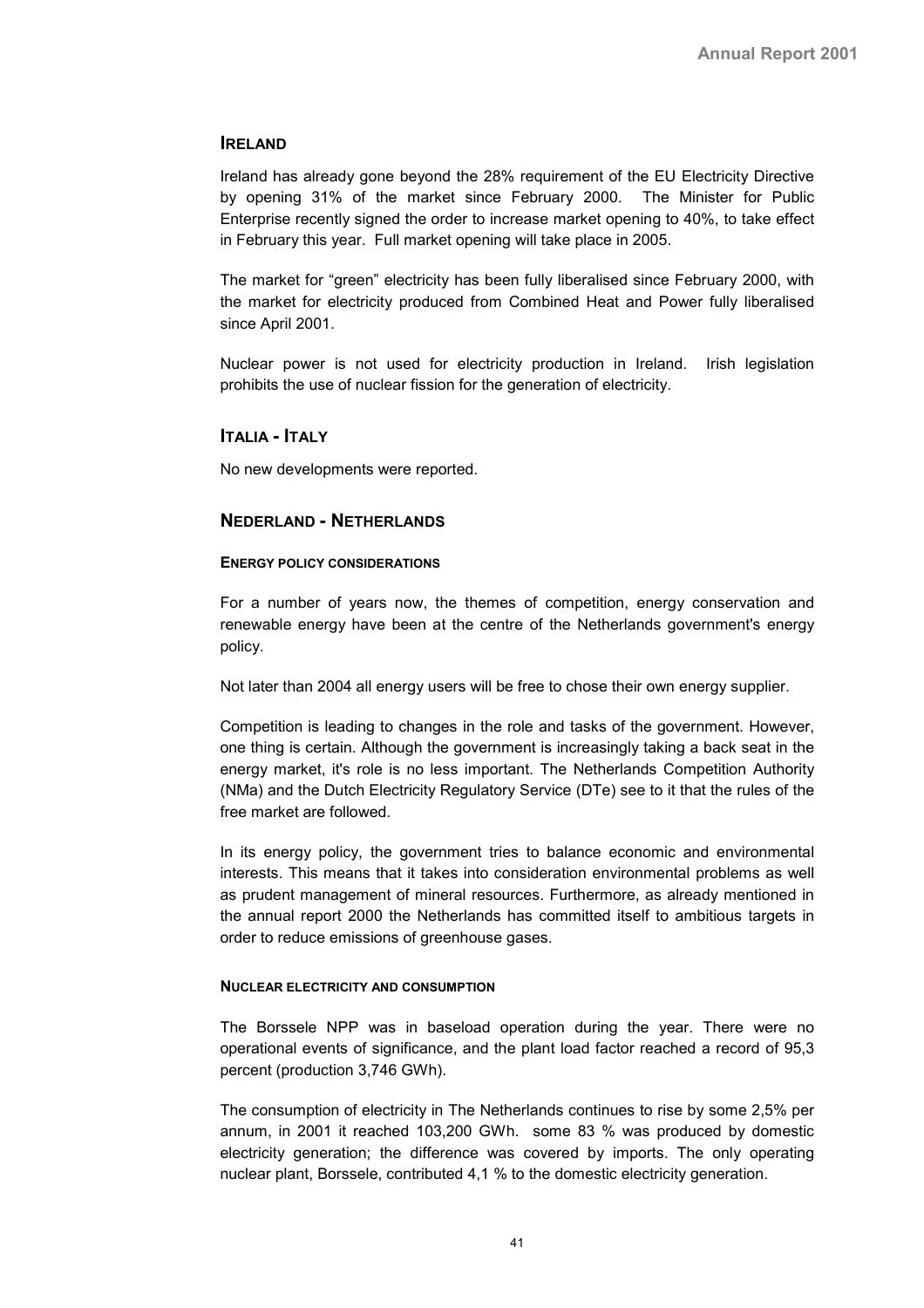Transports of spent nuclear fuel to the reprocessing plant in La Hague were resumed during 2001, after an interruption of 4 years.

Reprocessing of fuel from Borssele NPP was resumed as a consequence of the resumption of transports.

With regard to the Borssele NPP the Government is of the opinion that it has an arrangement with EPZ, the owner of the plant, to close down the NPP at the end of 2003. EPZ, however denied that there was such an arrangement. Therefore, the Government decided to have a civil procedure aiming at closing the NPP by the end of 2003. A verdict by the court is expected mid-2002.

# **ENRICHMENT**

In the Anti-Dumping and Countervailing duty investigations initiated by USEC in December 2000 for imports of low enriched uranium for imports from The Netherlands, Germany and the United Kingdom, the United States Department of Commerce on 14 December 2001 made public its Final Determination that imports of LEU from the Urenco Group would not be subject to an anti-dumping duty. The DOC also determined that imports of LEU from the Netherlands, Germany and the United Kingdom would be subject to a countervailing duty rate of 2.26 %.

The duty is a relatively small one, given that USEC sought countervailing duties at a rate in excess of 20% and anti-dumping duties at rates between 15 and 21%.

The US International Trade Commission (ITC) is due to rule on 28th January 2002 on whether the Urenco imports have materially injured USEC, or threaten to do so. If the ITC decides this is the case, the DOC will then issue final anti-dumping and countervailing duty orders that will result in the imposition of duties on Urenco LEU imports.

# **RADIO-ACTIVE WASTE POLICY DEVELOPMENTS**

COVRA is responsible for the treatment and storage of all kinds of radioactive waste. In December 2000, the Dutch Government announced its intention to increase its shares in COVRA from 10% (with 90% owned by the nuclear utilities, EPZ and GKN, and the Energy Research Foundation) to 100%. Presently, the State is negotiating with the majority shareholders about the transfer of ownership.

#### **NUCLEAR RESEARCH**

On 9 November 2001 the High Flux Reactor (HFR) in Petten in The Netherlands celebrated its 40th anniversary. Dutch authorities decided to build the reactor because it was considered critical to have the possibility of further developing nuclear knowledge. The "Reactor Centrum Nederland" was initiated and construction of the HFR started in 1957. Ownership of the reactor was later transferred to the European Commission to facilitate European usage of this unique facility. The day-to-day operation of the HFR is now the responsibility of The Nuclear Research and Consultancy Group (NRG). The HFR plays a key role in Europe's nuclear and medical research and development.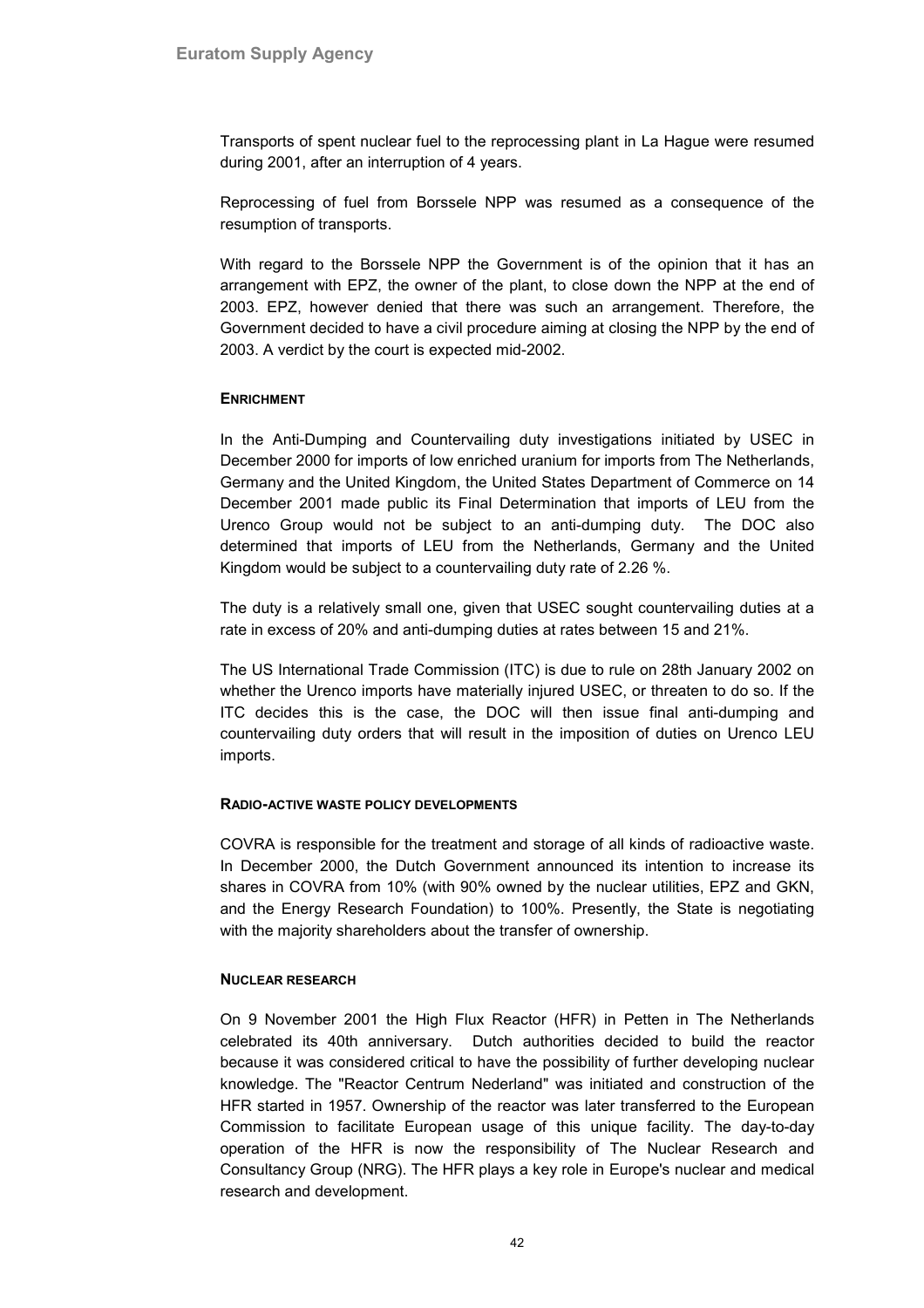<span id="page-46-0"></span>The replacement of the HFR's reactor pressure vessel in 1984 paved the way for new irradiation possibilities - an important step in facilitating medical research that led to a substantial increase in the production of nuclear medicine for diagnosis, therapy, and pain treatment.

Every year, more than seven million patients in Europe are treated with radio isotopes from the HFR

# **ÖSTERREICH - AUSTRIA**

No new developments were reported.

# **PORTUGAL**

## **ENERGY POLICY CONSIDERATIONS**

Portugal's energy policy objectives are to reduce dependence on imported energy and to develop domestic sources; to reduce dependence on oil and to diversify energy sources and suppliers; to reduce the environmental impact of the production and use of energy; to reduce the energy bill and to increase efficiency of energy supply and conservation.

These objectives have been pursued through the promotion of energy efficiency, introduction of natural gas, restructuring of the electricity sector and liberalisation of the oil sector.

However, despite these measures the rate of energy consumption and its intensity regarding GDP have shown a severe resistance to be reduced.

With the aim of addressing the paramount issues of the energy system with an over dependence on imports and an increasing energy intensity and to reduce the greenhouse gas emissions, the Government in its Council of Ministers session of 27 September 2001, approved a major energy programme called " E4 Programme, Efficiency of Energy and Domestic Sources of Energy" whose main objectives are to overcome the structural imbalance of the country energy sector, to contribute to the settlement of the European Union Energy Internal Market, to make the country energy system more flexible, to promote a large range of energy efficiency measures and to make easier the access and development of electricity production through cleaner technologies in particular using renewable sources of energy.

To make the electricity market more flexible and efficient and within the framework programme of the EU to build the internal market of energy the Governments of Portugal and Spain signed on 14 November 2001 a Protocol of Co-operation whose target is to develop and consolidate the Iberian Electricity Market that hopefully will be in place on 1 January 2003.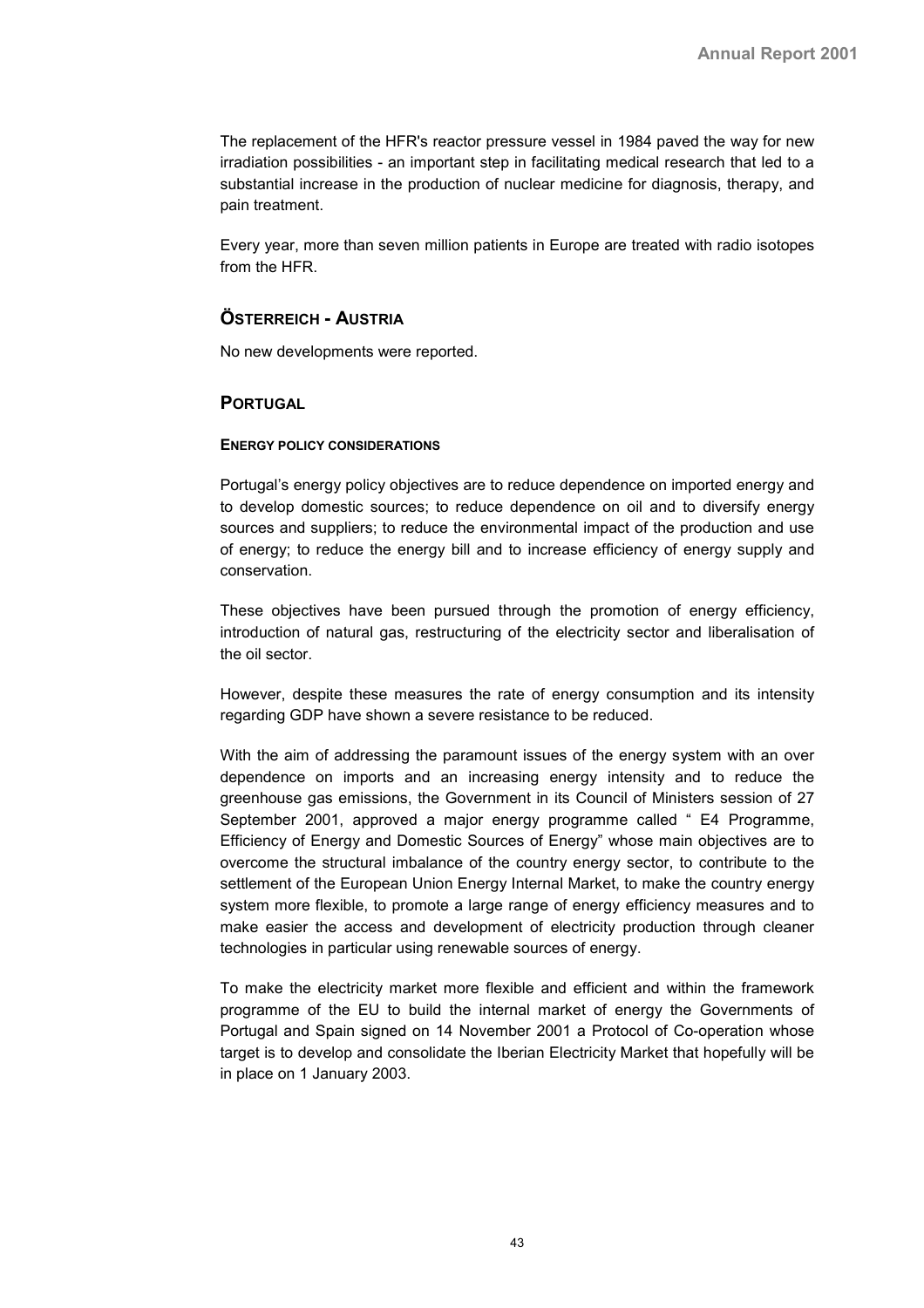#### <span id="page-47-0"></span>**ELECTRICITY CAPACITY AND PRODUCTION**

As far as electricity supply is concerned total installed capacity in 2001 was 10.9 GWe (4.9 renewables including hydro, geothermal and wind, 2.5 oil, 1.8 coal and 1.7 natural gas) and gross domestic generation was in the order of 43 TWh.

## **NUCLEAR ELECTRICITY GENERATION**

Portugal has no plans to use this source of energy

## **FUEL CYCLE DEVELOPMENTS**

Yellow cake production in 2001 was 4.7 t  $U_3O_8$  and the activity came to a end due to the depressed market conditions.

# **RESEARCH REACTOR**

The situation regarding RPI remains as previously described. It is however worth mentioning that a successful effort in rejuvenating the staff has being going on and with it a significant increase in the reactor utilisation has been achieved.

# **SUOMI - FINLAND**

# **ENERGY POLICY CONSIDERATIONS**

In 1999 the Government appointed a ministerial working group to prepare a national action plan for meeting the targets of the Kyoto Protocol for reducing greenhouse gas emissions. As a result, the National Climate Strategy was submitted to the Parliament in the form of a Government report on the 27th March 2001. The strategy contains the principles, targets and measures that the Government finds necessary in order to meet the national target. It concludes that in order to meet the climate strategy targets, it is necessary to implement an energy conservation programme, and a programme promoting renewable sources of energy. Together these two programmes may account for about half of the targeted emissions reduction. The other half must be obtained by electricity supply measures. Regarding these measures one presented alternative line of action involves approving the building of additional nuclear power capacity.

In year 2000 the electric power company Teollisuuden Voima Oy (TVO) submitted an application for a decision-in-principle to the Council of State concerning the construction of a new nuclear power unit. A decision-in-principle is a necessary prerequisite for obtaining a construction licence. According to the application, the 1000-1600 MWe LWR unit will be built on either one of the two existing nuclear power plant sites. A decision on the application was being prepared in 2001. (The Government took a favourable decision-in-principle on a fifth nuclear power plant unit in January 2002. The entry into force of the decision is subject to ratification by the Parliament.)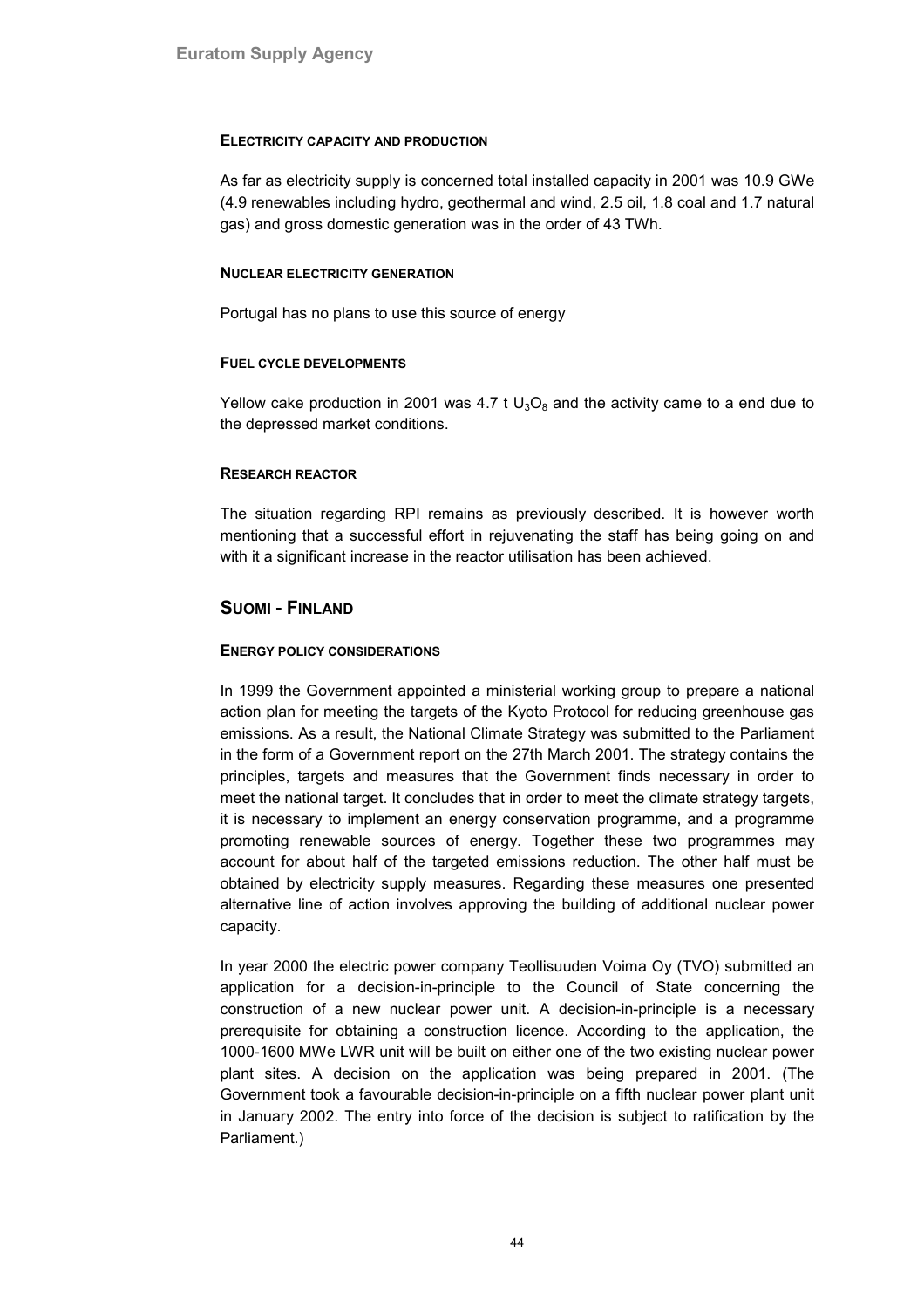#### <span id="page-48-0"></span>**NUCLEAR POWER GENERATION**

The total amount of electricity produced by the four nuclear power units in 2001 was 21,9 TWh (net). This corresponds to 30,5 % of the electricity generation and 26,8 % of the electricity supply in Finland. The load factors of the units varied between 89,0 % and 97,6 %.

#### **RADIOACTIVE WASTE POLICY AND DEVELOPMENTS**

The main focus of radioactive waste management in Finland is currently on the disposal of spent nuclear fuel. Parliament endorsed on 18th May the Government's decision-in-principle concerning the construction of the disposal facility planned by Posiva Oy. The intended site of the disposal facility is Olkiluoto in the municipality of Eurajoki in Western Finland. It is also one of the two Finnish nuclear power plant sites. According to the plans of Posiva Oy, a company jointly owned by the two Finnish nuclear power companies, the construction licence of the final disposal facility itself will be applied for around the year 2010. Later on, a licence to operate the facility will also be required.

#### **RESEARCH REACTORS**

The only research reactor in Finland, a 250 kW Triga Mark II reactor near Helsinki was, as before, used for boron neutron capture therapy (at the reactor site), research, education and isotope production.

#### **SVERIGE - SWEDEN**

#### **ENERGY POLICY CONSIDERATIONS**

In 2001 a renewed evaluation was made of the conditions for the closure of the second reactor in the Barsebäck plant. The government informed Parliament in November that its assessment from last year remained unchanged, i.e. that the conditions, including considerations related to environmental effects, effects on security of supply and the price of electricity, were not fulfilled. A new evaluation is expected during 2003.

#### **NUCLEAR ELECTRICITY GENERATION AND CONSUMPTION**

The total production of electricity in Sweden in 2001 was 157,6 TWh and consumption 150,2 TWh. The net export of electricity was 7,4 TWh.

The eleven nuclear power reactors generated 69,2 TWh, compared with 54,8 TWh in the previous year. Following the unusually high water flow to the reservoirs, hydro electricity production was at record level 78,3 TWh, about 14 TWh higher than a normal year.

The average availability of the power stations was high, about 89 % (from 86 % for Ringhals 1 up to 95 % for Forsmark 1).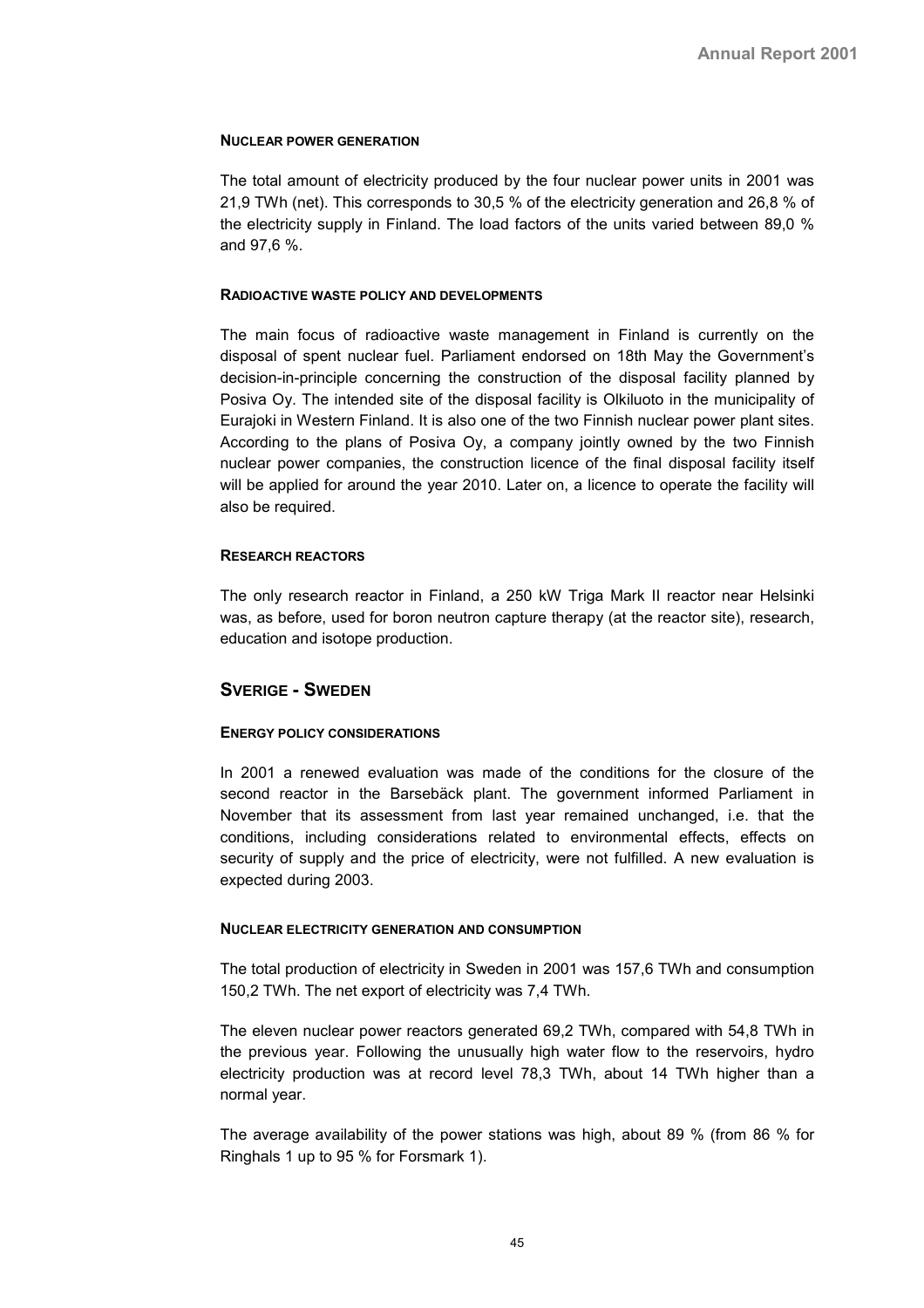In December 2001 Oskarshamn 1 (440 MW) was shut down for about 12 months' final modernisation of the unit. The modernisation includes exchange of the control and supervision equipment and also the turbine.

All supplies of nuclear fuel materials and services were made in time and without any problems, as were all transports of radioactive waste and spent fuel.

#### **NUCLEAR FUEL CYCLE DEVELOPMENTS**

At the Westinghouse Atom fuel fabrication plant 326 t of uranium dioxide powder were converted and 226 t of fresh fuel were produced during 2001. The predominate part of the production was for the export market.

A key element of the Swedish co-ordinated nuclear waste management programme is siting of a deep geological repository for spent fuel. The siting process, which started in a focussed manner almost ten years ago, made substantial progress in 2001.

In line with the siting programme presented earlier SKB, the Swedish Nuclear Fuel and Waste Management Co., has selected three sites – in Oskarshamn, Östhammar and Tierp - for site-investigations. The proposal was reviewed by the Nuclear Power Inspectorate (SKI), the municipalities and many others. In November 2001 the government found that SKB has fulfilled the specified requirements to allow it to continue the process. The government, like SKI, considered that SKB should use the KBS-3 method as a planning prerequisite for the site investigations and that development of alternative methods should also in future be followed within the framework of the RD&D-programme. Further, the government had no objection against SKB starting site investigation at the three sites indicated. In December 2001 the municipality council of Östhammar agreed to investigation in the Forsmark area. The other two municipalities concerned are expecting to make their decisions during spring 2002.

During the year the utility OKG made several attempts to get a decision from the government regarding the 1998 application to use MOX fuel in its reactors. However, no decision was made.

The Studsvik centre provides different types of nuclear services to power plants and other nuclear installations. The European operations focus on the treatment of low level waste in its incineration and melting facilities. The rebuilt and extended melting facility was taken into operation in the beginning of 2000 and the services were extended with a steel shot blasting plant for mechanical decontamination of metal scrap.

#### **RESEARCH REACTORS**

At Studsvik both the R2 (a 50 MW MTR used for fuel testing, fuel investigations, silicon doping and isotope production) and the R2-0 (1 MW) reactors have operated at full capacity. Both reactors provided neutrons for basic research for the Neutron Research Laboratory in Sweden. The new Boron Neutron Capture Therapy facility at the R2-0 reactor was taken into operation. It will be used to treat patients suffering from brain tumours with neutron radiation. The new facility for production of iodine-125, used for the treatment of prostate cancer, was also in operation.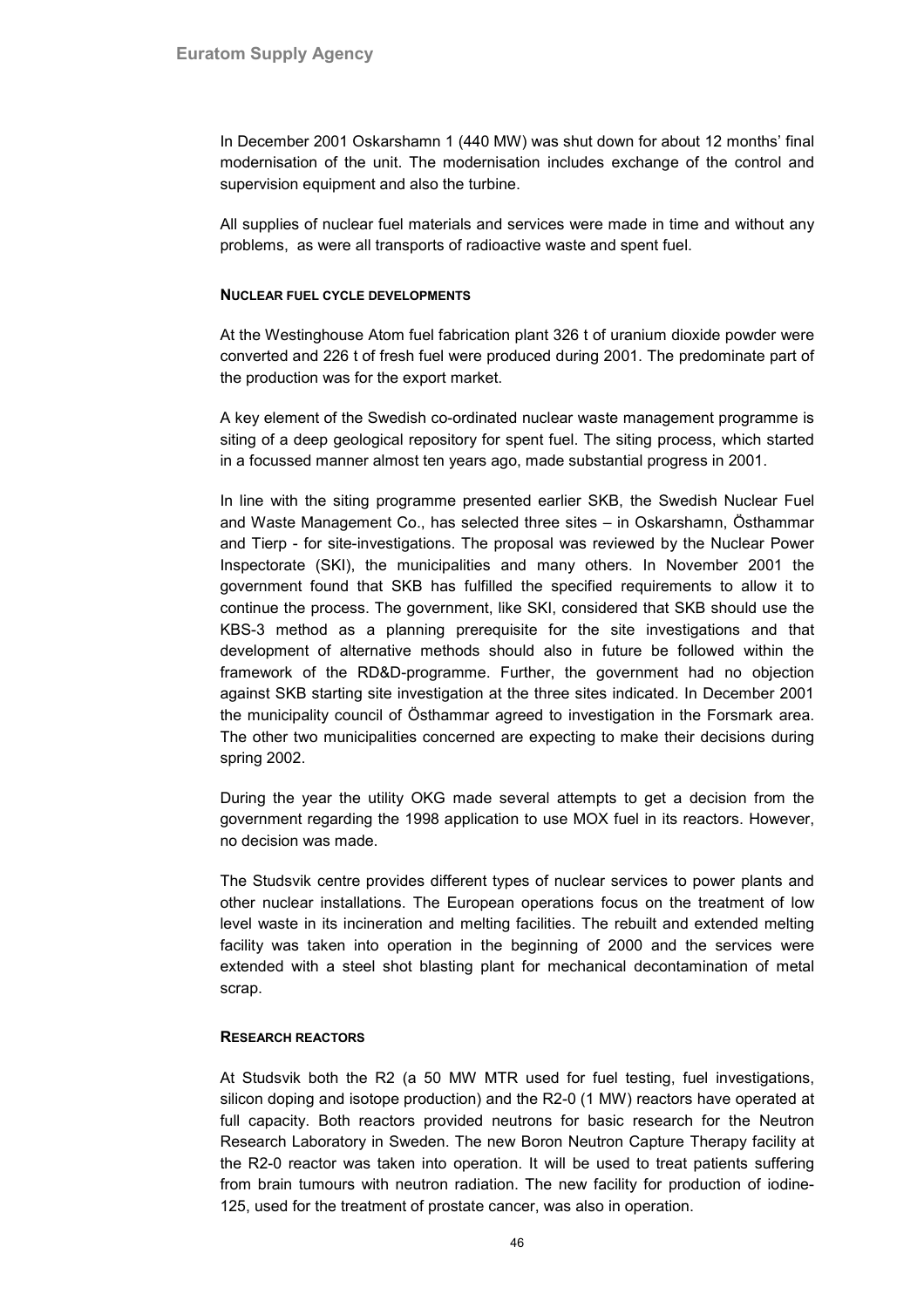# <span id="page-50-0"></span>**UNITED KINGDOM**

## **ENERGY POLICY CONSIDERATIONS**

 In June 2001, the Prime Minister commissioned the Cabinet Office Performance and Innovation Unit (PIU) to carry out a review of the longer term, strategic issues surrounding energy policy for the UK, within the context of meeting the challenge of global warming, while ensuring reliable and competitive energy supplies. The aim of the review was to set out the objectives of energy policy for the UK to 2050 and develop a strategy that ensures current policy commitments are consistent with longer-term goals. The review considered the role of coal, gas, oil and renewables for the future energy balance for the UK and what role, if any, the nuclear industry should play in meeting environmental and security of supply objectives<sup>1</sup>.

In September, the Government published a consultation document on the options for the management of radioactive waste over the coming centuries. The document sets out proposals from the Government and the Devolved Administrations on how best to initiate a UK-wide debate on future radioactive waste management policy. The Government believes that it is necessary to involve as many people as possible in the debate in order to reach a decision that can achieve the widest public acceptance.

The proposals include setting up an independent advisory body on what information there is, what more is needed and when enough has been gathered to enable the debate to start. By opening a wide range of communication channels, the Government hopes as many as possible of the UK's population will give their views. The paper sets out a five-staged programme, culminating in legislation, if needed, in 2007. Further details and a copy of the consultation paper can be found on: [www.defra.gov.uk/environment/index.htm.](http://www.defra.gov.uk/environment/index.htm)

The Government wants to ensure that the public sector civil nuclear legacy, currently the responsibility of BNFL and UKAEA, is managed safely, securely and cost effectively and in a manner that ensures the protection of the environment. The Government believed there was a need for a stronger strategic control and direction for the management of this legacy. As a result, following a review commissioned early in 2000, the Government announced in November 2001 the creation of the Liabilities Management Authority (LMA). The LMA will be responsible for all public sector civil nuclear liabilities.

#### **NUCLEAR ELECTRICITY GENERATION AND CONSUMPTION**

 $\overline{a}$ 

The UK's nuclear power stations supplied 82.99 TWh in 2001, compared with 78.33 TWh in 2000. This represented 23 % of total electricity supplied in 2001 (compared with 22% in 2000).

<sup>&</sup>lt;sup>1</sup> The PIU report was published in February 2002 and a copy can be found on www.piu.gov.uk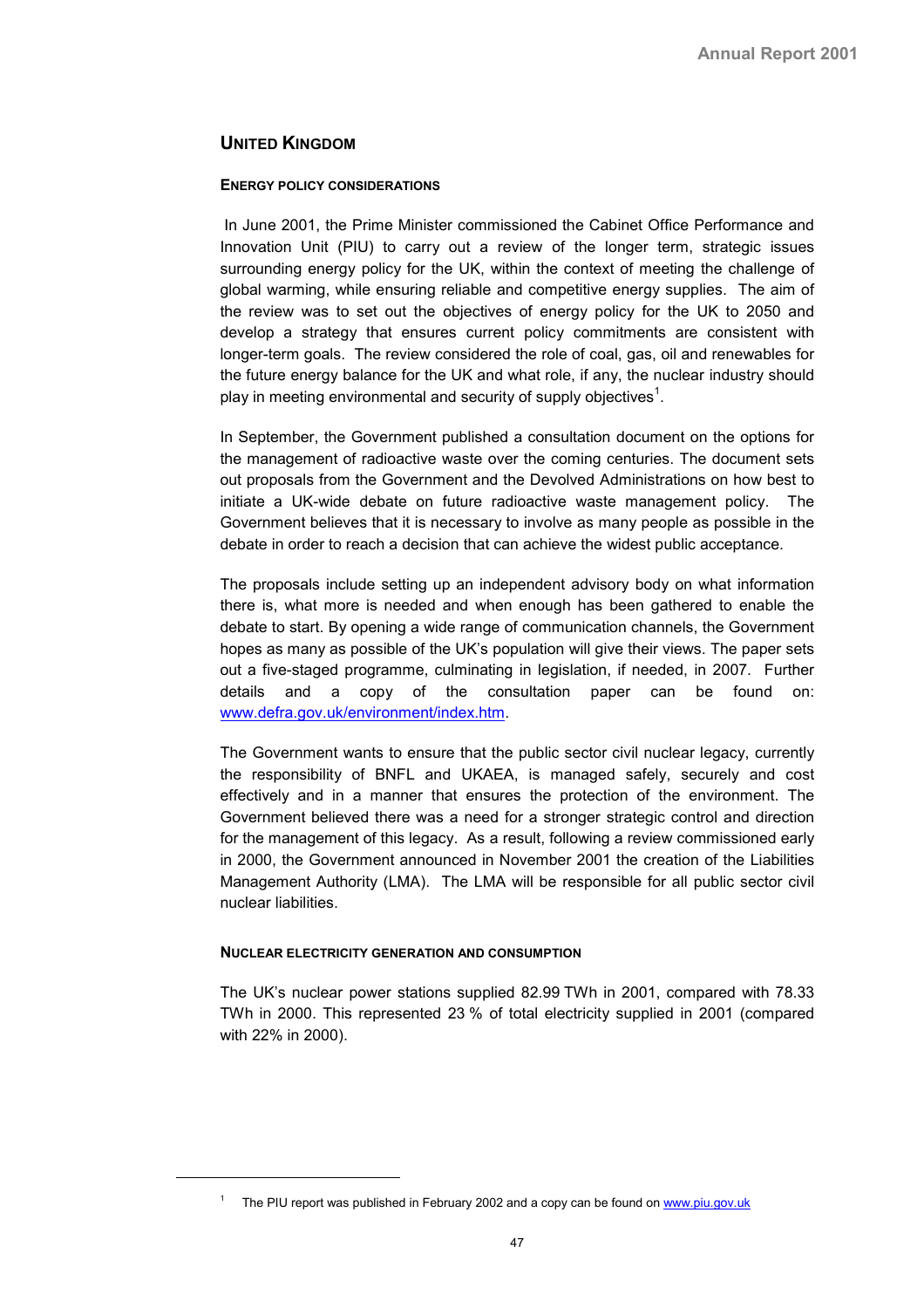#### **FUEL CYCLE DEVELOPMENTS**

In December 2000, Urenco delivered its 50 millionth SWU and at the end of 2001 had a production capacity of 5250 tonnes of separative work (tSW). In December 2000, USEC Inc. filed a petition with the United States Department of Commerce and International Trade Commission, alleging that Urenco had shipped low enriched uranium (LEU) to the US in violation of anti-dumping and countervailing duty laws. As such, USEC sought countervailing duties in excess of 20% and anti-dumping duties at rates between 15 and 20% on imports of LEU from Urenco. In December 2001 the US Department of Commerce made its Final Determination that imports of LEU would not be subject to an anti-dumping duty, but would be subject to a countervailing duty of 2.23%. In January 2002 the US International Trade Commission ruled that Urenco's imports threatened USEC with injury.

In October 2001, the Government announced the approval of the operation of BNFL's Sellafield MOX Plant (SMP). The Plant will manufacture mixed oxide (MOX) fuel from uranium and plutonium separated from spent fuel, which is reprocessed mainly at BNFL's Thermal Oxide Reprocessing Plant (THORP), also located at Sellafield. The decision to approve the operation of SMP was taken after a number of public consultations and after the Government considered it justified in accordance with the requirements of European Community law. The Irish Government and a number of NGOs have pursued legal challenges through the courts but in each court case the UK Government's decision has been upheld. BNFL started the first stage of plutonium commissioning in December, following the granting of a licence of consent by the Health and Safety Executive.

Early in the year, BNFL announced that it would shut down its Springfields UF $_6$  plant at the end of March 2006 and cease all further marketing of conversion services. It is projected that the shutdown of the BNFL plant in 2006 will result in the need for an expansion of the remaining primary production capacity early in the second half of this decade. In the meantime, it will operate in support of its own nuclear power reactors and existing customer commitments.

At the end of July, NII gave UKAEA permission to re-start three key plants in its Fuel Cycle Area (FCA) at Dounreay, which has not operated since May 1998. NII's consent means UKAEA can start gearing up to its £4bn programme to decommission the site within 50-60 years. The three key FCA plants that received NII consent are all facilities that sort and package a variety of solid intermediate-level wastes (ILW) for storage in engineered vaults. Their return to service is an essential step toward UKAEA being able to decommission more of the site's redundant research and development facilities. In June 2001, the Government announced that the fast reactor reprocessing facilities at Dounreay would not be refurbished and asked UKAEA to take whatever action was needed to put the fuels in a condition where they could be safely managed for the long term.

#### **RESEARCH REACTORS**

The UK currently has one operating civil nuclear research reactor, belonging to Imperial College, part of London University. Others await decommissioning, are in the process of being decommissioned, or have been fully decommissioned.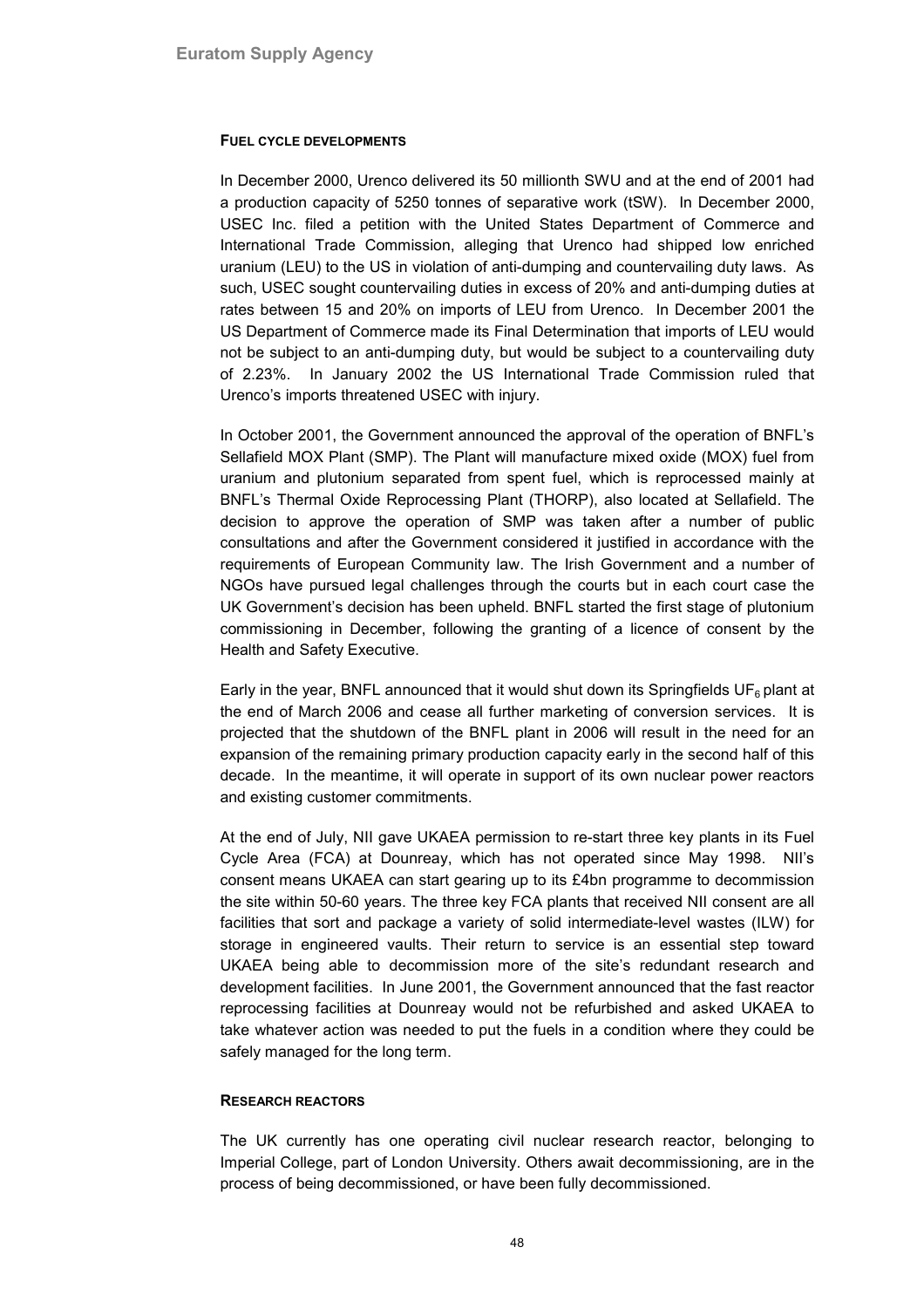# **CHAPTER 5 - ADMINISTRATIVE REPORT**

# <span id="page-52-0"></span>**PERSONNEL**

The staff establishment of the Supply Agency at the end of 2001 was 19.

Mr Goppel, Director General since 1989 left the Supply Agency at the end of August after having reached mandatory retirement age. Mr Blanquart, head of unit and a Supply Agency staff member for over 30 years, also retired.

The Commission decided to appoint Mr Waeterloos, who is also Director of the Euratom Safeguards Office (ESO) in Luxembourg, to replace Mr Goppel on a temporary basis. Early in 2002, Mrs Carrillo Dorado was appointed head of unit in replacement of Mr Blanquart.

# **FINANCE**

The Supply Agency is financed principally by a subvention from the budget of the Commission, as a result of a Council decision of 1960 to postpone the introduction of a charge on transactions to defray the operating expenses of the Supply Agency as provided by the Euratom Treaty.

The Supply Agency's expenditure in 2001 amounted to  $\epsilon$  160 200, a slight increase of some 4% compared to the previous year. Expenditure was higher in particular on meetings of the Advisory Committee and its Bureau.

Since 1995, when expenditure was still close to  $\epsilon$  200 000, the Supply Agency achieved savings of some 20%, during a period of increased involvement in negotiations on co-operation agreements, enlargement, trade and policy disputes, etc.

# **ADVISORY COMMITTEE**

The Advisory Committee met twice in 2001.

At the Spring meeting on 28 March 2001, the Committee adopted an opinion on the Commission's Green Paper on the security of energy supply. As far as the role of the Supply Agency is concerned, the opinion states: "The nuclear industry in the European Union has historically been reliably supplied with uranium from external sources during its entire history. An important contribution to this stability has come from the Euratom Treaty, which charges the Community with the task of ensuring that all users receive a regular and equitable supply. The Euratom Supply Agency plays a central role in performing this task in co-operation with the industry." And one of the conclusions states: "Within the framework of the Euratom Treaty, the Commission and the Euratom Supply Agency ensure a more structured situation with respect to nuclear fuel supply security than is the case with other energy sources" (see section "Debate on the European Commission's Green Paper" in Chapter 1).

On the same day, the term of office of the Committee expired. Members for the Committee for the term of office 2001-2003 were appointed by the Council on 27 September 2001.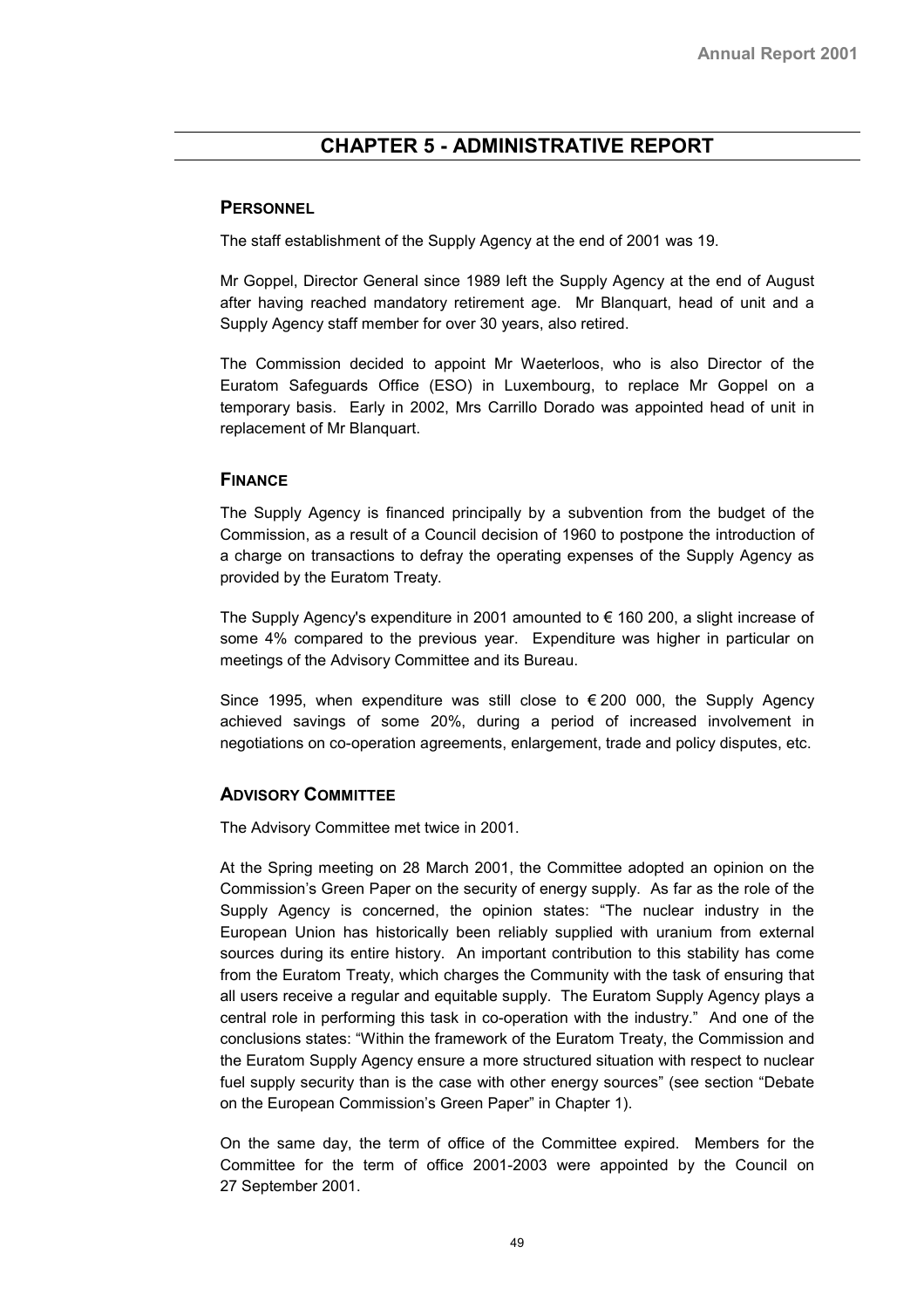At the meeting on 22 November 2001, new chairmen and vice-chairmen of both the Committee and the Working party were elected. One of the items on the agenda was an envisaged re-organisation of the nuclear services of the Commission. The Committee decided to contribute to the exercise by undertaking to submit to the Supply Agency's Director General a document setting out the Committee's views on the future role of the Supply Agency and the Committee itself.

More generally, the Committee was being kept informed on developments related to the Community's nuclear co-operation agreements with the United States, Canada and Australia; on the progress regarding the negotiations for potential new agreements (Japan, Uzbekistan); and on a number of other issues of interest to the nuclear community: the follow up to the Green Paper, the USEC anti-dumping petition against European enrichers, and the claim against the US Department of Energy for SWU-overcharging, filed by the Supply Agency on behalf on two European utilities.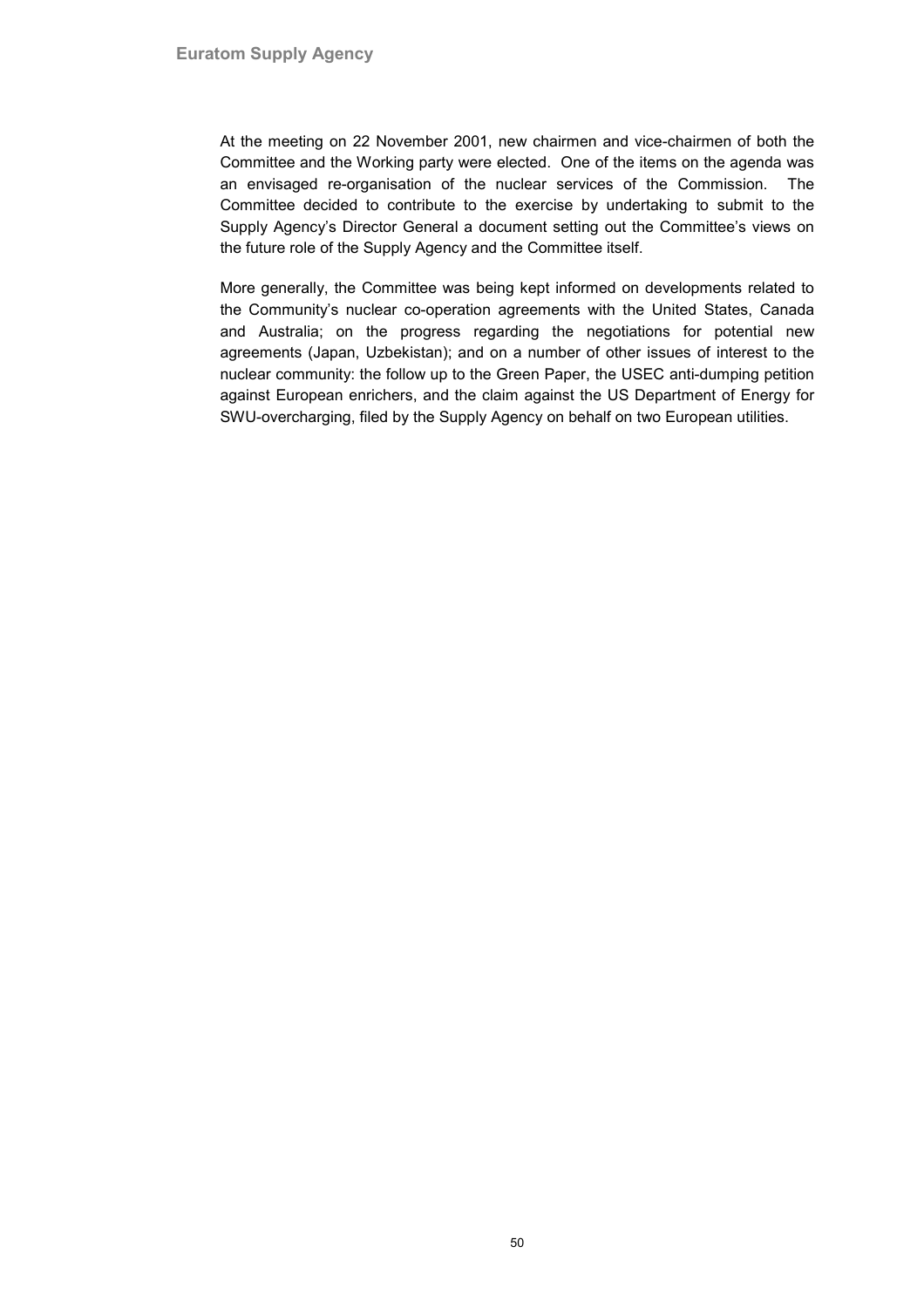# <span id="page-54-0"></span>**ORGANISATIONAL CHART**

*as at 31 December 2001*

| Director General (acting)                                 | C. WAETERLOOS                      |
|-----------------------------------------------------------|------------------------------------|
| Nuclear fuels supply contracts<br>and research            | D. CARRILLO DORADO (from 1.2.2002) |
|                                                           | J. MOTA                            |
|                                                           | A. BOUQUET                         |
|                                                           | P. BOUCHAUD-BEULÉ                  |
| General Affairs; Secretariat of<br>the Advisory Committee | D.S. ENNALS                        |
|                                                           | G. MUIJZERS                        |
|                                                           |                                    |

## **ADVISORY COMMITTEE OF THE SUPPLY AGENCY**

| Chairman | L.-F. DURRET    |
|----------|-----------------|
|          | (Areva, France) |

Vice-Chairmen G. PAULUIS

(Synatom, Belgium)

J.-L. DE GUZMAN MATAIX (Permanent Representation of Spain to the EU)

# **WORKING PARTY**

Vice-Chairmen M. S. TRAVIS

Chairman I. MIKKOLA (TVO, Finland)

(Rio Tinto Mineral Services, United Kingdom)

W. SANDTNER (Ministry of Economic Affairs and Technology, Germany)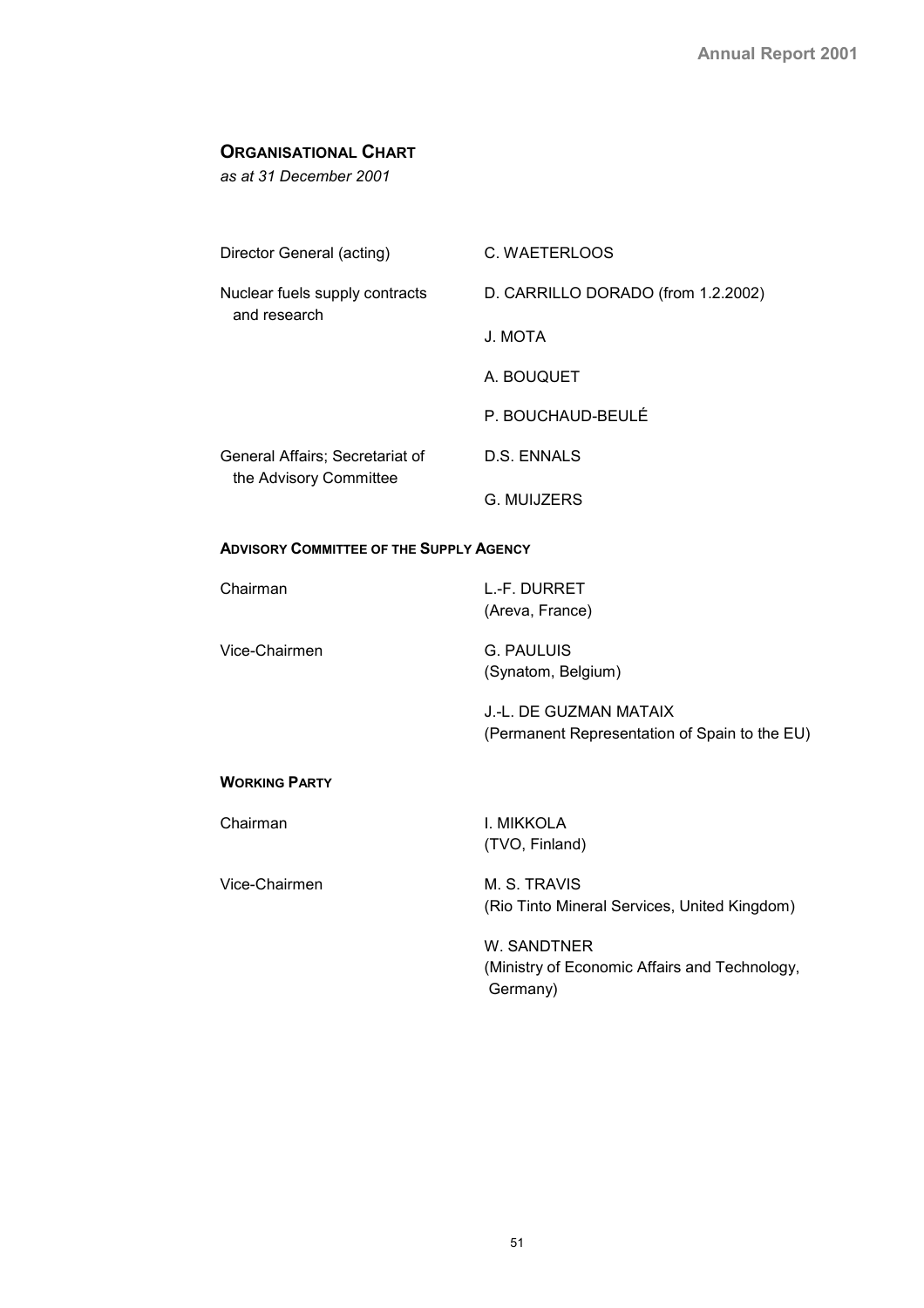#### **ADDRESS FOR CORRESPONDENCE**

EURATOM SUPPLY AGENCY European Commission, L102 02/16 B - 1049 Brussels

# **OFFICE ADDRESS**

Rue de la Loi, 102 B - 1040 Brussels

#### **TELEPHONE**

+32.2.299.11.11

# **FAX**

+32.2.295.05.27

# **E MAIL**

esa@cec.eu.int

# **WEBSITE**

This report and previous editions are available from the Supply Agency's website:

# [http://europa.eu.int/comm/euratom/index\\_en.html](http://europa.eu.int/comm/euratom/index_en.html)

A limited number of paper copies of this report may be obtained, subject to availability, from the above address.

#### **MORE INFORMATION**

Additional information may be found at EUROPA, the European Union server at [http://europa.eu.int/index\\_en.htm](http://europa.eu.int/index_en.htm) giving access to the web sites of all European institutions and other bodies.

The address of the European Commission's Directorate General for Energy and Transport is [http://europa.eu.int/comm/energy/index\\_en.html,](http://europa.eu.int/comm/energy/index_en.html) where information can be found on e.g. the Green Paper on the security of energy supply, and on electricity and gas market liberalisation.

See <http://www.contracts.ogc.doc.gov/fedcl/opinions/2001opin/96-644c.pdf>for the June 2001 decision of the US Court of Federal Claims on SWU overcharging.

The Climate change site is to be found at [http://unfccc.int/index.html](http://unfccc.int/resource/docs.html)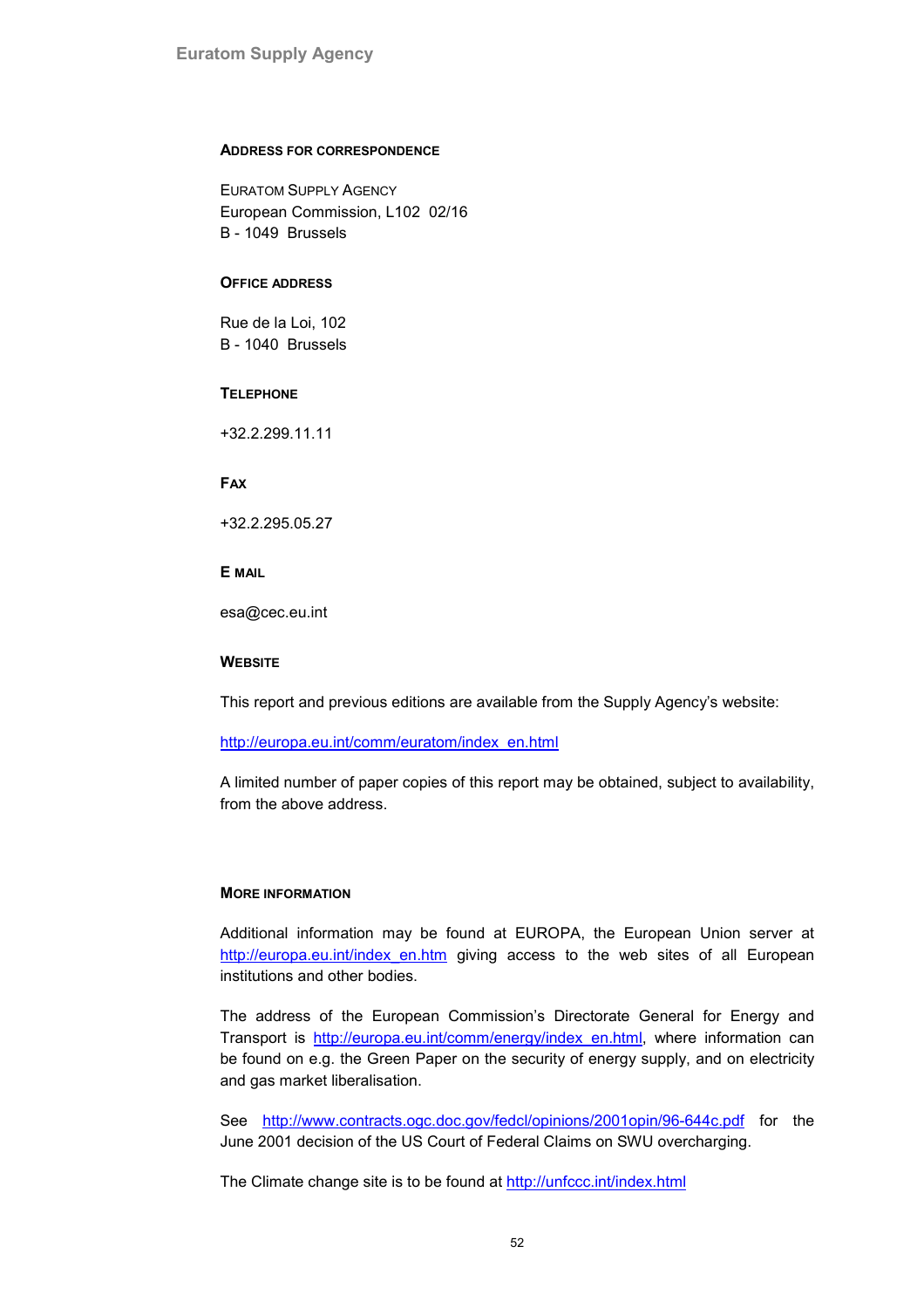# **LIST OF ABBREVIATIONS**

<span id="page-56-0"></span>

| EU                   | European Union                                         |
|----------------------|--------------------------------------------------------|
| EBRD                 | European Bank for Reconstruction and Development       |
| <b>IAEA</b>          | International Atomic Energy Authority                  |
| <b>JRC</b>           | European Commission Joint Research Centre              |
| <b>NIS</b>           | New Independent States                                 |
|                      |                                                        |
| US(A)                | United States of America                               |
| (US-) DOC            | United States Department of Commerce                   |
| (US-) DOE            | United States Department of Energy                     |
| $(US-)NRC$           | US Nuclear Regulatory Commission                       |
| AD                   | Anti-dumping                                           |
| <b>CVD</b>           | Countervailing duty                                    |
| LTFV                 | Less than fair value                                   |
|                      |                                                        |
| <b>EUP</b>           | Enriched uranium product                               |
| LEU                  | Low-enriched uranium                                   |
| <b>HEU</b>           | Highly enriched uranium                                |
| <b>MOX</b>           | Mixed oxide fuel (fuel of uranium and plutonium oxide) |
| <b>RET</b>           | Re-enriched tails                                      |
| SWU                  | Separative Work Unit                                   |
| tSW                  | tonne Separative Work (= 1000 SWU)                     |
| tU                   | tonne $U$ (= 1000 kg uranium)                          |
| LLW, ILW, HLW        | Low-, Intermediate-, High-level waste                  |
|                      |                                                        |
| NPP                  | <b>Nuclear Power Plant</b>                             |
| <b>BWR</b>           | <b>Boiling Water Reactor</b>                           |
| <b>HFR</b>           | High Flux Reactor                                      |
| <b>LWR</b>           | <b>Light Water Reactor</b>                             |
| <b>PBMR</b>          | Pebble Bed Modular Reactor                             |
| <b>PWR</b>           | <b>Pressurised Water Reactor</b>                       |
| <b>AVLIS / SILVA</b> | Atomic Vapour Laser Isotopic Separation                |
|                      |                                                        |
| kWh                  | kilowatt-hour                                          |
| MWh                  | Megawatt-hour = $10^3$ kWh                             |
| GWh                  | Gigawatt-hour = $10^6$ kWh                             |
| TWh                  | Terawatt-hour = $10^9$ kWh                             |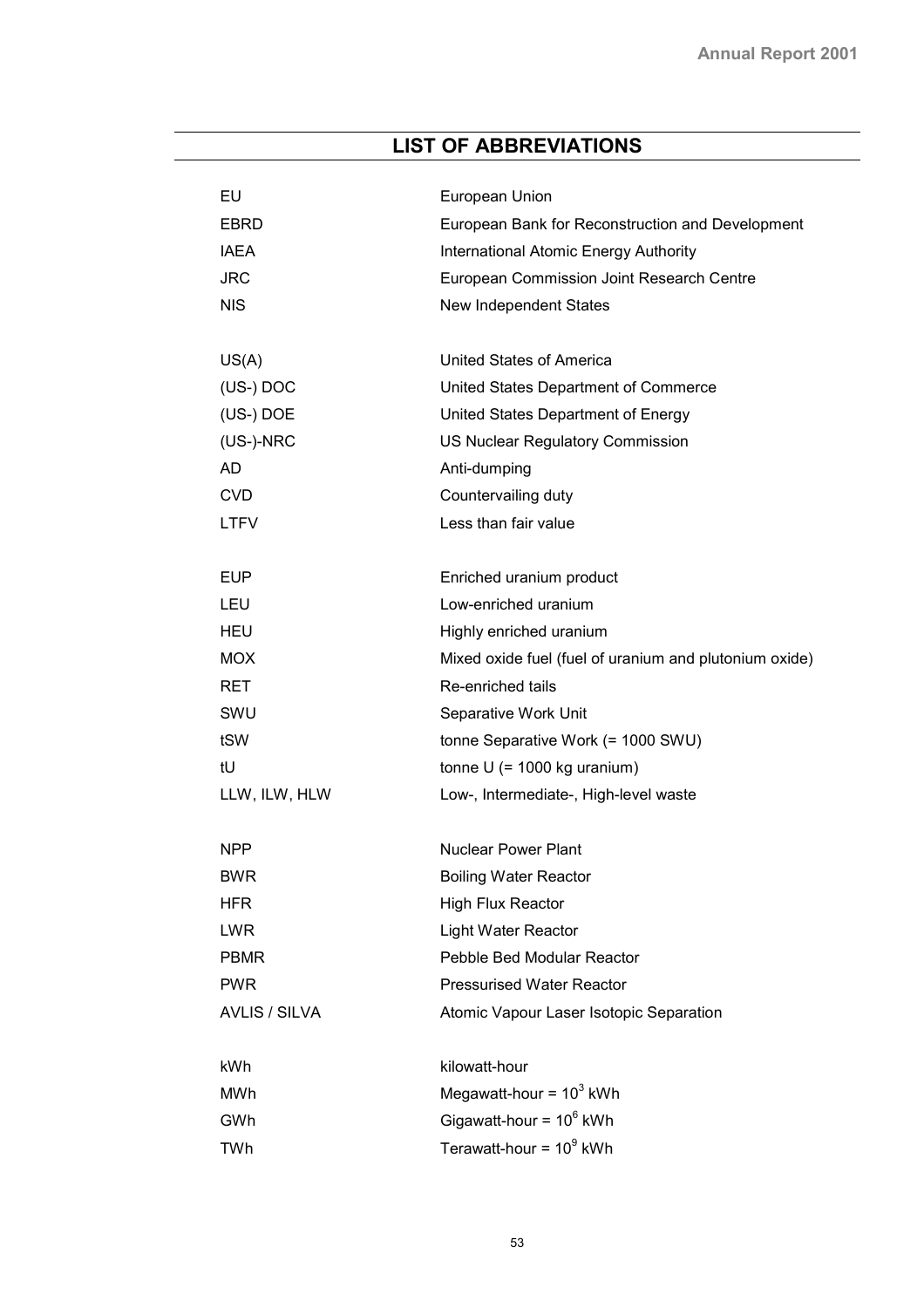# **ANNEXES**

# <span id="page-57-0"></span>**ANNEX 1: EU REACTOR NEEDS AND NET REQUIREMENTS**

(Quantities in tU and tSW)

A) From 2002 until 2011

| Year    |               | Natural Uranium  | Separative Work |                  |  |
|---------|---------------|------------------|-----------------|------------------|--|
|         | Reactor needs | Net requirements | Reactor needs   | Net requirements |  |
| 2002    | 20,000        | 15,700           | 12,100          | 10,600           |  |
| 2003    | 20.400        | 17,100           | 12,000          | 10,900           |  |
| 2004    | 20,800        | 18,200           | 12,000          | 10,900           |  |
| 2005    | 19,500        | 17,800           | 11,200          | 10,400           |  |
| 2006    | 20,700        | 18,700           | 11,900          | 10,900           |  |
| 2007    | 20,000        | 18,300           | 11,800          | 10,900           |  |
| 2008    | 19,100        | 17,500           | 11,300          | 10,500           |  |
| 2009    | 19,200        | 17,700           | 11,400          | 10,700           |  |
| 2010    | 19,500        | 18,300           | 11,500          | 10,900           |  |
| 2011    | 18,000        | 16,900           | 10,400          | 9,900            |  |
| Total   | 197,200       | 176,200          | 115,600         | 106,600          |  |
| Average | 19,700        | 17,600           | 11,600          | 10,700           |  |

B) Extended forecast from 2012 until 2021

| Year    | Natural Uranium |                  | Separative Work |                  |  |
|---------|-----------------|------------------|-----------------|------------------|--|
|         | Reactor needs   | Net requirements | Reactor needs   | Net requirements |  |
| 2012    | 19,000          | 17,900           | 11,100          | 10,700           |  |
| 2013    | 18,900          | 17,800           | 11,200          | 10,800           |  |
| 2014    | 17,600          | 16,500           | 10,500          | 10,000           |  |
| 2015    | 17,800          | 16,700           | 10,600          | 10,200           |  |
| 2016    | 17,800          | 16,700           | 10,600          | 10,200           |  |
| 2017    | 16,900          | 15,800           | 10,100          | 9,600            |  |
| 2018    | 17,300          | 16,200           | 10,300          | 9,900            |  |
| 2019    | 17,100          | 16,000           | 10,200          | 9,800            |  |
| 2020    | 16,500          | 15,400           | 9,800           | 9,400            |  |
| 2021    | 16,700          | 15,600           | 10,000          | 9,500            |  |
| Total   | 175,600         | 164,600          | 104,400         | 100,100          |  |
| Average | 17,600          | 16,500           | 10,400          | 10,000           |  |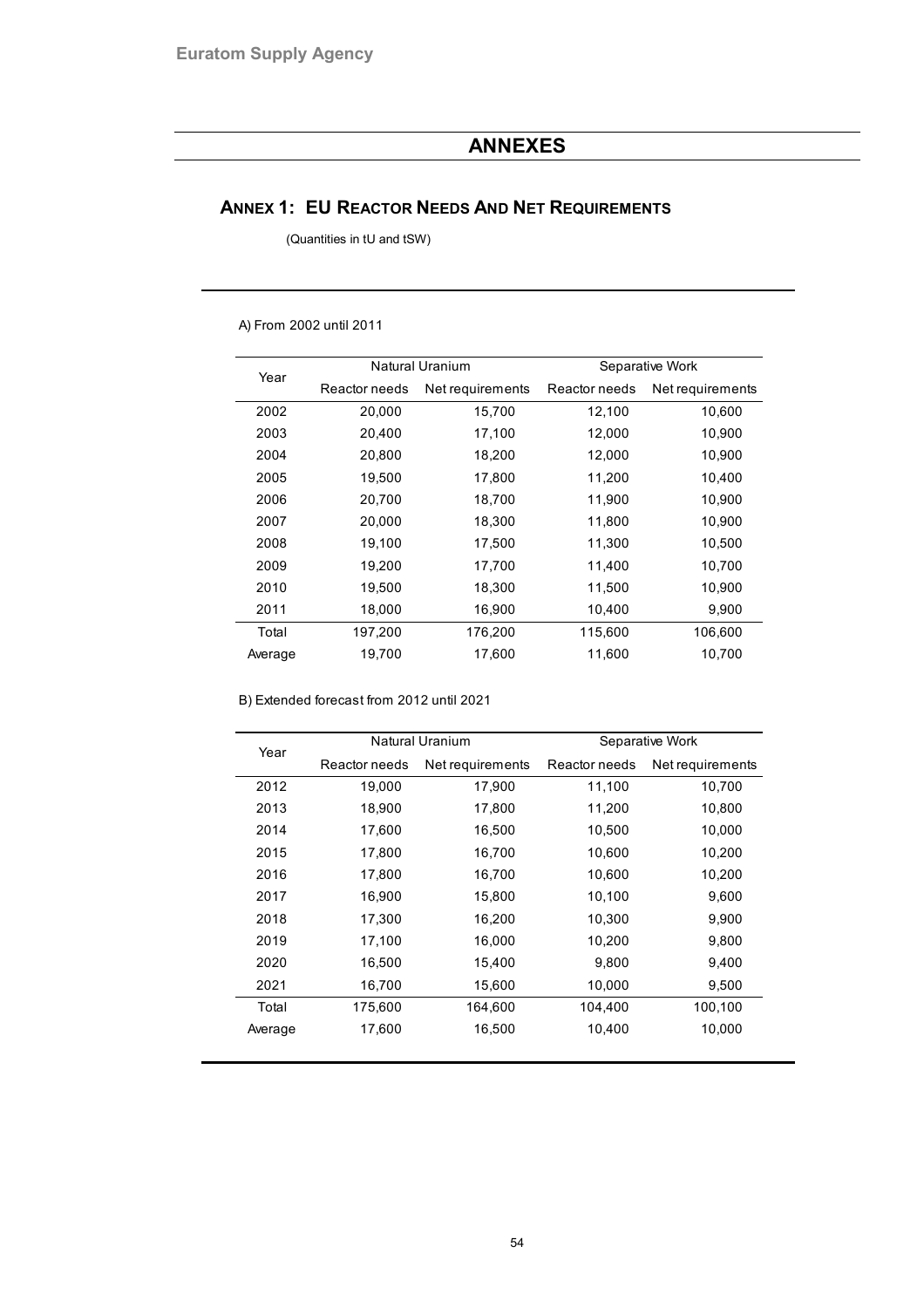| Year  | Fuel loaded |                  |                      | <b>Deliveries</b> |        |                   |
|-------|-------------|------------------|----------------------|-------------------|--------|-------------------|
|       | LEU<br>(tU) | Feed eq.<br>(tU) | Enrich. eq.<br>(tSW) | Natural U<br>(tU) | % spot | Enrichm.<br>(tSW) |
| 1980  |             | 9,600            |                      | 8,600             | (4)    |                   |
| 1981  |             | 9,000            |                      | 13,000            | 10     |                   |
| 1982  |             | 10,400           |                      | 12,500            | ~10    |                   |
| 1983  |             | 9,100            |                      | 13,500            | < 10   |                   |
| 1984  |             | 11,900           |                      | 11,000            | < 10   |                   |
| 1985  |             | 11,300           |                      | 11,000            | 11.5   |                   |
| 1986  |             | 13,200           |                      | 12,000            | 9.5    |                   |
| 1987  |             | 14,300           |                      | 14,000            | 17.0   |                   |
| 1988  |             | 12,900           |                      | 12,500            | 4.5    |                   |
| 1989  |             | 11,800           |                      | 13,500            | 11.5   |                   |
| 1990  |             | 15,400           |                      | 12,800            | 16.7   |                   |
| 1991  |             | 15,000           | 9,200                | 12,900            | 13.3   | 10,000            |
| 1992  |             | 15,200           | 9,200                | 11,700            | 13.7   | 10,900            |
| 1993  |             | 15,600           | 9,300                | 12,100            | 11.3   | 9,100             |
| 1994  | 2,520       | 15,400           | 9,100                | 14,000            | 21.0   | 8,800             |
| 1995  | 3,040       | 18,700           | 10,400               | 16,100            | 18.1   | 9,600             |
| 1996  | 2,920       | 18,400           | 11,100               | 15,900            | 4.4    | 11,700            |
| 1997  | 2,900       | 18,200           | 11,000               | 15,600            | 12     | 10,100            |
| 1998  | 2,830       | 18,400           | 10,400               | 16,100            | 6      | 9,200             |
| 1999  | 2,860       | 19,400           | 10,800               | 14,800            | 8      | 9,700             |
| 2000  | 2,500       | 17,400           | 9,800                | 15,800            | 12     | 9,700             |
| 2001  | 2,800       | 20,300           | 11,100               | 13,900            | 4      | 9,100             |
| Total | 22,370      | 320,900          | 111,400              | 293,300           |        | 107,900           |

# <span id="page-58-0"></span>**ANNEX 2: FUEL LOADED INTO EU REACTORS AND DELIVERIES OF FRESH FUEL UNDER PURCHASING CONTRACTS**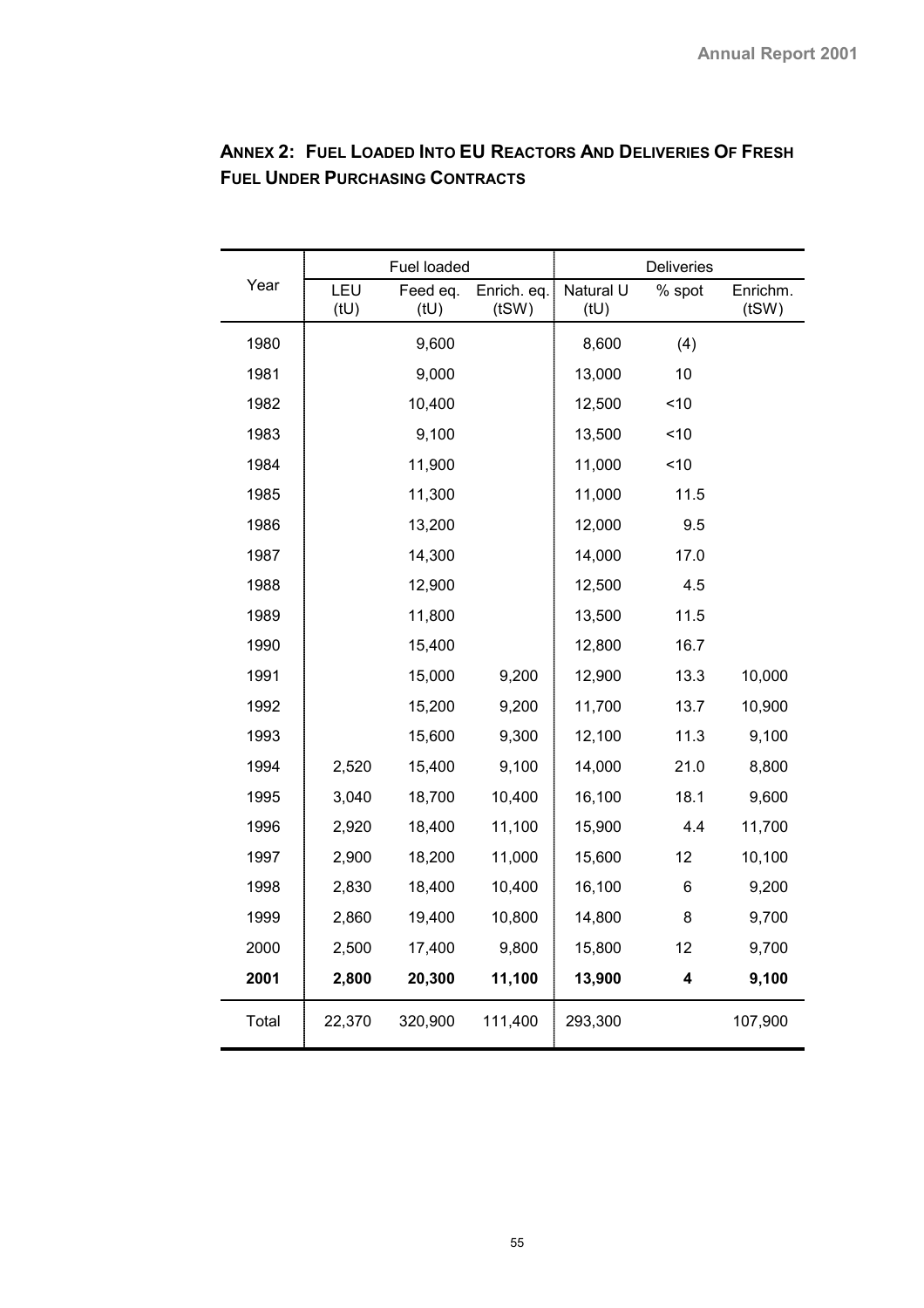| Year | Multiannual contracts |                                      | Spot contracts |                                      | Exch.rate |
|------|-----------------------|--------------------------------------|----------------|--------------------------------------|-----------|
|      | euro/kgU              | US\$/IbU <sub>3</sub> O <sub>8</sub> | euro/kgU       | US\$/IbU <sub>3</sub> O <sub>8</sub> | US\$/euro |
| 1980 | 67.20                 | 36.00                                | 65.34          | 35.00                                | 1.39      |
| 1981 | 77.45                 | 33.25                                | 65.22          | 28.00                                | 1.12      |
| 1982 | 84.86                 | 32.00                                | 63.65          | 24.00                                | 0.98      |
| 1983 | 90.51                 | 31.00                                | 67.89          | 23.25                                | 0.89      |
| 1984 | 98.00                 | 29.75                                | 63.41          | 19.25                                | 0.79      |
| 1985 | 99.77                 | 29.00                                | 51.09          | 15.00                                | 0.76      |
| 1986 | 81.89                 | 31.00                                | 46.89          | 17.75                                | 0.98      |
| 1987 | 73.50                 | 32.50                                | 39.00          | 17.25                                | 1.15      |
| 1988 | 70.00                 | 31.82                                | 35.50          | 16.13                                | 1.18      |
| 1989 | 69.25                 | 29.35                                | 28.75          | 12.19                                | 1.10      |
| 1990 | 60.00                 | 29.39                                | 19.75          | 9.68                                 | 1.27      |
| 1991 | 54.75                 | 26.09                                | 19.00          | 9.05                                 | 1.24      |
| 1992 | 49.50                 | 24.71                                | 19.25          | 9.61                                 | 1.30      |
| 1993 | 47.00                 | 21.17                                | 20.50          | 9.23                                 | 1.17      |
| 1994 | 44.25                 | 20.25                                | 18.75          | 8.58                                 | 1.19      |
| 1995 | 34.75                 | 17.48                                | 15.25          | 7.67                                 | 1.31      |
| 1996 | 32.00                 | 15.63                                | 17.75          | 8.67                                 | 1.27      |
| 1997 | 34.75                 | 15.16                                | 30.00          | 13.09                                | 1.13      |
| 1998 | 34.00                 | 14.66                                | 25.00          | 10.78                                | 1.12      |
| 1999 | 34.75                 | 14.25                                | 24.75          | 10.15                                | 1.07      |
| 2000 | 37.00                 | 13.12                                | 22.75          | 8.07                                 | 0.92      |
| 2001 | 38.25                 | 13.18                                | $21.00*$       | $7.23*$                              | 0.90      |

# <span id="page-59-0"></span>**ANNEX 3: ESA AVERAGE PRICES FOR NATURAL URANIUM**

\* The spot price for 2001 was calculated on the basis of an exceptionally low total volume of only some 330 tU under 4 transactions, one of which accounted for two thirds of this quantity. Some 300 tU were delivered as UF<sub>6</sub> without a price being specified for the conversion component. To establish a price excluding conversion costs for these deliveries, the Supply Agency applied an estimated average conversion price of € 5.70/kgU (US\$ 5.10/kgU).